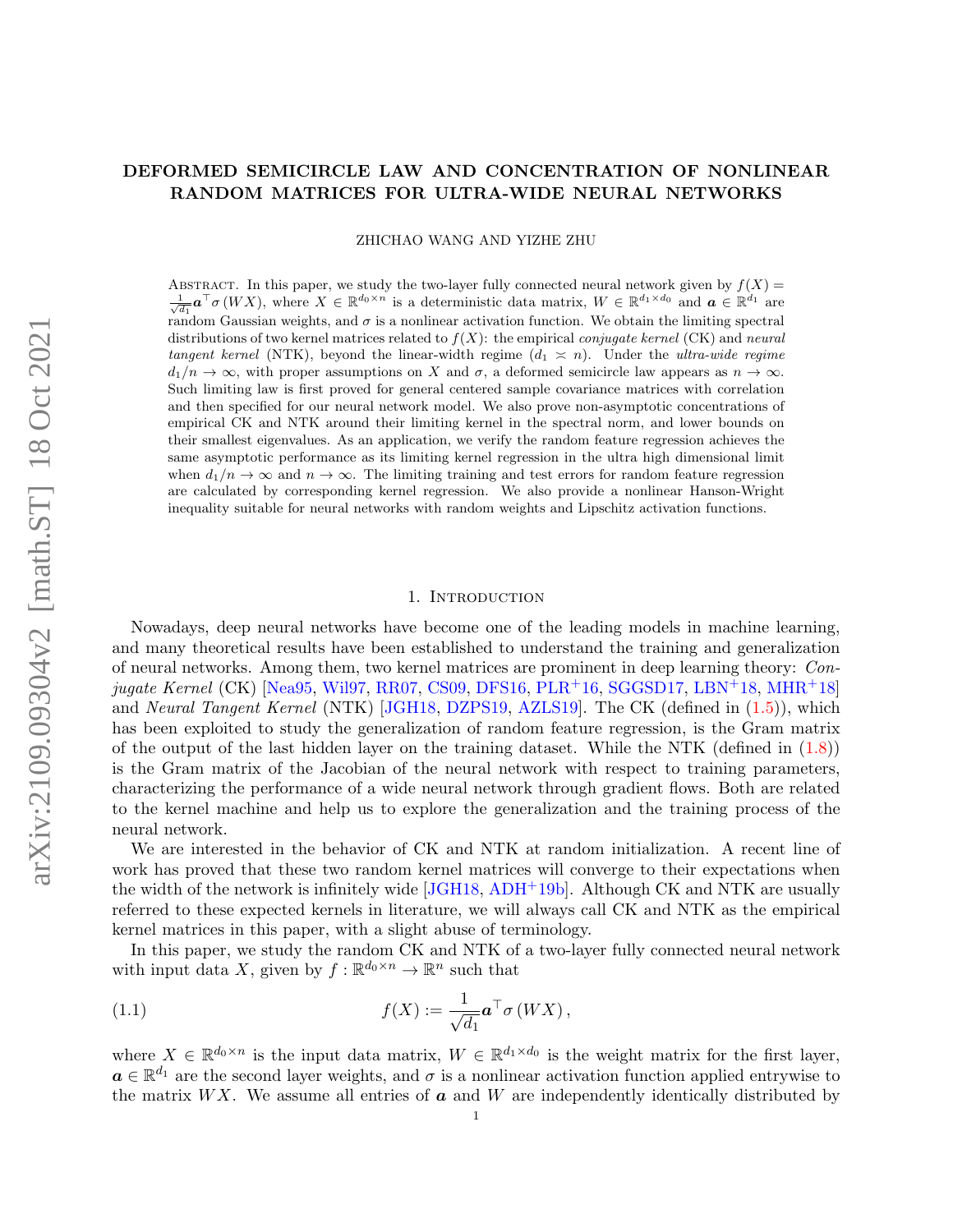the standard Gaussian  $\mathcal{N}(0, 1)$ . We will always view the input data X as a deterministic matrix (independent of the random weights in  $\boldsymbol{a}$  and  $W$ ) with certain assumptions.

In terms of random matrix theory, we study the difference between these two kernel matrices (CK and NTK) and their expectations with respect to random weights, showing both asymptotic and non-asymptotic behaviors of these differences as the width of the first hidden layer  $d_1$  is growing faster than the number of samples n. As an extension of [\[FW20\]](#page-43-4), we prove that when  $n/d_1 \rightarrow 0$ , the centered CK and NTK with appropriate normalization have limiting eigenvalue distribution given by a deformed semicircle law, determined by the training data spectrum and the nonlinear activation function. To prove this global law, we further set up a limiting law theorem for centered sample covariance matrices with dependent structures, and a nonlinear version of Hanson-Wright inequality. For the non-asymptotic analysis, we establish concentration inequalities between the random kernel matrices and their expectations. As a byproduct, we provide lower bounds of the smallest eigenvalues of CK and NTK, which are essential for the global convergence of gradientbased optimizations when training a wide neural network [\[OS20,](#page-45-5) [NM20,](#page-45-6) [Ngu21\]](#page-45-7). Because of the non-asymptotic result for CK, we can also describe how close the performances of the random feature regression and limiting kernel ridge regression with general dataset, which allows us to compute the limiting training error and generalization error for random feature regression via its corresponding kernel regression in the ultra-wide regime.

1.1. Nonlinear random matrix theory in neural networks. Recently, the limiting spectra of CK and NTK at random initialization have received increasing attention from a random matrix theory perspective. Most of the papers focus on the *linear-width regime*  $d_1 \propto n$ , using both moment methods and Stieltjes transforms. Based on moment methods, [\[PW17\]](#page-45-8) first computed the limiting law of the CK for two-layer neural networks with centered nonlinear activation functions, which is further described as a deformed Marcenko-Pastur law in  $P\acute{e}c19$ . This result has been extended to sub-Gaussian weights and input data with real analytic activation functions by [\[BP19\]](#page-43-5), even for multiple layers with some special activation functions. Later, [\[ALP19\]](#page-43-6) generalized their results by adding a random bias vector in pre-activation and a more general input data matrix. Similar results for the two-layer model with a random bias vector and random input data were analyzed in [\[PS21\]](#page-45-10) by cumulant expansion. In parallel, by Stieltjes transform, [\[LLC18\]](#page-44-3) investigated the CK of a one-hidden-layer network with general deterministic input data and Lipschitz activation functions via some deterministic equivalent. [\[LCM20\]](#page-44-4) further developed a deterministic equivalent for the Fourier feature map. With the help of the Gaussian equivalent technique and operatorvalued free probability theory, the limit spectrum of NTK with one-hidden-layer has been analyzed in [\[AP20\]](#page-43-7). Then the limit spectra of CK and NTK of multi-layer neural network with general deterministic input data have been fully characterized in [\[FW20\]](#page-43-4), where the limiting spectrum of CK is given by the propagation of the Marcenko-Pastur map through the network, while the NTK is approximated by the linear combination of CK's of each hidden layer. [\[FW20\]](#page-43-4) illustrated that the pairwise approximate orthogonality assumption on the input data will be preserved in all hidden layers, and it helps us approximate the expected CK and NTK. We refer to  $|GLBP21|$  as a summary of the recent development in nonlinear random matrix theory.

Although many theorems have been proven in nonlinear random matrix theory, there is no conclusion in the case when width  $d_1$  is not proportional to n as  $n \to \infty$ . We build a random matrix result for both CK and NTK under the *ultra-wide regime*, where  $d_1/n \to \infty$  and  $n \to \infty$ . As an intrinsic interest of this regime, this exhibits the connection between wide (or over-parametrized) neural networks and kernel learning induced by limiting kernels of CK and NTK. In this article, we will follow assumptions on the input data and activation function in [\[FW20\]](#page-43-4) and study the limiting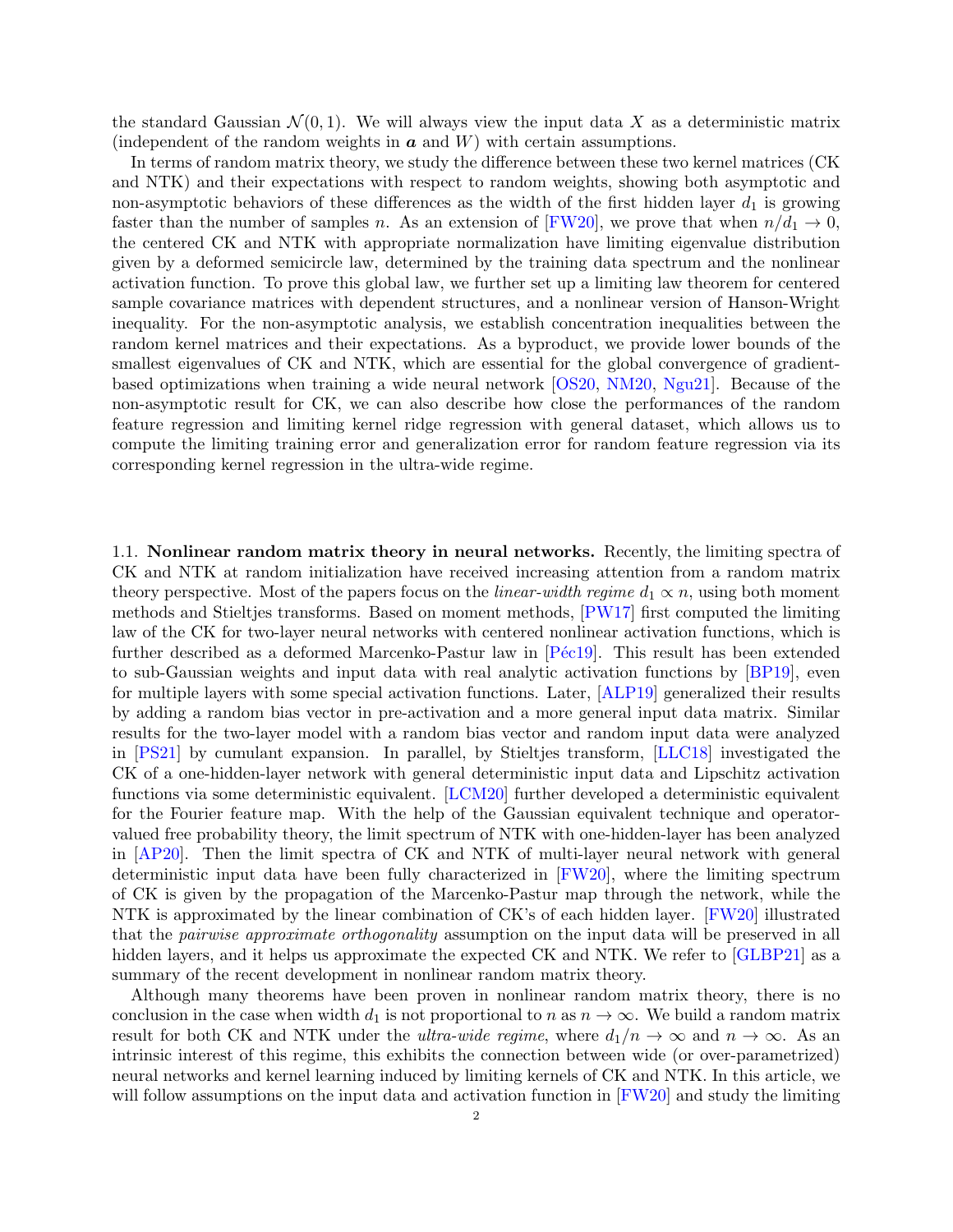spectra of the centered and normalized CK matrix

<span id="page-2-0"></span>(1.2) 
$$
\frac{1}{\sqrt{nd_1}} \left( Y^\top Y - \mathbb{E}[Y^\top Y] \right),
$$

where  $Y := \sigma(WX)$ . Similar results for the NTK can be obtained as well. To complete the proofs, we establish a general nonlinear version of Hanson-Wright inequality, which has appeared in [\[LLC18,](#page-44-3) [LCM20\]](#page-44-4), and the deformed semicircle law for normalized sample covariance matrices without independence in columns. These two general theorems are of independent interest in random matrix theory as well.

1.2. General sample covariance matrices. We observe that the random matrix  $Y \in \mathbb{R}^{d_1 \times n}$ defined above have independent and identically-distributed rows. Hence,  $Y^{\top}Y$  is a generalized sample covariance matrix. We first inspect a more general sample covariance matrix  $Y$  whose rows are independent copies of some random vector  $y \in \mathbb{R}^n$ . Assuming n and  $d_1$  both go to infinity but  $n/d_1 \rightarrow 0$ , we aim to study the limiting empirical eigenvalue distribution of centered Wishart matrices in the form of  $(1.2)$  with certain conditions on y.

This regime has been studied for decades starting in [\[BY88\]](#page-43-9), where Y has i.i.d. entries and  $\mathbb{E}[Y^{\top}Y] = d_1 \mathbb{I}$ d. In this setting, by moment methods, one can obtain the semicircle law. This normalized model also arises in quantum theory with respect to random induced states (see [\[Aub12,](#page-43-10) [AS17,](#page-43-11) [CYZ18\]](#page-43-12)). The largest eigenvalue of such a normalized sample covariance matrix has been considered in [\[CP12\]](#page-43-13). Subsequently, [\[CP15,](#page-43-14) [LY16,](#page-44-5) [YXZ21,](#page-45-11) [QLY21\]](#page-45-12) analyzed the fluctuations for linear spectral statistics of this model and applied this result to hypothesis testing for the covariance matrix. A spiked model for sample covariance matrices in this regime was recently studied in [\[Fel21\]](#page-43-15). This kind of semicircle law also appears in many other random matrix models. For instance, [\[Jia04\]](#page-44-6) showed this limiting law for normalized sample correlation matrices. Also, the semicircle law for centered sample covariance matrices has been already applied in machine learning: [\[GKZ19\]](#page-43-16) controlled the generalization error of shallow neural networks with quadratic activation functions by the moments of this limiting semicircle law; [\[GZR20\]](#page-44-7) derived a semicircle law of the fluctuation matrix between stochastic batch Hessian and the deterministic empirical Hessian of deep neural networks.

For general sample covariance, [\[WP14\]](#page-45-13) considered the form  $Y = BXA^{1/2}$  with deterministic A and B, where X consists of i.i.d. entries with mean zero and variance one. The same result has been proved in [\[Bao12\]](#page-43-17) by generalized Stein's method. Unlike previous results, [\[Xie13\]](#page-45-14) tackled the general case, only assuming Y has independent rows with some deterministic covariance  $\Phi_n$ . Though this is similar to our model in Section [4,](#page-16-0) we will consider more general assumptions on each row of Y to apply our theory directly in the neural network models. The limiting law of our general sample covariance matrix is depicted by  $\mu_s \boxtimes \mu_\Phi$ , where  $\mu_s$  is the standard semicircle law and  $\mu_\Phi$  is the limiting law of population covariance  $\Phi_n$ . For more details on free multiplicative convolution  $\boxtimes$ , see [\[NS06,](#page-45-15) Lecture 18] and [\[AGZ10,](#page-42-1) Section 5.3.3]. Some basic properties and intriguing examples for  $\mu_s \boxtimes \mu_\Phi$  can be also found in [\[BZ10,](#page-43-18) Theorem 1.2, 1.3].

1.3. Infinite-width kernels and the smallest eigenvalues of empirical kernels. Besides the above asymptotic spectral fluctuation of  $(1.2)$ , we provide non-asymptotic concentrations of  $(1.2)$ in spectral norm and NTK as well. In the infinite-width networks, where  $d_1 \rightarrow \infty$  and n is fixed, both CK and NTK will converge to their expected kernels. This has been investigated in [\[DFS16,](#page-43-1) [SGGSD17,](#page-45-4) [LBN](#page-44-0)+18, [MHR](#page-44-1)+18] for the CK and [\[JGH18,](#page-44-2) [DZPS19,](#page-43-2) [AZLS19,](#page-43-3) [ADH](#page-42-0)+19b, [LRZ20\]](#page-44-8) for the NTK. Such kernels are also called infinite-width kernels in literature. In this current work, we present the precise probability bounds for concentrations of CK and NTK around their infinitewidth kernels, where the difference is roughly of order  $\sqrt{n/d_1}$ . Our results permit more general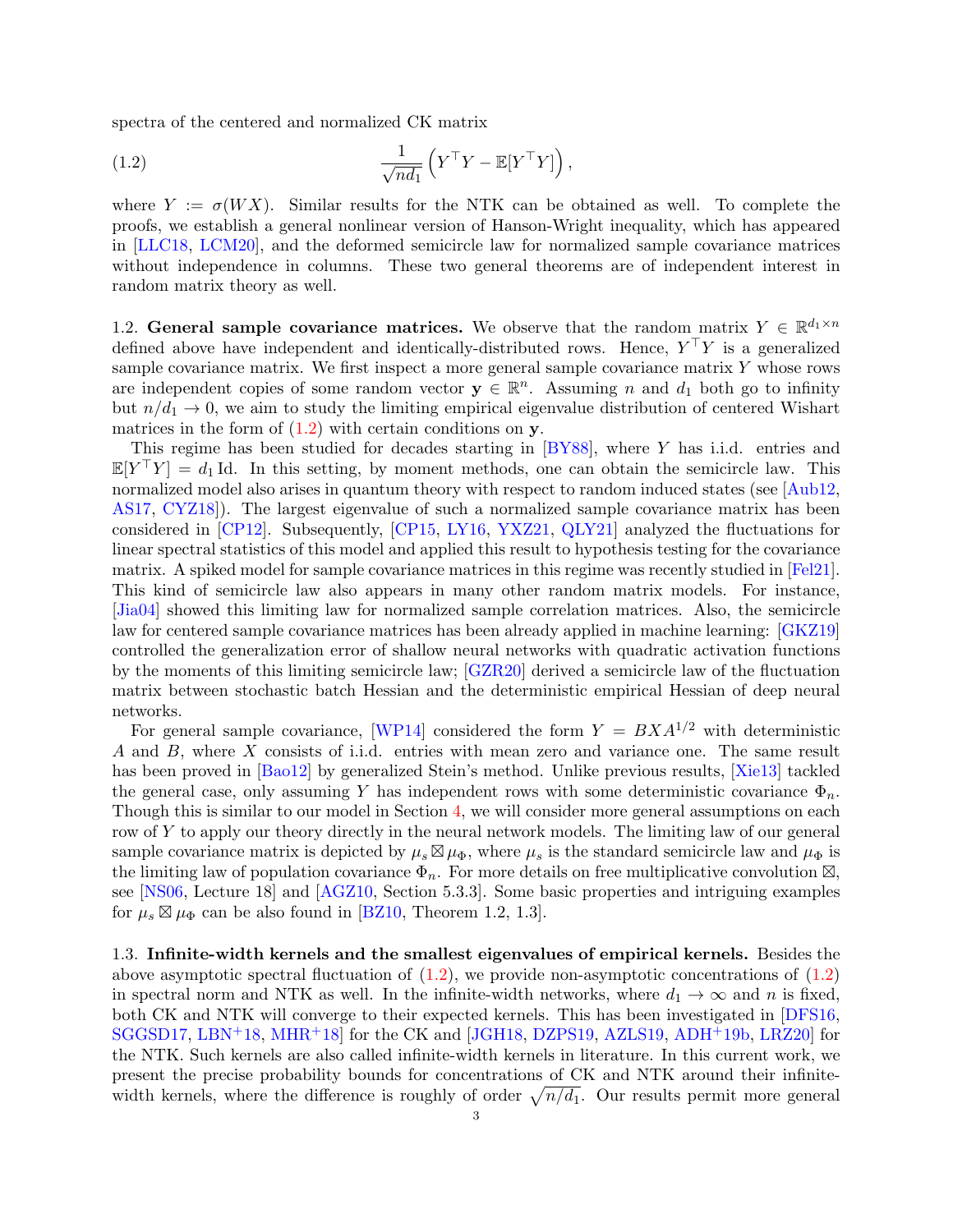activation functions and input data X only with pairwise approximate orthogonality, albeit similar concentrations have been applied in [\[AKM](#page-42-2)+17, [SY19,](#page-45-16) [AP20,](#page-43-7) [MZ20,](#page-44-9) [HXAP20\]](#page-44-10).

One corollary of our concentration is the explicit lower bounds of the smallest eigenvalues of the CK and the NTK. Such extreme eigenvalues of the NTK have been utilized to prove the global convergence of gradient descent algorithms of wide neural networks, since the NTK governs the gradient flow in the training process, see, e.g., [\[COB19,](#page-43-19) [DZPS19,](#page-43-2) [ADH](#page-42-3)+19a, [SY19,](#page-45-16) [WDW19,](#page-45-17) [OS20,](#page-45-5) [NM20,](#page-45-6) [Ngu21\]](#page-45-7). The smallest eigenvalue of NTK is also crucial for proving generalization bounds and memorization capacity in  $[ADH^+19a, MZ20]$  $[ADH^+19a, MZ20]$ . Analogous to Theorem 3.1 in  $[MZ20]$ , our lower bounds are given by the Hermite coefficients of the activation function  $\sigma$ . Besides, the lower bound of NTK for multi-layer ReLU networks is analyzed by [\[NMM21\]](#page-45-18).

1.4. Random feature regression and limiting kernel regression. Another byproduct of our concentration results is to measure the difference of performance between random feature regression with respect to  $\frac{1}{\sqrt{2}}$  $\frac{1}{d_1}Y$  and corresponding kernel ridge regression when  $d_1/n \to \infty$ . Random feature regression can be viewed as the linear regression of the last hidden layer, and its performance has been studied in, for instance, [\[PW17,](#page-45-8) [LLC18,](#page-44-3) [MM19,](#page-44-11) [LCM20,](#page-44-4) [GLK](#page-44-12)+20, [HL20,](#page-44-13) [LD21,](#page-44-14) [MMM21,](#page-44-15) [LGC](#page-44-16)<sup>+</sup>2[1](#page-3-0)] under the linear-width regime<sup>1</sup>. In this regime, the CK matrix  $\frac{1}{d_1} Y^{\top} Y$  is not concentrated around its expectation

<span id="page-3-2"></span>(1.3) 
$$
\Phi := \mathbb{E}_{\bm{w}}[\sigma(\bm{w}^\top X)^\top \sigma(\bm{w}^\top X)]
$$

under the spectral norm, where  $w$  is the standard normal random vector in  $\mathbb{R}^{d_0}$ . But the limiting spectrum of CK is exploited to characterize the asymptotic performance and double descent phenomenon of random feature regression when  $n, d_0, d_1 \rightarrow \infty$  proportionally. People also utilized this regime to depict the performance of the ultra-wide random network, by letting  $d_1/n \to \psi \in (0,\infty)$ at first, getting the asymptotic performance and then taking  $\psi \to \infty$  (see [\[MM19,](#page-44-11) [YBM21\]](#page-45-19)), however, there is still a difference between this sequential limit and the ultra-wide regime. Prior to these results, random feature regression has already attracted significant attention in that it is a random approximation of the RKHS defined by population kernel function  $K : \mathbb{R}^{d_0} \times \mathbb{R}^{d_0} \to \mathbb{R}$  such that

<span id="page-3-1"></span>(1.4) 
$$
K(\mathbf{x}, \mathbf{z}) := \mathbb{E}_{\mathbf{w}}[\sigma(\langle \mathbf{w}, \mathbf{x} \rangle) \sigma(\langle \mathbf{w}, \mathbf{z} \rangle)],
$$

when width  $d_1$  is sufficiently large [\[RR07,](#page-45-2) [Bac13,](#page-43-20) [RR17,](#page-45-20) [Bac17\]](#page-43-21). We point out that Theorem 9 of  $[AKM+17]$  has the same order  $\sqrt{n/d_1}$  of the approximation as ours, despite only for random Fourier features.

In our work, the concentration between empirical kernel induced by  $\frac{1}{d_1} Y^{\top} Y$  and the population kernel matrix K defined in  $(1.4)$  for X leads to the control of the differences of training/test errors between random feature regression and kernel ridge regression, which were previously concerned by [\[AKM](#page-42-2)+17, [JSS](#page-44-17)+20, [MZ20,](#page-44-9) [MMM21\]](#page-44-15) in different cases. Specifically, [\[JSS](#page-44-17)+20] got the same kind of estimation, but considering random features sampled from Gaussian Processes. Our results explicitly show how large width  $d_1$  should be so that the random feature regression get the same asymptotic performance as kernel regression [\[MMM21\]](#page-44-15). With these estimations, we can take the limiting test error of the kernel ridge regression to predict the limiting test error of random feature regression as  $n/d_1 \rightarrow 0$  and  $d_0, n \rightarrow \infty$ . We refer [\[LR20,](#page-44-18) [LRZ20,](#page-44-8) [LLS21,](#page-44-19) [MMM21\]](#page-44-15), [\[BMR21,](#page-43-22) Section 4.3] and references therein for more details in high-dimensional kernel ridge/ridgeless regressions. We emphasize that the optimal prediction error of random feature regression in linear-width regime is actually achieved in the ultra-wide regime, which boils down to the limiting kernel regression,

<span id="page-3-0"></span><sup>&</sup>lt;sup>1</sup>This linear-width regime is also known as high-dimensional regime, and our ultra-wide regime is also called highly overparametrized regime in literature, see [\[MM19\]](#page-44-11).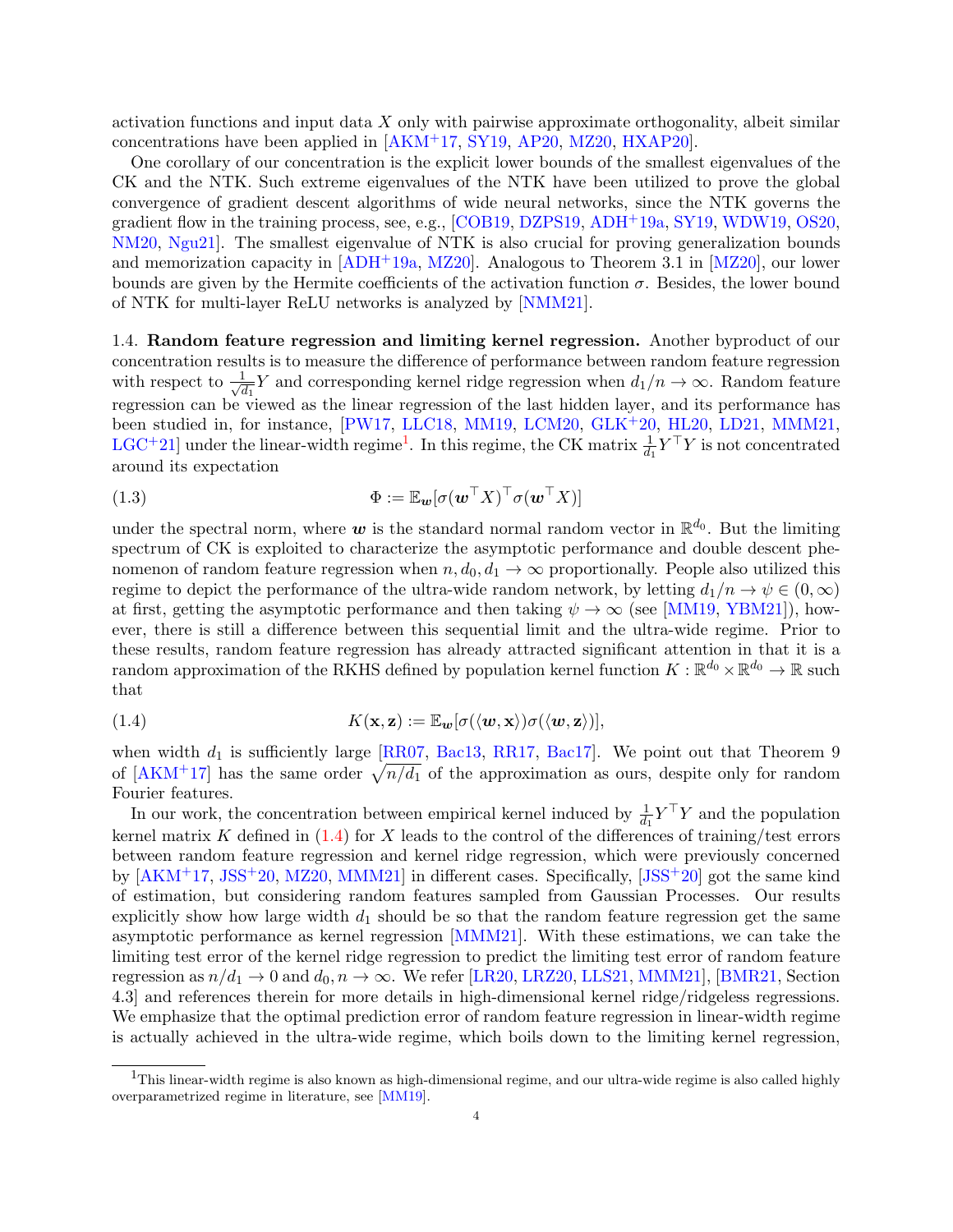see  $[MM19, MMM21, YBM21, LGC<sup>+</sup>21]$  $[MM19, MMM21, YBM21, LGC<sup>+</sup>21]$  $[MM19, MMM21, YBM21, LGC<sup>+</sup>21]$  $[MM19, MMM21, YBM21, LGC<sup>+</sup>21]$  $[MM19, MMM21, YBM21, LGC<sup>+</sup>21]$  $[MM19, MMM21, YBM21, LGC<sup>+</sup>21]$  $[MM19, MMM21, YBM21, LGC<sup>+</sup>21]$ . This is one of the motivations of studying the ultra-wide regime and limiting kernel regression.

In the end, we would like to mention the idea of spectral-norm approximation for the expected kernel Φ, which help us describe the asymptotic behavior of limiting kernel regression. For specific activation  $\sigma$ , kernel  $\Phi$  has an explicit formula, see [\[LLC18,](#page-44-3) [LC18,](#page-44-20) [LCM20\]](#page-44-4), whereas generally it can be expanded in terms of the Hermite expansion of  $\sigma$  [\[PW17,](#page-45-8) [MM19,](#page-44-11) [FW20\]](#page-43-4). Thanks to pairwise approximate orthogonality introduced in [\[FW20,](#page-43-4) Definition 3.1], we can get an approximation of  $\Phi$ in spectral norm for general deterministic data  $X$ . This pairwise approximate orthogonality defines how orthogonal within different input vectors of X. With certain i.i.d. assumption on  $X$ , [\[LRZ20\]](#page-44-8) and [\[BMR21,](#page-43-22) Section 4.3], where the scaling  $d_0 \propto n^{\alpha}$ , for  $\alpha \in (0, 1]$ , determined which degree of the polynomial kernel is sufficient to approximate Φ. Instead, our theory leverages the approximate orthogonality among general datasets  $X$  to obtain a similar approximation. Our analysis may indicate that the weaker orthogonality  $X$  has, the higher degree of the polynomial kernel we need to approximate kernel Φ. In addition, we believe our analysis of random feature regression under the ultra-wide regime can be extended to neural tangent kernel models like [\[AP20,](#page-43-7) [MZ20\]](#page-44-9).

# 1.5. Preliminaries.

*Notations.* We use  $\text{tr}(A) = \frac{1}{n} \sum_i A_{ii}$  as the normalized trace of a matrix  $A \in \mathbb{R}^{n \times n}$  and  $\text{Tr}(A) =$  $\sum_i A_{ii}$ . Denote vectors by lowercase boldface. ||A|| is the operator norm for any matrix A,  $||A||_F$ denotes the Frobenius norm, and  $\|\mathbf{x}\|$  is the  $\ell_2$ -norm of any vector x.  $A \odot B$  is the Hadamard product of two matrices, i.e.,  $(A \odot B)_{ij} = A_{ij}B_{ij}$ . Let  $\mathbb{E}_{w}[\cdot]$  be the expectation only with respective to random vector w. Given any vector v, diag(v) is a diagonal matrix where the main diagonal elements are given by  $v$ .

Before stating our main results, we describe our model with assumptions. We first consider the output of the first hidden layer and empirical Conjugate Kernel (CK):

<span id="page-4-0"></span>(1.5) 
$$
Y := \sigma(WX) \text{ and } \frac{1}{d_1} Y^{\top} Y.
$$

Observe that the rows of matrix  $Y$  are independent and identically distributed, since only  $W$  is random and X is deterministic. Let the *i*-th row of Y be  $y_i^{\top}$ , for  $1 \le i \le d_1$ . Then

$$
(1.6) \t Y^{\top} Y = \sum_{i=1}^{d_1} \mathbf{y}_i \mathbf{y}_i^{\top}
$$

is the sum of  $d_1$  independent rank-one random matrices in  $\mathbb{R}^{n \times n}$ . Let the second moment of any row  $y_i$  be [\(1.3\)](#page-3-2). Later on, we will give an approximation of  $\Phi$  based on the assumptions of input data X.

Next, we define the empirical *Neural Tangent Kernel* (NTK) for [\(1.1\)](#page-0-0), denoted by  $H \in \mathbb{R}^{n \times n}$ . By [\[FW20\]](#page-43-4), the  $(i, j)$ -th entry of H can be explicitly written as

<span id="page-4-3"></span>
$$
(1.7) \tH_{ij} := \frac{1}{d_1} \sum_{r=1}^{d_1} \left( \sigma(\mathbf{w}_r^{\top} \mathbf{x}_i) \sigma(\mathbf{w}_r^{\top} \mathbf{x}_j) + \mathbf{a}_r^2 \sigma'(\mathbf{w}_r^{\top} \mathbf{x}_i) \sigma'(\mathbf{w}_r^{\top} \mathbf{x}_j) \mathbf{x}_i^{\top} \mathbf{x}_j \right), \quad 1 \leq i, j \leq n,
$$

where  $w_r$  is the r-th row of weight matrix W,  $\mathbf{x}_i$  is the *i*-th column of matrix X, and  $a_r$  is r-th entry of the output layer  $a$ . In the matrix form,  $H$  can be written by

<span id="page-4-1"></span>(1.8) 
$$
H := \frac{1}{d_1} \left( Y^\top Y + (S^\top S) \odot (X^\top X) \right),
$$

where the  $\alpha$ -th column of S is given by

<span id="page-4-2"></span>(1.9) 
$$
\operatorname{diag}(\sigma'(W\mathbf{x}_{\alpha}))\mathbf{a}, \quad \forall 1 \leq \alpha \leq n.
$$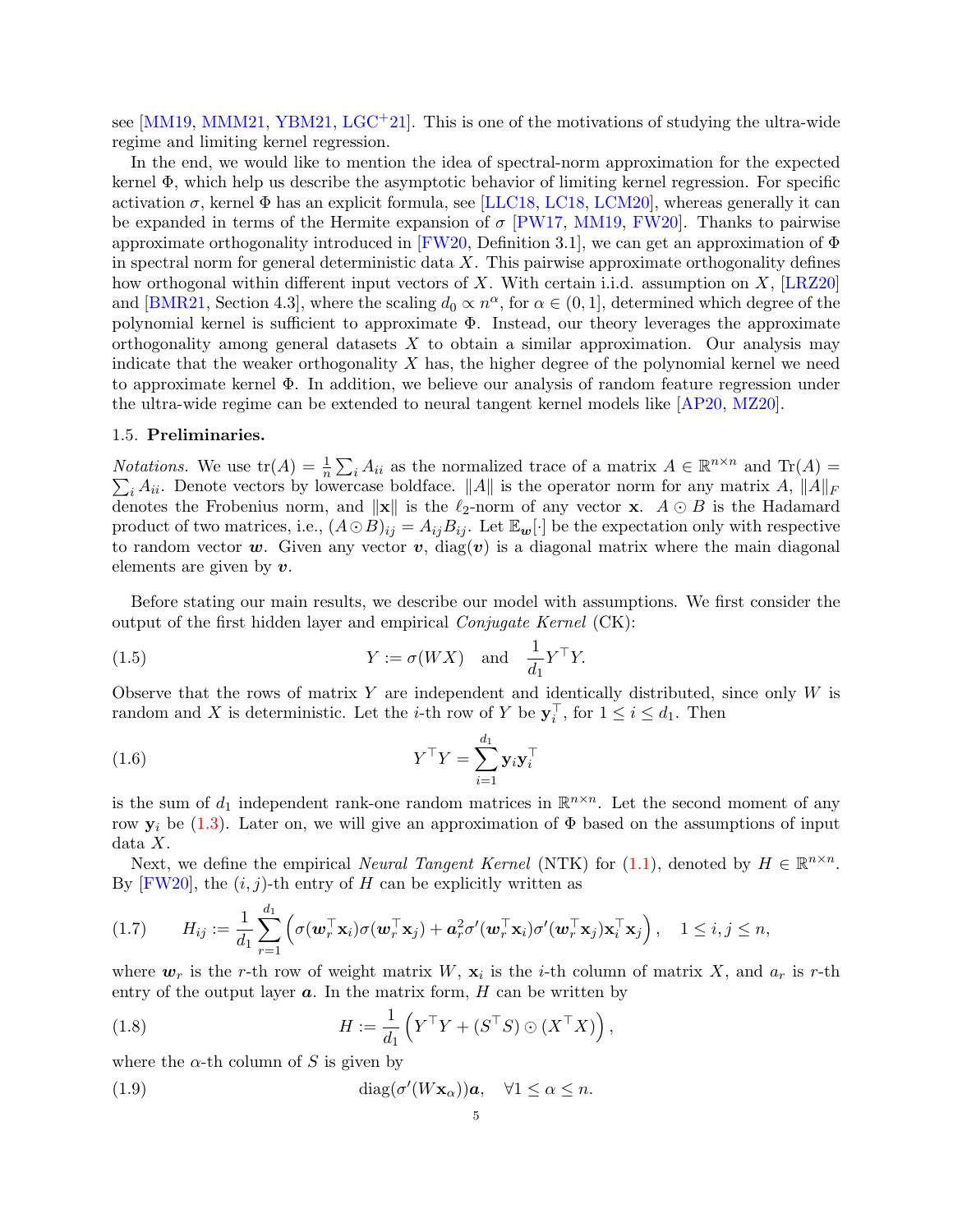We list the following assumptions for the random weights, input data, and nonlinear activation function  $\sigma$ . These assumptions are basically carried on from [\[FW20\]](#page-43-4).

<span id="page-5-2"></span>**Assumption 1.1.** The entries of W and  $\boldsymbol{a}$  are i.i.d. and distributed by  $\mathcal{N}(0, 1)$ .

<span id="page-5-1"></span>**Assumption 1.2.** Activation function  $\sigma(x)$  is a Lipschitz function with Lipschitz constant  $\lambda_{\sigma} \in$  $(0, \infty)$ . Moreover,  $\sigma(x) \in L^2(\mathbb{R}, \Gamma)$ , with respect to the standard Gaussian measure denoted by  $\Gamma$ . Assume that  $\sigma$  is centered and normalized with respect to  $\xi \sim \mathcal{N}(0, 1)$ 

<span id="page-5-0"></span>(1.10) 
$$
\mathbb{E}[\sigma(\xi)] = 0, \qquad \mathbb{E}[\sigma^2(\xi)] = 1,
$$

Define constants  $a_{\sigma}, b_{\sigma} \in \mathbb{R}$  by

<span id="page-5-4"></span>(1.11) 
$$
b_{\sigma} := \mathbb{E}[\sigma'(\xi)], \qquad a_{\sigma} := \mathbb{E}[\sigma'(\xi)^2].
$$

Furthermore,  $\sigma$  satisfies either of the followings:

- (1)  $\sigma(x)$  is twice differentiable with  $\sup_{x \in \mathbb{R}} |\sigma''(x)| \leq \lambda_{\sigma}$ , or
- (2)  $\sigma(x)$  is a piece-wise linear function

$$
\sigma(x) = \begin{cases} ax + b, & x > 0 \\ cx + b, & x \le 0 \end{cases}
$$

for some constants  $a, b, c \in \mathbb{R}$  such that  $(1.10)$  holds.

Like  $[HXAP20]$ , our Assumption [1.2](#page-5-1) permits  $\sigma$  to be the commonly used activation functions, including ReLU, Sigmoid and Tanh, although we have to center and normalize the activation functions to guarantee  $(1.10)$ . Such normative activation functions exclude some trivial spike in the limit spectra of CK and NTK [\[FW20\]](#page-43-4). We treat the input data X as deterministic, assuming the following conditions and asymptotic regime. Define the following  $(\varepsilon, B)$ -orthonormal property for the data matrix X.

**Definition 1.3.** For given  $\varepsilon, B > 0$ , matrix X is  $(\varepsilon, B)$ -orthonormal if for any columns  $\mathbf{x}_{\alpha}, \mathbf{x}_{\beta}$ , we have

$$
\left| \|\mathbf{x}_{\alpha}\|_{2} - 1 \right| \leq \varepsilon, \qquad \left| \|\mathbf{x}_{\beta}\|_{2} - 1 \right| \leq \varepsilon, \qquad \left|\mathbf{x}_{\alpha}^{\top} \mathbf{x}_{\beta} \right| \leq \varepsilon,
$$

and also

$$
\sum_{\alpha=1}^{n} (||\mathbf{x}_{\alpha}||_2 - 1)^2 \le B^2, \qquad ||X|| \le B.
$$

The  $(\varepsilon, B)$ -orthonormal property is a quantitative version of *pairwise approximate orthogonality* for the column vectors of the data matrix  $X \in \mathbb{R}^{d_0 \times n}$ . When  $d_0 \n\times n$ , it holds, with high probability, for many distributions of X with independent columns  $x_{\alpha}$ , including the anisotropic Gaussian vectors  $\mathbf{x}_{\alpha} \sim \mathcal{N}(0, \Sigma)$  with tr( $\Sigma$ ) = 1,  $\|\Sigma\| \lesssim 1/n$ , vectors generated by Gaussian mixture models, or random vectors satisfying the log-Sobolev inequality or convex Lipschitz concentration property, see  $[FW20, Section 3.1]$  for more details. In our theory, we always treat X as deterministic matrix, however our results also works for random input X independent of weights W and  $\boldsymbol{a}$  by conditioning on the high probability event that X satisfies  $(\varepsilon, B)$ -orthonormal property. Unlike data with independent-coordinate structure, our assumption is promising to analyze real-world datasets  $[LGC+21]$  $[LGC+21]$  and establish some *n*-dependent deterministic equivalents like [\[LCM20\]](#page-44-4).

<span id="page-5-3"></span>**Assumption 1.4.** Let  $n, d_0, d_1 \rightarrow \infty$  such that

(a)  $\gamma := n/d_1 \rightarrow 0;$ 

- (b) X is  $(\varepsilon_n, B)$ -orthonormal such that  $n \varepsilon_n^4 \to 0$  as  $n \to \infty$ ;
- (c) The empirical spectral distribution  $\hat{\mu}_0$  of  $X^{\top}X$  converges weakly to a fixed and non-degenerate probability distribution  $\mu_0 \neq \delta_0$  on  $[0, \infty)$ .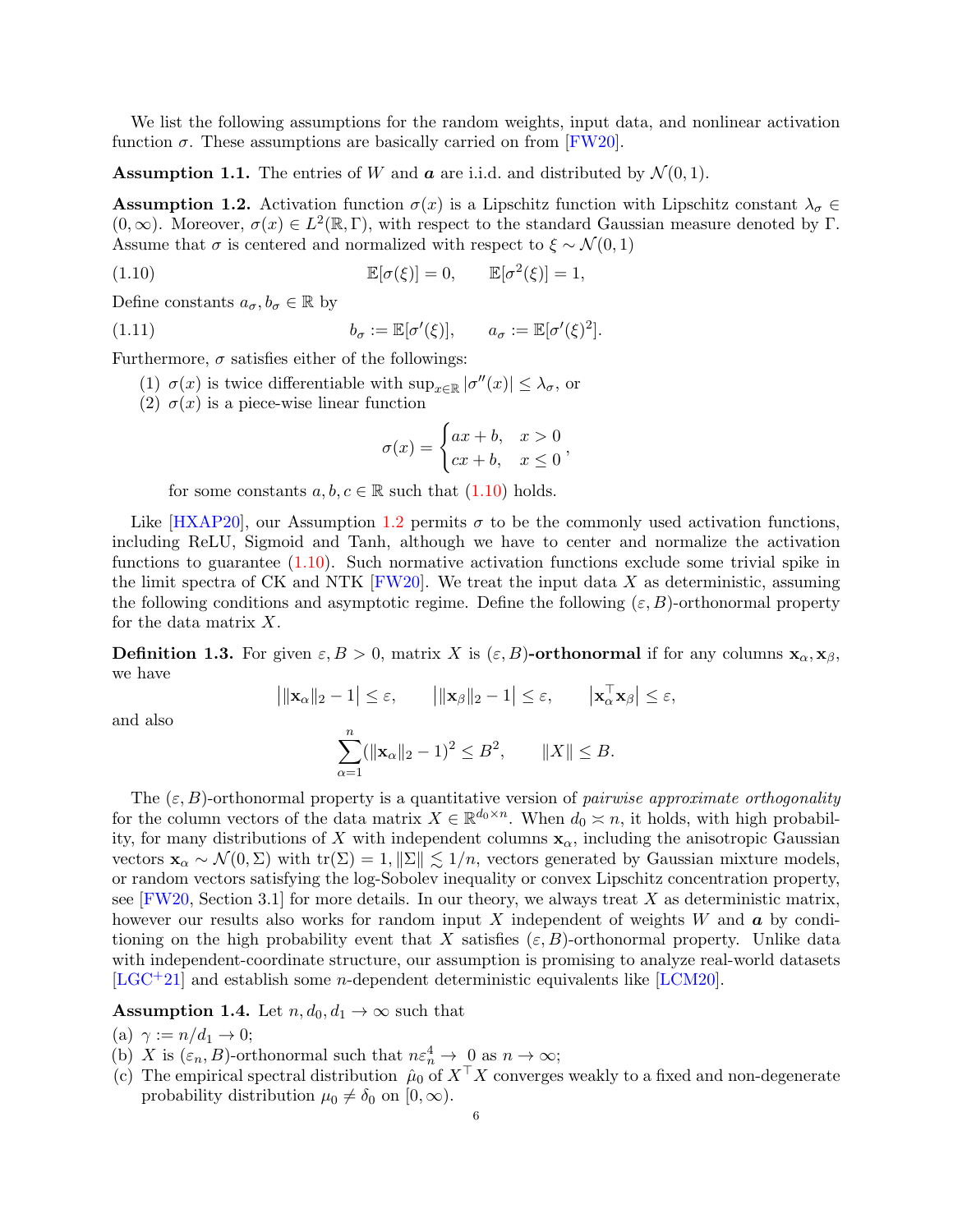The following normalized Hermite polynomials are necessary to approximate  $\Phi$  in our results.

<span id="page-6-1"></span>Definition 1.5 (Normalized Hermite polynomials). The r-th normalized Hermite polynomial is given by

$$
h_r(x) = \frac{1}{\sqrt{r!}} (-1)^r e^{x^2/2} \frac{d^r}{dx^r} e^{-x^2/2}.
$$

 ${h_r}_{r=0}^{\infty}$  form an orthogonal basis of  $L^2(\mathbb{R}, \Gamma)$ , where  $\Gamma$  denotes the standard Gaussian distribution. For  $\sigma_1, \sigma_2 \in L^2(\mathbb{R}, \Gamma)$ , the inner product is defined by

$$
\langle \sigma_1, \sigma_2 \rangle = \int_{-\infty}^{\infty} \sigma_1(x) \sigma_2(x) \frac{e^{-x^2/2}}{\sqrt{2\pi}} dx.
$$

Every function  $\sigma \in L^2(\mathbb{R}, \Gamma)$  can be expanded as

$$
\sigma(x) = \sum_{r=0}^{\infty} \zeta_r(\sigma) h_r(x),
$$

where  $\zeta_r(\sigma)$  is the r-th Hermite coefficient given by

$$
\zeta_r(\sigma) = \int_{-\infty}^{\infty} \sigma(x) h_r(x) \frac{e^{-x^2/2}}{\sqrt{2\pi}} dx.
$$

In the following statements and proofs, we denote  $\xi \sim \mathcal{N}(0, 1)$ . Then for  $k \in \mathbb{N}$ , define

(1.12) 
$$
\zeta_k(\sigma) := \mathbb{E}[\sigma(\xi)h_k(\xi)].
$$

In fact,  $b_{\sigma} = \mathbb{E}[\sigma'(\xi)] = \mathbb{E}[\xi(\sigma(\xi)] = \zeta_1(\sigma)$ . Let  $f_k(x) = x^k$ . We define inner-product kernel random matrix  $f_k(X^{\top}X) \in \mathbb{R}^{n \times n}$  by applying  $f_k$  entrywise to  $X^{\top}X$ . Define a deterministic matrix

<span id="page-6-0"></span>(1.13) 
$$
\Phi_0 := \mu \mu^\top + \sum_{k=1}^3 \zeta_k(\sigma)^2 f_k(X^\top X) + (1 - \zeta_1(\sigma)^2 - \zeta_2(\sigma)^2 - \zeta_3(\sigma)^2) \operatorname{Id},
$$

where the  $\alpha$ -th entry of  $\mu \in \mathbb{R}^n$  is  $\sqrt{2}\zeta_2(\sigma) \cdot (\|\mathbf{x}_\alpha\|_2 - 1)$  for  $1 \leq \alpha \leq n$ . We will employ  $\Phi_0$  as an approximation of  $\Phi$  in [\(1.3\)](#page-3-2).

For any  $n \times n$  Hermitian matrix  $A_n$  with eigenvalues  $\lambda_1, \ldots, \lambda_n$ , the empirical spectral distribution of A is defined by

$$
\mu_{A_n}(x) = \frac{1}{n} \sum_{i=1}^n \delta_{\lambda_i}(x).
$$

We write lim spec $(A_n) = \mu$  if  $\mu_{A_n} \to \mu$  weakly as  $n \to \infty$ . The main tool we use to study the limiting spectral distribution of a matrix sequence is Stieltjes transform defined as follows.

**Definition 1.6** (Stieltjes transform). Let  $\mu$  be a probability measure on R. The Stieltjes transform of  $\mu$  is a function  $s(z)$  defined on the upper half plane  $\mathbb{C}^+$  by

$$
s(z) = \int_{\mathbb{R}} \frac{1}{x - z} d\mu(x).
$$

For an  $n \times n$  Hermitian matrix  $A_n$ , the Stieltjes transform of the spectral distribution of  $A_n$  can be written as  $tr(A_n - z \text{Id})^{-1}$ . And we call  $(A_n - z \text{Id})^{-1}$  the resolvent of  $A_n$ .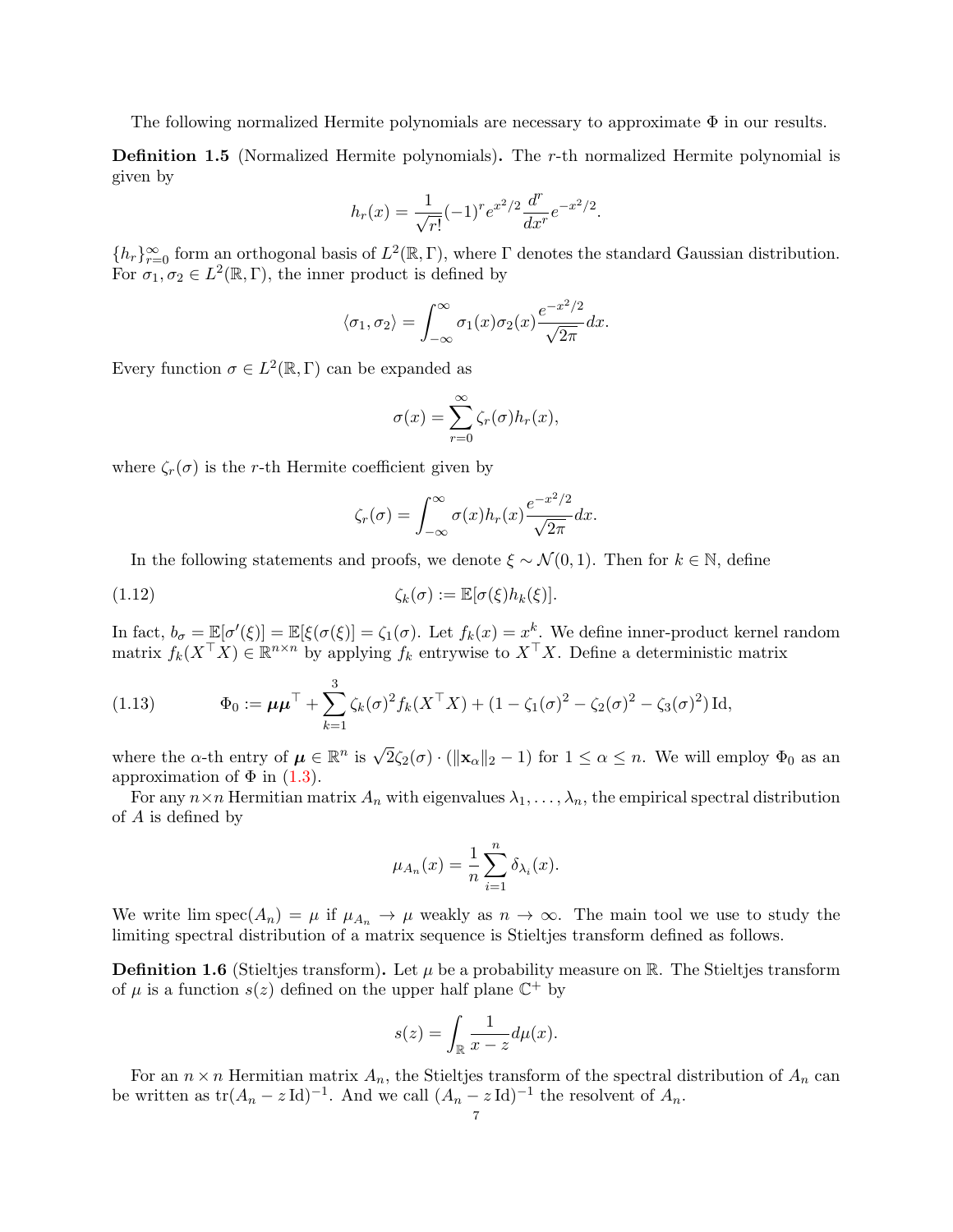

<span id="page-7-3"></span>Figure 1. Simulations for empirical eigenvalue distributions of [\(2.3\)](#page-7-0) and theoretical predication (red curves) of limiting law  $\mu$  where activation function  $\sigma(x) \propto \cos(x)$ satisfies Assumption [1.2](#page-5-1) with  $b_{\sigma} = 0$ , and X is standard Gaussian random matrix. Dimension parameters are given by  $n = 1.9 \times 10^3$ ,  $d_0 = 2 \times 10^3$  and  $d_1 = 2 \times 10^5$ (left);  $n = 2 \times 10^3$ ,  $d_0 = 1.9 \times 10^3$  and  $d_1 = 2 \times 10^5$  (middle);  $n = 2 \times 10^3$ ,  $d_0 = 2 \times 10^3$ and  $d_1 = 2 \times 10^5$  (right).

### <span id="page-7-4"></span>2. Main results

2.1. Spectra of the centered CK and NTK. Our first result is a deformed semicircle law for the conjugate kernel. Denote  $\tilde{\mu}_0 = (1 - b_{\sigma})^2 + b_{\sigma}^2 \mu_0$  the distribution of  $(1 - b_{\sigma}^2) + b_{\sigma}^2 \lambda$  with  $\lambda$  sampled from the distribution  $\mu_0$ .

<span id="page-7-1"></span>**Theorem 2.1** (Limiting spectral distribution for the conjugate kernel). Suppose Assumptions [1.1,](#page-5-2) [1.2](#page-5-1) and [1.4](#page-5-3) of the input matrix X hold, the empirical eigenvalue distribution of

(2.1) 
$$
\frac{1}{\sqrt{d_1 n}} \left( Y^\top Y - \mathbb{E}[Y^\top Y] \right)
$$

converges weakly to

<span id="page-7-2"></span>(2.2) 
$$
\mu := \mu_s \boxtimes \left( (1 - b_\sigma^2) + b_\sigma^2 \cdot \mu_0 \right) = \mu_s \boxtimes \tilde{\mu}_0
$$

almost surely as  $n, d_0, d_1 \to \infty$ . Furthermore, if  $d_1 \varepsilon_n^4 \to 0$  as  $n, d_0, d_1 \to \infty$ , then the empirical eigenvalue distribution of

(2.3) 
$$
\sqrt{\frac{d_1}{n}} \left( \frac{1}{d_1} Y^\top Y - \Phi_0 \right)
$$

also converges weakly to the probability measure  $\mu$  almost surely, whose Stieltjes transform  $m(z)$  is defined by

<span id="page-7-0"></span>
$$
m(z) + \int_{\mathbb{R}} \frac{d\tilde{\mu}_0(x)}{z + \beta(z)x} = 0
$$

for each  $z \in \mathbb{C}^+$ , where  $\beta(z) \in \mathbb{C}^+$  is the unique solution to

$$
\beta(z) + \int_{\mathbb{R}} \frac{x d\tilde{\mu}_0(x)}{z + \beta(z)x} = 0.
$$

Assume  $b_{\sigma} = 0$ , i.e.  $\mathbb{E}[\sigma'(\xi)] = 0$ . In this case, our Theorem [2.1](#page-7-1) shows that the limiting spectral distribution of  $(1.2)$  is the semicircle law, and from  $(2.2)$ , the deterministic data matrix X does not have an effect on the limiting spectrum. See Figure [1](#page-7-3) for cosine-type  $\sigma$  with  $b_{\sigma} = 0$ .

Figure [2](#page-8-0) is a simulation of the limiting spectral distribution of CK with activation function  $\sigma(x)$ given by  $arctan(x)$  after proper shifting and scaling. More simulations are provided in Appendix [B](#page-41-0) with different activation functions. The red curves are implemented by the self-consistent equations defined in Theorem [2.1.](#page-7-1)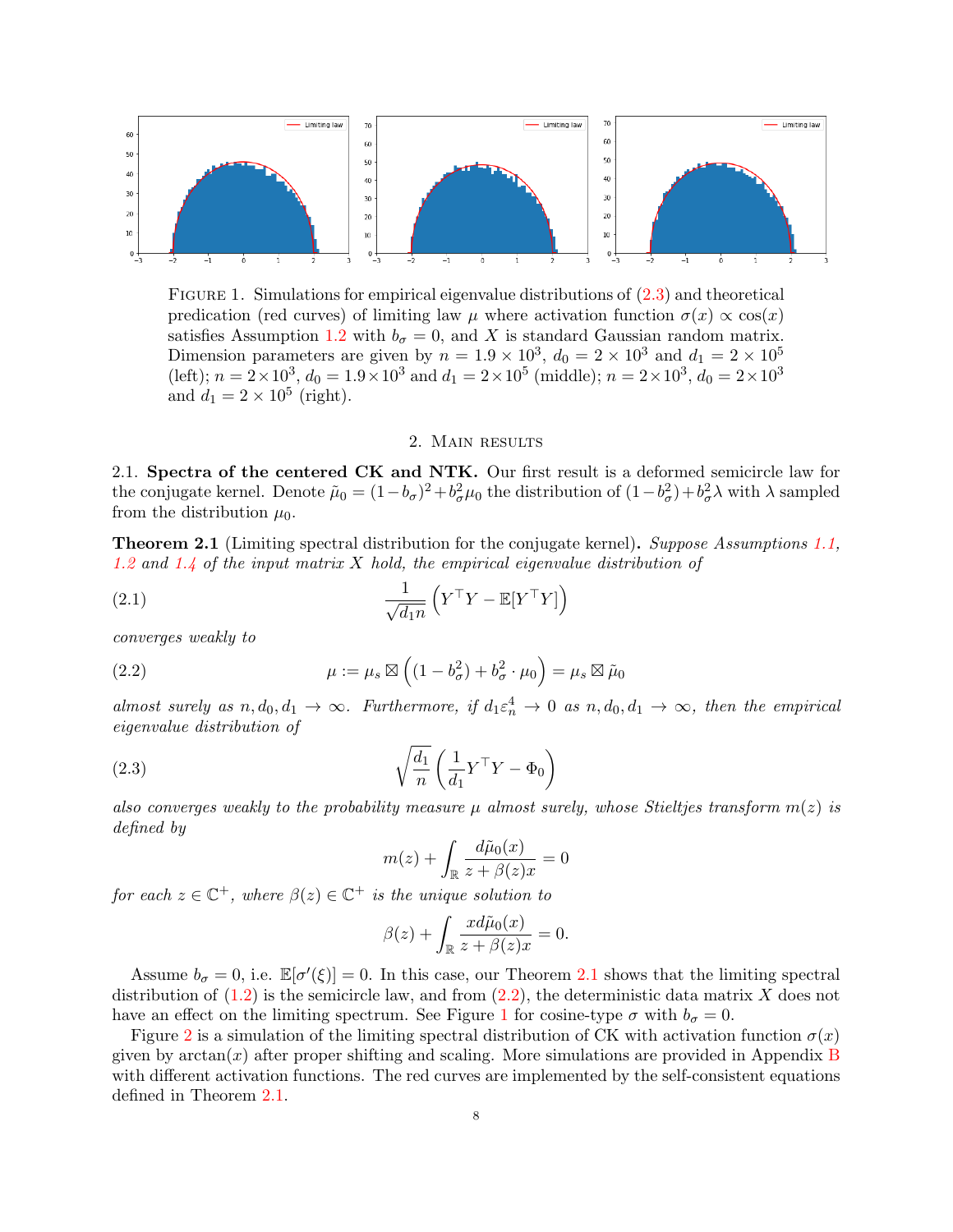

<span id="page-8-0"></span>FIGURE 2. Simulations for empirical eigenvalue distributions of  $(2.3)$  and theoretical predication (red curves) of limiting law  $\mu$  where activation function  $\sigma(x) \propto \arctan(x)$ satisfies Assumption [1.2](#page-5-1) and X is standard Gaussian random matrix:  $n = 10^3$ ,  $d_0 = 10^3$  and  $d_1 = 10^5$  (left);  $n = 10^3$ ,  $d_0 = 1.5 \times 10^3$  and  $d_1 = 10^5$  (middle);  $n = 1.5 \times 10^3$ ,  $d_0 = 10^3$  and  $d_1 = 10^5$  (right).

Theorem [2.1](#page-7-1) can be extended to the NTK model as well. Denote

<span id="page-8-5"></span>(2.4) 
$$
\Psi := \frac{1}{d_1} \mathbb{E}[S^\top S] \odot (X^\top X) \in \mathbb{R}^{n \times n}.
$$

As an approximation of  $\Psi$ , we define

<span id="page-8-1"></span>(2.5) 
$$
\Psi_0 := \left(a_\sigma - \sum_{k=0}^2 \eta_k^2(\sigma)\right) \mathrm{Id} + \sum_{k=0}^2 \eta_k^2(\sigma) f_k(X^\top X),
$$

where  $f_k$  is defined in [\(1.13\)](#page-6-0),  $a_{\sigma}$  is defined in [\(1.11\)](#page-5-4), and the k-th Hermite coefficient of  $\sigma'$  is denoted by

<span id="page-8-3"></span>(2.6) 
$$
\eta_k(\sigma) := \mathbb{E}[\sigma'(\xi)h_k(\xi)].
$$

Similar deformed semicircle law can be obtained for the empirical NTK matrix.

<span id="page-8-4"></span>**Theorem 2.2** (Limiting spectral distribution of the NTK). Under Assumptions [1.1,](#page-5-2) [1.2](#page-5-1) and [1.4](#page-5-3) of the input matrix  $X$ , the empirical eigenvalue distribution of

<span id="page-8-7"></span>
$$
\sqrt{\frac{d_1}{n}} \left( H - \mathbb{E}[H] \right)
$$

weakly converges to  $\mu = \mu_s \boxtimes \left( (1 - b_\sigma^2) + b_\sigma^2 \cdot \mu_0 \right)$  almost surely as  $n, d_0, d_1 \to \infty$  and  $n/d_1 \to 0$ . Furthermore, suppose that  $\varepsilon_n^4 d_1 \to 0$ , then the empirical eigenvalue distribution of

<span id="page-8-6"></span>
$$
\sqrt{\frac{d_1}{n}} \left( H - \Phi_0 - \Psi_0 \right)
$$

weakly converges to  $\mu$  almost surely, where  $\Phi_0$  and  $\Psi_0$  are defined in [\(1.13\)](#page-6-0) and [\(2.5\)](#page-8-1), respectively.

2.2. Non-asymptotic estimations. With our nonlinear Hanson-Wright inequality (Corollary [3.5\)](#page-15-0), we obtain the following spectral norm concentration bound on the CK matrix.

<span id="page-8-2"></span>**Theorem 2.3.** Assume X satisfies  $\sum_{i=1}^{n} (||\mathbf{x}_i||^2 - 1)^2 \leq B^2$  for a constant  $B \geq 0$ , and  $\sigma$  is  $\lambda_{\sigma}$ . Lipschitz with  $\mathbb{E}[\sigma(\xi)]=0$ . Then with probability at least  $1-4e^{-2n}$ ,

<span id="page-8-8"></span>(2.9) 
$$
\left\|\frac{1}{d_1}Y^{\top}Y - \Phi\right\| \leq C\left(\sqrt{\frac{n}{d_1}} + \frac{n}{d_1}\right)\lambda_{\sigma}^2\|X\|^2 + 32B\lambda_{\sigma}^2\|X\|\sqrt{\frac{n}{d_1}},
$$

where  $C > 0$  is a universal constant.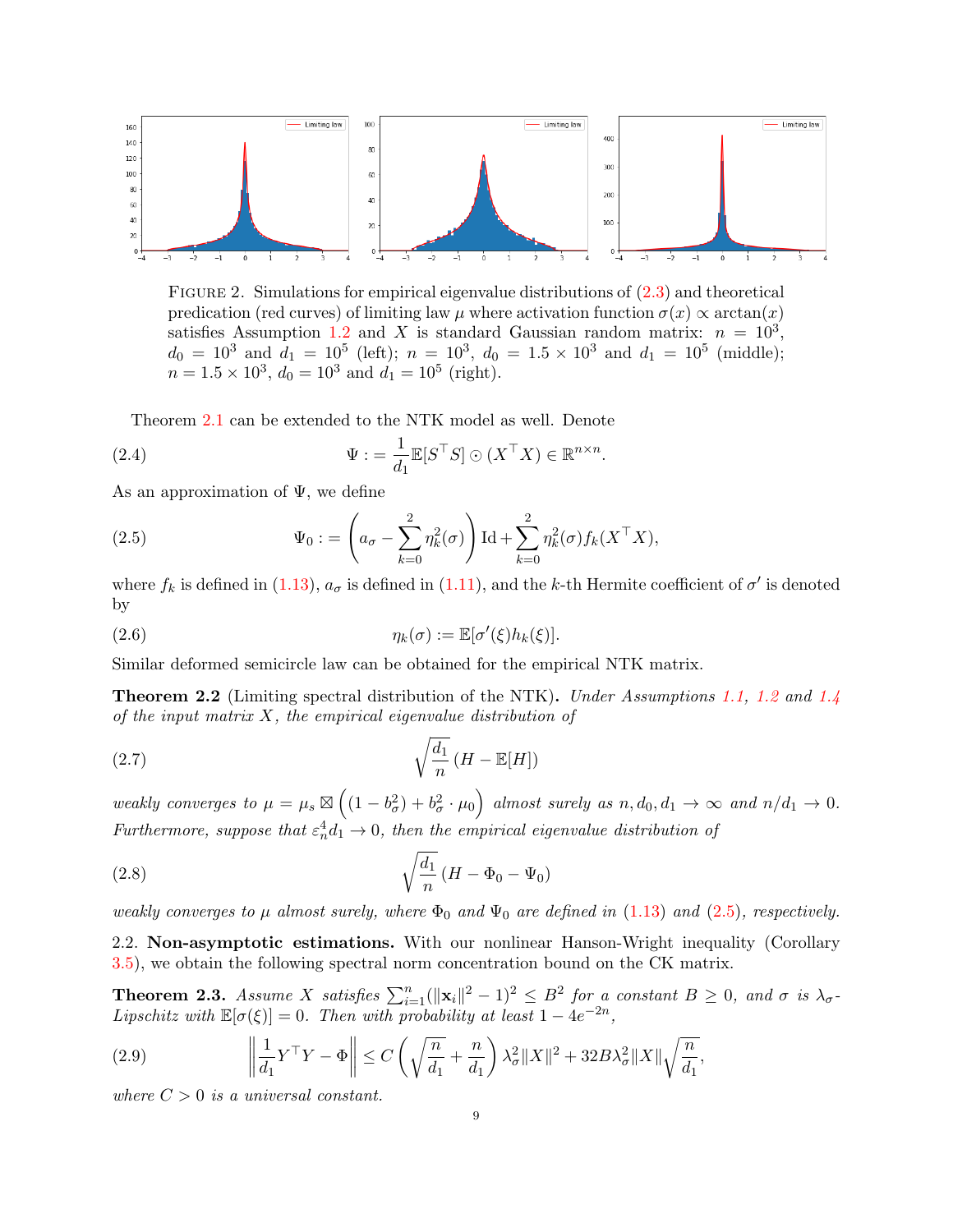Remark 2.4. Our Theorem [2.3](#page-8-2) implies the spectral measure  $\mu_n$  of  $\sqrt{\frac{d_1}{n}} \left( \frac{1}{d_1} \right)$  $\frac{1}{d_1} Y^{\top} Y - \Phi \right)$  has bounded support for all sufficiently large n, then by weak convergence of  $\mu_n$  to  $\mu$  proved in Theorem [2.1,](#page-7-1) we can take a test function  $x^2$  to obtain almost surely,

$$
\int_{\mathbb{R}} x^2 d\mu_n(x) \to \int_{\mathbb{R}} x^2 d\mu(x), \quad \text{i.e.,} \quad \frac{\sqrt{d_1}}{n} \left\| \frac{1}{d_1} Y^\top Y - \Phi \right\|_F \to \left( \int_{\mathbb{R}} x^2 d\mu(x) \right)^{\frac{1}{2}}
$$

as  $n, d_1 \to \infty$  and  $d_1/n \to \infty$ . Therefore, the fluctuation of  $\frac{1}{d_1} Y^{\top} Y$  around  $\Phi$  under the Frobenius  $\lim_{n \to \infty} n, u_1 \to \infty$  and  $u_1/n \to \infty$ . Then  $n/\sqrt{d_1}$ .

Based on such estimation, we have the following lower bound on the smallest eigenvalue of the conjugate kernel  $\frac{1}{d_1} Y^{\top} Y$ .

<span id="page-9-2"></span>**Theorem 2.5.** Suppose Assumption [1.2](#page-5-1) holds and  $\sigma$  is not a linear function, X is  $(\varepsilon_n, B)$ orthonormal. Then with probability at least  $1 - e^{-2n}$ ,

$$
\lambda_{\min}\left(\frac{1}{d_1}Y^{\top}Y\right) \ge 1 - \sum_{i=1}^{3} \zeta_i(\sigma)^2 - C_B \varepsilon_n^2 \sqrt{n} - C\left(\sqrt{\frac{n}{d_1}} + \frac{n}{d_1}\right) \lambda_{\sigma}^2 B^2,
$$

where  $C_B$  is a constant depending on B. In particular, if  $\varepsilon^4 n = o(1), B = O(1), d_1 = \omega(n)$ , then with high probability,

$$
\lambda_{\min}\left(\frac{1}{d_1}Y^{\top}Y\right) \ge 1 - \sum_{i=1}^{3} \zeta_i(\sigma)^2 - o(1).
$$

Remark 2.6. A related result in [\[OS20,](#page-45-5) Theorem 5] assumed  $||\mathbf{x}_j|| = 1$  for all  $j \in [n], \lambda_{\sigma} \leq$  $B, |\sigma(0)| \leq B, d_1 \geq C \log^2(n) \frac{n}{\lambda_{\min}(\Phi)}$  and obtained  $\frac{1}{d_1} \lambda_{\min}(Y^{\top}Y) \geq \lambda_{\min}(\Phi) - o(1)$ . We relaxed the assumption on the column vectors of X, and extend the range of  $d_1$  down to  $d_1 = \Omega(n)$ , to guarantee that  $\frac{1}{d_1}\lambda_{\min}(Y^{\top}Y)$  is lower bounded by an absolute constant, with an extra assumption that  $\mathbb{E}[\sigma(\xi)] = 0$ . This assumption can always be satisfied by shifting the activation function with a proper constant.

Concentration for the NTK matrix is obtained in the next theorem. Recall  $S$  is defined in  $(1.9)$ .

<span id="page-9-0"></span>**Theorem 2.7.** Suppose  $d_1 \geq \log n$ , and  $\sigma$  is  $\lambda_{\sigma}$ -Lipschitz. Then with probability at least  $1 - n^{-7/3}$ ,

<span id="page-9-1"></span>(2.10) 
$$
\left\| \frac{1}{d_1} (S^{\top} S - \mathbb{E}[S^{\top} S]) \odot (X^{\top} X) \right\| \leq 10 \lambda_{\sigma}^4 \|X\|^4 \sqrt{\frac{\log n}{d_1}}.
$$

Moreover, if the assumptions in Theorem [2.3](#page-8-2) hold, then with probability at least  $1 - n^{-7/3} - 4e^{-2n}$ ,

<span id="page-9-3"></span>
$$
(2.11) \t\t\t\t||H - \mathbb{E}H|| \le C\left(\sqrt{\frac{n}{d_1}} + \frac{n}{d_1}\right)\lambda_\sigma^2 \|X\|^2 + 32B\lambda_\sigma^2 \|X\| \sqrt{\frac{n}{d_1}} + 10\lambda_\sigma^4 \|X\|^4 \sqrt{\frac{\log n}{d_1}}.
$$

Remark 2.8. Compared to Proposition D.3 in  $[HXAP20]$ , we assume  $\boldsymbol{a}$  is a Gaussian vector instead of a Rademacher random vector and obtained a better bound. If  $a_i \in \{+1, -1\}$ , then one can apply matrix Bernstein inequality for the sum of bounded random matrices. In our case, the boundedness condition is not satisfied. Section S1.1 in [\[AP20\]](#page-43-7) applied matrix Bernstein inequality for the sum of bounded random matrices when  $\boldsymbol{a}$  is a Gaussian vector, but the boundedness condition does not hold in their Equation (S7).

Based on Theorem [2.7,](#page-9-0) we get the following smallest eigenvalue bound on H.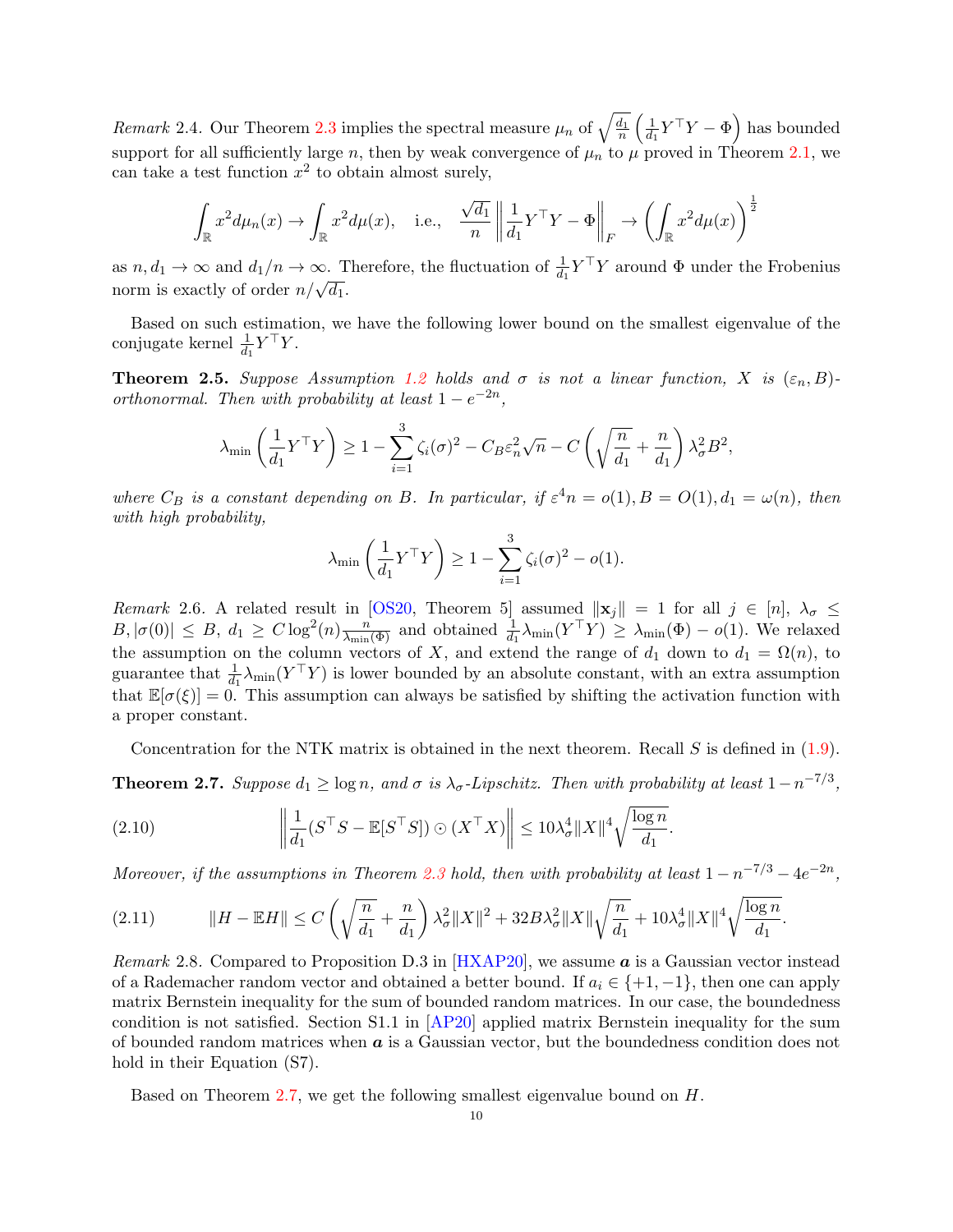<span id="page-10-1"></span>**Theorem 2.9.** Let H be the NTK matrix defined in [\(1.8\)](#page-4-1). Suppose X is  $(\varepsilon_n, B)$ -orthonormal,  $\sigma$ is not a linear function, and  $d_1 \ge \log n$ . Then with probability at least  $1 - n^{-7/3}$ ,

$$
\lambda_{\min}(H) \ge a_{\sigma} - \sum_{k=0}^{2} \eta_k^2(\sigma) - C_B \varepsilon_n^4 n - 10 \lambda_{\sigma}^4 B^4 \sqrt{\frac{\log n}{d_1}},
$$

where  $C_B$  is a constant depending only on B, and  $\eta_k(\sigma)$  is defined in [\(2.6\)](#page-8-3). In particular, if  $\varepsilon_n^4 n = o(1)$ ,  $B = O(1)$ , and  $d_1 = \omega(\log n)$ , then with high probability,

$$
\lambda_{\min}(H) \ge \left(a_{\sigma} - \sum_{k=0}^{2} \eta_k^2(\sigma)\right) (1 - o(1)).
$$

Remark 2.10. We relaxed the assumption in [\[NMM21\]](#page-45-18) to  $d_1 = \omega(\log n)$  for the 2-layer case and our result can be applied beyond the ReLU activation function. We also relaxed the assumption on  $X$  such that the columns of  $X$  do not need to have the same length. Our proof strategy is different from [\[NMM21\]](#page-45-18). In [NMM21], the authors used the inequality  $\lambda_{\min}((S^{\top}S) \odot (X^{\top}X)) \geq$  $\min_i \|S_i\|_2^2 \lambda_{\min}(X^{\top}X)$  where  $S_i$  is the *i*-th column of S. Then getting the lower bound is reduced to show the concentration of the 2-norm of the column vectors of S. Here we apply a matrix concentration inequality to  $(S^{\top}S) \odot (X^{\top}X)$  and get a relaxed assumption on  $d_1$  to guarantee a lower bound on  $\lambda_{\min}(H)$ .

2.3. Training and test errors for random feature regression. We apply the results of the preceding sections to a two-layer neural network at random initialization defined in  $(1.1)$ , to estimate the training errors and test errors with mean-square losses for random feature regression in the ultra high dimensional limit where  $d_1/n \to \infty$  and  $n \to \infty$ . In this model, we take the random feature  $\sigma(WX)$  and take the regression with respect to  $\boldsymbol{\theta} \in \mathbb{R}^{d_1}$  based on

$$
f_{\boldsymbol{\theta}}(X) := \frac{1}{\sqrt{d_1}} {\boldsymbol{\theta}}^\top \sigma(WX),
$$

with training data  $X \in \mathbb{R}^{d_0 \times n}$  and training labels  $y \in \mathbb{R}^n$ . Considering the ridge regression with parameter  $\lambda \geq 0$  and squared loss defined by

<span id="page-10-0"></span>(2.12) 
$$
L(\boldsymbol{\theta}) := ||f_{\boldsymbol{\theta}}(X)^{\top} - \boldsymbol{y}||^2 + \lambda ||\boldsymbol{\theta}||^2,
$$

we can conclude that the minimization  $\hat{\theta} := \arg \min_{\theta} L(\theta)$  has an explicit solution

(2.13) 
$$
\hat{\boldsymbol{\theta}} = \frac{1}{\sqrt{d_1}} Y \left( \frac{1}{d_1} Y^\top Y + \lambda \operatorname{Id} \right)^{-1} \mathbf{y},
$$

where  $Y = \sigma(WX)$  is defined in [\(1.5\)](#page-4-0). Then the optimal predictor for this random feature with respect to  $(2.12)$  is given by

(2.14) 
$$
\hat{f}_{\lambda}^{(RF)}(\mathbf{x}) := \frac{1}{\sqrt{d_1}} \hat{\boldsymbol{\theta}}^{\top} \sigma(W\mathbf{x}) = K_n(\mathbf{x}, X)(K_n(X, X) + \lambda \operatorname{Id})^{-1} \mathbf{y},
$$

where we define an empirical kernel  $K_n(\cdot, \cdot) : \mathbb{R}^{d_0} \times \mathbb{R}^{d_0} \to \mathbb{R}$  as

$$
K_n(\mathbf{x}, \mathbf{z}) := \frac{1}{d_1} \sigma(W\mathbf{x})^\top \sigma(W\mathbf{z}) = \frac{1}{d_1} \sum_{i=1}^{d_1} \sigma(\langle \mathbf{w}_i, \mathbf{x} \rangle) \sigma(\langle \mathbf{w}_i, \mathbf{z} \rangle).
$$

The n-dimension row vector is given by

$$
K_n(\mathbf{x}, X) = [K_n(\mathbf{x}, \mathbf{x}_1), \dots, K_n(\mathbf{x}, \mathbf{x}_n)],
$$

and the  $(i, j)$  entry of  $K_n(X, X)$  is defined by  $K_n(\mathbf{x}_i, \mathbf{x}_j)$ , for  $1 \leq i, j \leq n$ .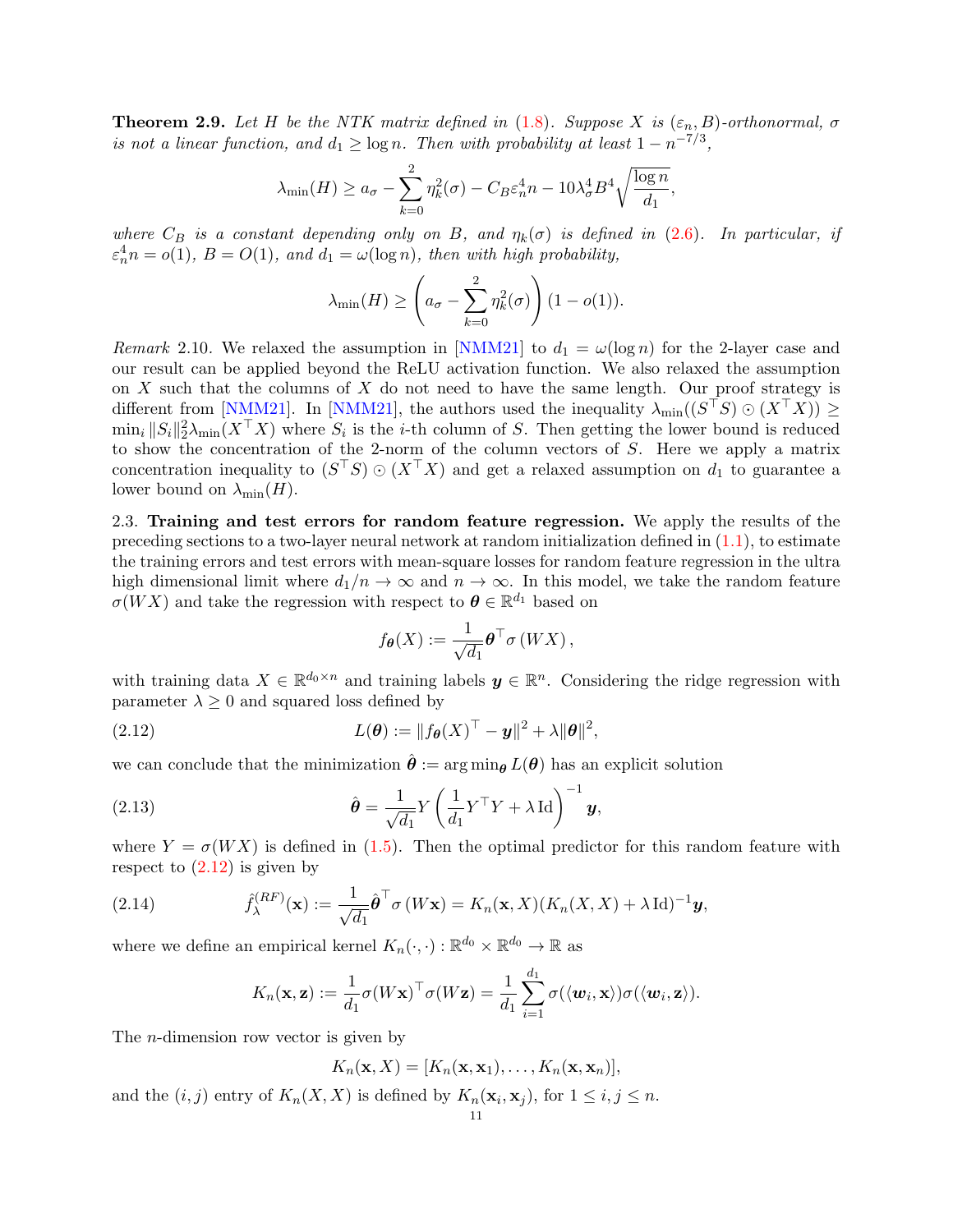Analogously, consider any kernel function  $K(\cdot, \cdot): \mathbb{R}^{d_0} \times \mathbb{R}^{d_0} \to \mathbb{R}$ . The optimal kernel predictor with a ridge parameter  $\lambda$  for kernel ridge regression is given by (see [\[RR07,](#page-45-2) [AKM](#page-42-2)<sup>+</sup>17, [LR20,](#page-44-18) [JSS](#page-44-17)+20, [LLS21,](#page-44-19) [BMR21\]](#page-43-22) for more details)

(2.15) 
$$
\hat{f}_{\lambda}^{(K)}(\mathbf{x}) := K(\mathbf{x}, X)(K(X, X) + \lambda \operatorname{Id})^{-1} \mathbf{y},
$$

where  $K(X, X)$  is an  $n \times n$  matrix such that its  $(i, j)$  entry is  $K(\mathbf{x}_i, \mathbf{x}_j)$ . We compare the behavior of the two different predictors  $\hat{f}_{\lambda}^{(RF)}$  $\hat{f}_{\lambda}^{(RF)}(\mathbf{x})$  and  $\hat{f}_{\lambda}^{(K)}$  $\lambda^{(K)}(\mathbf{x})$  when the kernel function K is defined in [\(1.4\)](#page-3-1). Denote the optimal predictors for random features and kernel  $K$  on training data  $X$  by

$$
\hat{f}_{\lambda}^{(RF)}(X) = \left(\hat{f}_{\lambda}^{(RF)}(\mathbf{x}_1), \dots, \hat{f}_{\lambda}^{(RF)}(\mathbf{x}_n)\right)^{\top},
$$

$$
\hat{f}_{\lambda}^{(K)}(X) = \left(\hat{f}_{\lambda}^{(K)}(\mathbf{x}_1), \dots, \hat{f}_{\lambda}^{(K)}(\mathbf{x}_n)\right)^{\top},
$$

respectively. Notice that here  $K(X, X) \equiv \Phi$  in [\(1.3\)](#page-3-2) and  $K_n(X, X)$  is the random empirical kernel 1  $\frac{1}{d_1} Y^{\top} Y$  in [\(1.5\)](#page-4-0), which is in fact the CK matrix.

We aim to compare the training and test errors for these two predictors in the ultra-wide random neural networks. Let training errors of these two predictors be

<span id="page-11-3"></span>(2.16) 
$$
E_{\text{train}}^{(K,\lambda)} := \frac{1}{n} \|\hat{f}_{\lambda}^{(K)}(X) - \mathbf{y}\|_2^2 = \frac{\lambda^2}{n} \|(K(X,X) + \lambda \operatorname{Id})^{-1} \mathbf{y}\|^2
$$

<span id="page-11-4"></span>(2.17) 
$$
E_{\text{train}}^{(RF,\lambda)} := \frac{1}{n} \|\hat{f}_{\lambda}^{(RF)}(X) - \mathbf{y}\|_2^2 = \frac{\lambda^2}{n} \|(K_n(X,X) + \lambda \operatorname{Id})^{-1}\mathbf{y}\|^2.
$$

With high probability, the training error of a random feature model and the corresponding kernel model with the same ridge parameter  $\lambda$  can be approximated as follows.

<span id="page-11-2"></span>**Theorem 2.11** (Training error approximation). Suppose Assumption [1.2](#page-5-1) holds, and  $\sigma$  is not a linear function, X is  $(\varepsilon_n, B)$ -orthonormal. Then with probability at least  $1 - 4e^{-2n}$ ,

<span id="page-11-5"></span>(2.18) 
$$
\left| E_{\text{train}}^{(RF,\lambda)} - E_{\text{train}}^{(K,\lambda)} \right| \leq \frac{C_1}{\sqrt{nd_1}} \left( \sqrt{\frac{n}{d_1}} + C_2 \right) ||\mathbf{y}||^2,
$$

where constants  $C_1$  and  $C_2$  only depend on  $\lambda$ ,  $B$  and  $\sigma$ .

Next, to investigate the test errors (or generalization errors), we introduce the further assumptions on the data and the target function that we want to learn from training data. Denote the true regression function by  $f^* : \mathbb{R}^{d_0} \to \mathbb{R}$ . Then, the training labels are defined by

(2.19) 
$$
\mathbf{y} = f^*(X) + \varepsilon \quad \text{and} \quad f^*(X) = (f^*(\mathbf{x}_1), \dots, f^*(\mathbf{x}_n))^\top,
$$

where the label noise satisfies  $\varepsilon \sim \mathcal{N}(0, \sigma_{\varepsilon}^2 \text{Id})$ . For simplicity, we further impose the following assumptions like [\[LD21\]](#page-44-14).

<span id="page-11-1"></span>**Assumption 2.12.** Assume that target function is a linear function  $f^*(\mathbf{x}) = \langle \beta^*, \mathbf{x} \rangle$ , where random vector satisfies  $\beta^* \sim \mathcal{N}(0, \sigma_\beta^2 \mathrm{Id})$ . Then, in this case, training labels are given by  $y = X^\top \beta^* + \varepsilon$ .

<span id="page-11-0"></span>**Assumption 2.13.** Suppose that training dataset  $X = [\mathbf{x}_1, \dots, \mathbf{x}_n] \in \mathbb{R}^{d_0 \times n}$  satisfies  $(\varepsilon_n, B)$ orthonormal condition with  $n\varepsilon_n^4 = o(1)$ , and a test data  $\mathbf{x} \in \mathbb{R}^{d_0}$  is independent with X such that  $\tilde{X} := [\mathbf{x}_1, \dots, \mathbf{x}_n, \mathbf{x}] \in \mathbb{R}^{d_0 \times (n+1)}$  is also  $(\varepsilon_n, B)$ -orthonormal. For convenience, we further assume the covariance of the test data is  $\mathbb{E}_{\mathbf{x}}[\mathbf{x}\mathbf{x}^{\top}] = \frac{1}{d_0} \operatorname{Id}$ .

Remark 2.14. Our Assumption [2.13](#page-11-0) of test data x guarantees the same statistical behavior as training data in  $X$ , but we do not have any explicit assumption of the distribution of  $x$ . It is promising to further adopt such assumptions to handle statistical models with real-world data [\[LC18,](#page-44-20) [LCM20\]](#page-44-4). Besides, it is possible to consider a general population covariance  $\mathbb{E}_{\mathbf{x}}[\mathbf{x}\mathbf{x}^{\top}]$  to extend our analysis.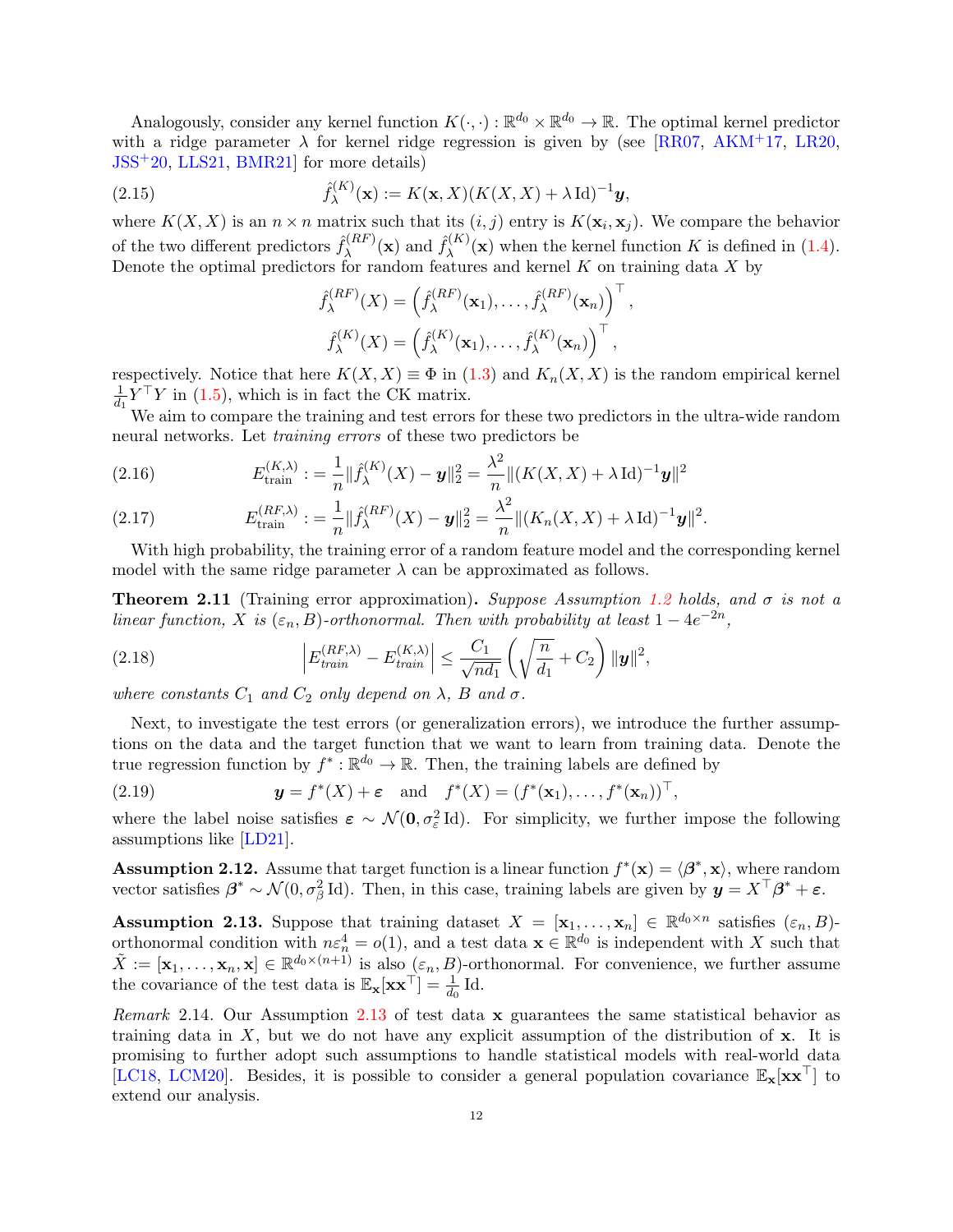For any predictor  $\hat{f}$ , define the test error to be

<span id="page-12-3"></span>(2.20) 
$$
\mathcal{L}(\hat{f}) := \mathbb{E}_{\mathbf{x}}[|\hat{f}(\mathbf{x}) - f^*(\mathbf{x})|^2].
$$

We first provide the following approximation for the test error between a random feature predictor and the corresponding kernel predictor.

<span id="page-12-0"></span>**Theorem 2.15** (Test error approximation). Suppose Assumptions [1.2,](#page-5-1) [2.12](#page-11-1) and [2.13](#page-11-0) hold, and  $\sigma$ is not a linear function. Then, for any  $\varepsilon \in (0,1/2)$ , the difference of test errors satisfies

<span id="page-12-4"></span>(2.21) 
$$
\left(\frac{d_1}{n}\right)^{\frac{1}{2}-\varepsilon}\left|\mathcal{L}(\hat{f}_{\lambda}^{(RF)}(\mathbf{x}))-\mathcal{L}(\hat{f}_{\lambda}^{(K)}(\mathbf{x}))\right|\to 0,
$$

in probability, when  $n/d_1 \rightarrow 0$  and  $n \rightarrow \infty$ .

Theorem [2.11](#page-11-2) and Theorem [2.15](#page-12-0) verify that the random features regression achieves the same error as kernel regression, as long as  $n/d_1 \rightarrow \infty$ . This is closely related to [\[MMM21,](#page-44-15) Theorem 1] with different settings. Based on that, we can compute the asymptotic training and test errors for the random feature model by calculating the corresponding quantities for kernel ridge regression in the ultra-wide regime where  $n/d_1 \rightarrow 0$ .

<span id="page-12-1"></span>**Theorem 2.16** (Asymptotic limiting training and test errors). Suppose Assumption [1.2](#page-5-1) holds,  $\sigma$ is not a linear function, and X is  $(\varepsilon_n, B)$ -orthonormal. Suppose the target function  $f^*$  and test data  $\mathbf{x} \in \mathbb{R}^{d_0}$  satisfy Assumption [2.12](#page-11-1) and [2.13.](#page-11-0) If the training data has some limiting eigenvalue distribution  $\mu_0 = \lim_{\delta \to 0} \operatorname{spec} X^{\dagger} X$  as  $n \to \infty$  and  $n/d_0 \to \gamma \in (0, \infty)$ , then as  $n/d_1 \to 0$  and  $n \to \infty$ , the training error satisfies

(2.22) 
$$
E_{\text{train}}^{(RF,\lambda)} \xrightarrow{\mathbb{P}} \frac{\sigma_{\beta}^2 \lambda^2}{\gamma b_{\sigma}^4} \mathcal{V}_K(\lambda) + \frac{\sigma_{\varepsilon}^2 \lambda^2}{\gamma (1 + \lambda - b_{\sigma}^2)^2} \left( \mathcal{B}_K(\lambda) - 1 + \gamma \right),
$$

and test error

(2.23) 
$$
\mathcal{L}(\hat{f}_{\lambda}^{(RF)}(\mathbf{x})) \xrightarrow{\mathbb{P}} \sigma_{\beta}^{2} \mathcal{B}_{K}(\lambda) + \sigma_{\varepsilon}^{2} \mathcal{V}_{K}(\lambda),
$$

where

<span id="page-12-2"></span>
$$
\mathcal{B}_K(\lambda) := (1 - \gamma) + \gamma \nu^2 \int_{\mathbb{R}} \frac{1}{(x + \nu)^2} d\mu_0(x),
$$
  

$$
\mathcal{V}_K(\lambda) := \gamma \int_{\mathbb{R}} \frac{x}{(x + \nu)^2} d\mu_0(x), \quad \nu := \frac{1 + \lambda - b_\sigma^2}{b_\sigma^2}.
$$

We want to emphasize that in the proof of Theorem [2.16,](#page-12-1) we also get  $n$ -dependent deterministic equivalents for training/test errors of kernel regression to approximate the performance of random feature regression. This is akin to [\[LCM20,](#page-44-4) Theorem 3] and [\[BMR21,](#page-43-22) Theorem 4.13], but in different regimes. In the following Figure [3,](#page-13-0) we present implementations of test errors for random feature regressions on standard Gaussian random data and their limits [\(2.23\)](#page-12-2). For simplicity, we fix  $n, d_0$ , only let  $d_1 \to \infty$ , and use empirical spectral distribution of  $X^{\top}X$  to approximate  $\mu_0$  in  $\mathcal{B}_K(\lambda)$  and  $\mathcal{V}_K(\lambda)$ , which is actually the *n*-dependent deterministic equivalent. However, for Gaussian random matrix X,  $\mu_0$  is actually Marchenko-Pastur law with ratio  $\gamma$ , so  $\mathcal{B}_K(\lambda)$  and  $\mathcal{V}_K(\lambda)$  can be computed explicitly according to [\[LD21,](#page-44-14) Definition 1].

Remark 2.17. For convenience, we only consider the linear target function  $f^*$ , but in general, above theorems can be also obtained for nonlinear target functions, for instance  $f^*$  is another known two-layer network. Under  $(\varepsilon_n, B)$ -orthonormal assumption with  $n \varepsilon_n^4 \to 0$ , our limiting kernel is approximate by  $K(X, X) \approx b_{\sigma}^2 X^{\top} X + (1 - b_{\sigma}^2) \text{Id}$ , whence, such kernel can only learn linear functions. So if  $f^*$  is nonlinear, the limiting test should be decomposed into linear part as [\(2.23\)](#page-12-2) and nonlinear component, see [\[BMR21,](#page-43-22) Theorem 4.13]. For more conclusions of this kernel machine, we refer [\[LR20,](#page-44-18) [LRZ20,](#page-44-8) [LLS21,](#page-44-19) [MMM21\]](#page-44-15).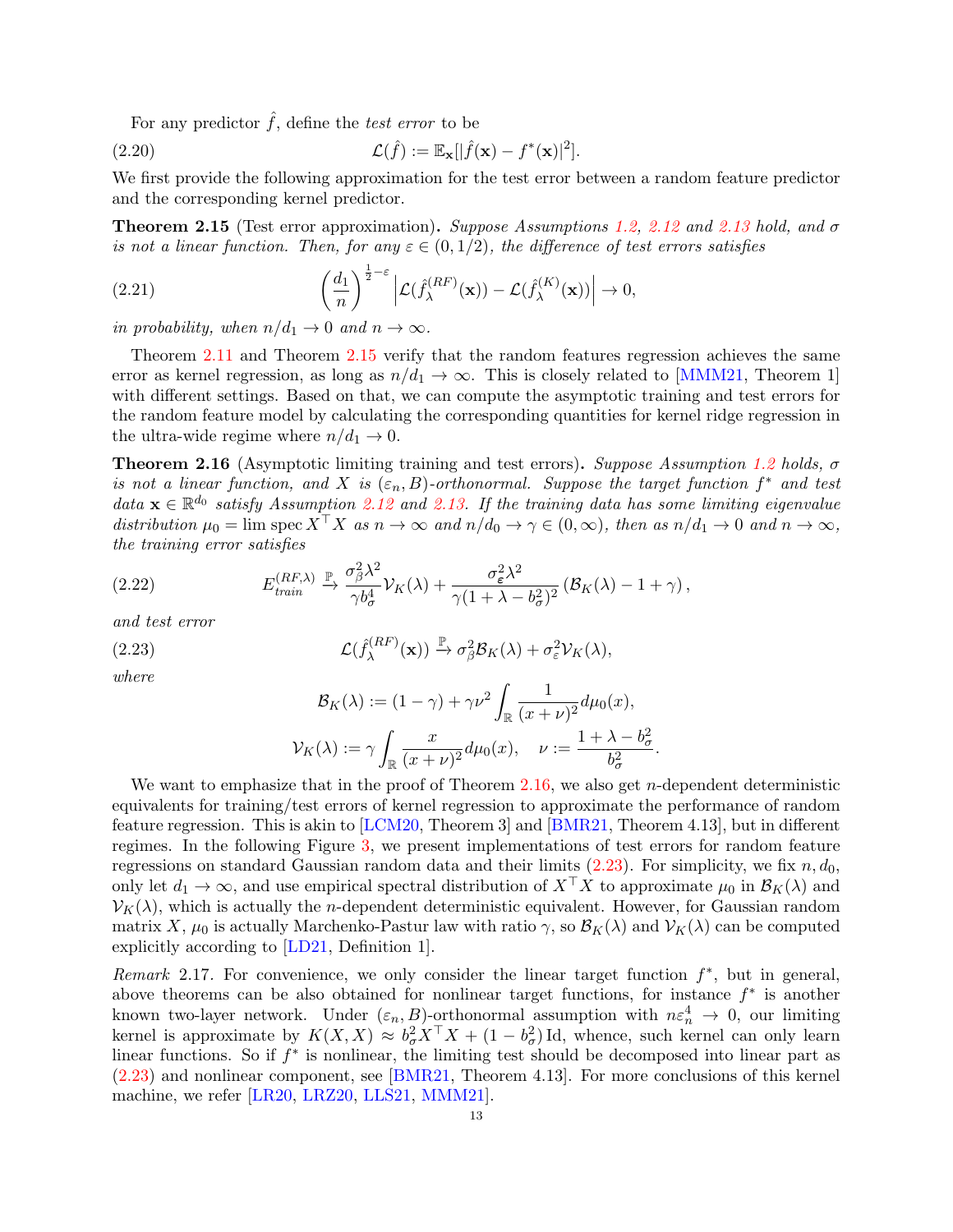

<span id="page-13-0"></span>Figure 3. Simulations for test errors of random feature regression with standard Gaussian random matrix input and regularization parameter  $\lambda = 10^{-3}$  (left) and  $\lambda = 10^{-6}$  (right). Here, the activation function is a re-scaled Sigmoid function,  $\sigma_{\varepsilon} = 1$  and  $\sigma_{\beta} = 2$ . We fix  $d_0 = 500$ , varying values of sample sizes n and widths  $d_1$ . Test errors in solid lines with errorbars are computed using an independent test set of size 5000. We average our results over 50 repetitions. Limiting test errors in black dash lines are computed by  $(2.23)$ , and we take  $\mu_0$  to be the Marcenko-Pastur distribution by assuming  $X$  is random.

Remark 2.18 (Neural tangent regression). In parallel to Theorem [2.16,](#page-12-1) similar calculation can be done to analyze the limiting training and test errors for random feature regression with empirical NTK given in  $(6.5)$ , similar to [\[MZ20,](#page-44-9) [AP20\]](#page-43-7), with the help of our concentration results for the NTK matrices proved in Theorem [2.7.](#page-9-0)

Organization of the paper. The remaining parts of the paper are structured as follows. In Section [3](#page-13-1) we first provide a nonlinear Hanson-Wright inequality as a concentration tool for our spectral analysis. Section [4](#page-16-0) gives a general theorem for the limiting spectral distributions of general centered sample covariance matrices in the ultra high dimensional regime. We prove the limiting spectral distributions for the empirical CK and NTK matrices (Theorem [2.1](#page-7-1) and Theorem [2.2\)](#page-8-4) in Section [5.](#page-23-0) Non asymptotic estimates are proved in Section [6.](#page-30-0) In Section [7,](#page-34-0) we prove the results on the training error and test error for the random feature model (Theorem [2.11](#page-11-2) and Theorem [2.15\)](#page-12-0). Auxiliary lemmas and additional simulations are included in Appendices.

# 3. A non-linear Hanson-Wright inequality

<span id="page-13-1"></span>We give an improved version of Lemma 1 in [\[LLC18\]](#page-44-3) with a simple proof based on a Hanson-Wright inequality for random vectors with dependence  $[Ada15]$ . This serves as the concentration tool for us to prove the deformed semicircle law in Section [5](#page-23-0) and prove bounds on extreme eigenvalues in Section [6.](#page-30-0) We first define some concentration properties for random vectors.

**Definition 3.1** (Concentration property). Let X be a random vector in  $\mathbb{R}^n$ . We say X has the K-concentration property with constant K if for any 1-Lipschitz function  $f : \mathbb{R}^n \to \mathbb{R}$ , we have  $\mathbb{E}|f(X)| < \infty$  and for any  $t > 0$ ,

<span id="page-13-2"></span>(3.1) 
$$
\mathbb{P}(|f(X) - \mathbb{E}f(X)| \ge t) \le 2 \exp(-t^2/K^2).
$$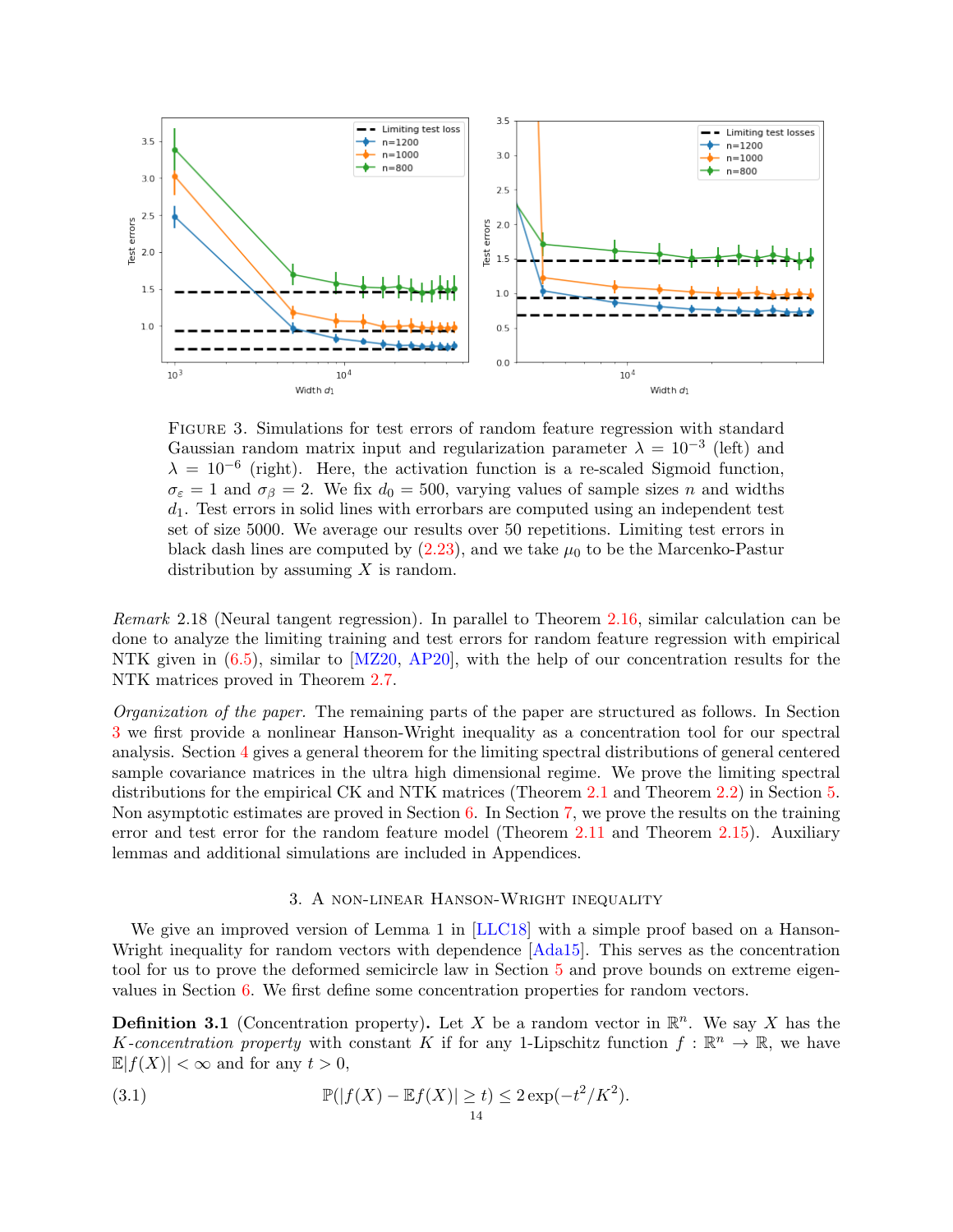There are many distribution of random vectors satisfying K-concentration property, including uniform random vectors on the sphere, unit ball, hamming or continuous cube, uniform random permutation, etc. See [\[Ver18,](#page-45-21) Chapter 5] for more details.

**Definition 3.2** (Convex concentration property). Let X be a random vector in  $\mathbb{R}^n$ . We say X has the K-convex concentration property with constant  $K$  if for any 1-Lipschitz convex function  $f: \mathbb{R}^n \to \mathbb{R}$ , we have  $\mathbb{E}|f(X)| < \infty$  and for any  $t > 0$ ,

$$
\mathbb{P}(|f(X) - \mathbb{E}f(X)| \ge t) \le 2\exp(-t^2/K^2).
$$

We will apply the following result from  $[Ada15]$  to the nonlinear setting.

<span id="page-14-0"></span>**Lemma 3.3** (Theorem 2.5 in  $[Ada15]$ ). Let X be a mean zero random vector in  $\mathbb{R}^n$ . If X has the K-convex concentration property, then for any  $n \times n$  matrix A and any  $t > 0$ ,

$$
\mathbb{P}(|X^{\top}AX-\mathbb{E}(X^{\top}AX)|\geq t)\leq 2\exp\left(-\frac{1}{C}\min\left\{\frac{t^2}{2K^4\|A\|_F^2},\frac{t}{K^2\|A\|}\right\}\right)
$$

for some universal constant  $C > 1$ .

**Theorem 3.4.** Let  $w \in \mathbb{R}^{d_0}$  be a random vector with K-concentration property,  $X = (\mathbf{x}_1, \dots, \mathbf{x}_n) \in$  $\mathbb{R}^{d_0 \times n}$  be a deterministic matrix. Define  $\mathbf{y} = \sigma(\boldsymbol{w}^\top X)^\top$ , where  $\sigma$  is  $\lambda_{\sigma}$ -Lipschitz, and  $\Phi = \mathbb{E} \mathbf{y} \mathbf{y}^\top$ . Let A be an  $n \times n$  deterministic matrix.

(1) If  $\mathbb{E}[\mathbf{y}] = 0$ , for any  $t > 0$ ,

<span id="page-14-1"></span>
$$
(3.2) \qquad \mathbb{P}\left(\left|\mathbf{y}^{\top} A \mathbf{y} - \text{Tr} \, A \Phi\right| \geq t\right) \leq 2 \exp\left(-\frac{1}{C} \min\left\{\frac{t^2}{2K^4 \lambda_{\sigma}^4 \|X\|^4 \|A\|_F^2}, \frac{t}{K^2 \lambda_{\sigma}^2 \|X\|^2 \|A\|}\right\}\right),
$$

where  $C > 0$  is an absolute constant. (2) If  $\mathbb{E}[\mathbf{y}] \neq 0$ , for any  $t > 0$ ,

$$
\begin{aligned} \mathbb{P}\left(|\mathbf{y}^\top A\mathbf{y}-\text{Tr}\,A\Phi|>t\right) \leq& 2\exp\left(-\frac{1}{C}\min\left\{\frac{t^2}{4K^4\lambda_\sigma^4\|X\|^4\|A\|_F^2},\frac{t}{K^2\lambda_\sigma^2\|X\|^2\|A\|}\right\}\right) \\ &+2\exp\left(-\frac{t^2}{16K^2\lambda_\sigma^2\|X\|^2\|A\|^2\|\mathbb{E}\mathbf{y}\|^2}\right). \end{aligned}
$$

for some constant  $C > 0$ .

*Proof.* Let f be any 1-Lipschitz convex function. Since  $y = \sigma(w^{\top}X)^{\top}$ ,  $f(y) = f(\sigma(w^{\top}X)^{\top})$  is a  $\lambda_{\sigma}||X||$ -Lipschitz function of w. Then by the Lipschitz concentration property of w in [\(3.1\)](#page-13-2), we obtain

$$
\mathbb{P}(|f(\mathbf{y}) - \mathbb{E}f(\mathbf{y})| \ge t) \le 2 \exp\left(-\frac{t^2}{K^2 \lambda_{\sigma}^2 ||X||^2}\right)
$$

.

Therefore, y satisfies the  $K\lambda_{\sigma}||X||$ -convex concentration property. Define  $\tilde{f}(\mathbf{x}) = f(\mathbf{x} - \mathbb{E}\mathbf{y})$ , then  $\tilde{f}$  is also a convex 1-Lipschitz function and  $\tilde{f}(\mathbf{y}) = f(\mathbf{y} - \mathbb{E}\mathbf{y})$ . Hence  $\tilde{\mathbf{y}} := \mathbf{y} - \mathbb{E}\mathbf{y}$  also satisfies the  $K\lambda_{\sigma}||X||$ -convex concentration property. Applying Theorem [3.3](#page-14-0) to  $\tilde{y}$ , we have for any  $t > 0$ ,

<span id="page-14-2"></span>
$$
(3.3) \qquad \mathbb{P}(|\tilde{\mathbf{y}}^{\top} A \tilde{\mathbf{y}} - \mathbb{E}(\tilde{\mathbf{y}}^{\top} A \tilde{\mathbf{y}})| \ge t) \le 2 \exp\left(-\frac{1}{C} \min\left\{\frac{t^2}{2K^4 \lambda_{\sigma}^4 \|X\|^4 \|A\|_F^2}, \frac{t}{K^2 \lambda_{\sigma}^2 \|X\|^2 \|A\|}\right\}\right).
$$

Since  $\mathbb{E} \tilde{\mathbf{y}} = 0$ , the inequality above implies [\(3.2\)](#page-14-1). Note that

$$
\tilde{\mathbf{y}}^{\top} A \tilde{\mathbf{y}} - \mathbb{E}(\tilde{\mathbf{y}}^{\top} A \tilde{\mathbf{y}}) = (\mathbf{y}^{\top} A \mathbf{y} - \text{Tr } A \Phi) - \tilde{\mathbf{y}}^{\top} A \mathbb{E} \mathbf{y} - \mathbb{E} \mathbf{y}^{\top} A \tilde{\mathbf{y}},
$$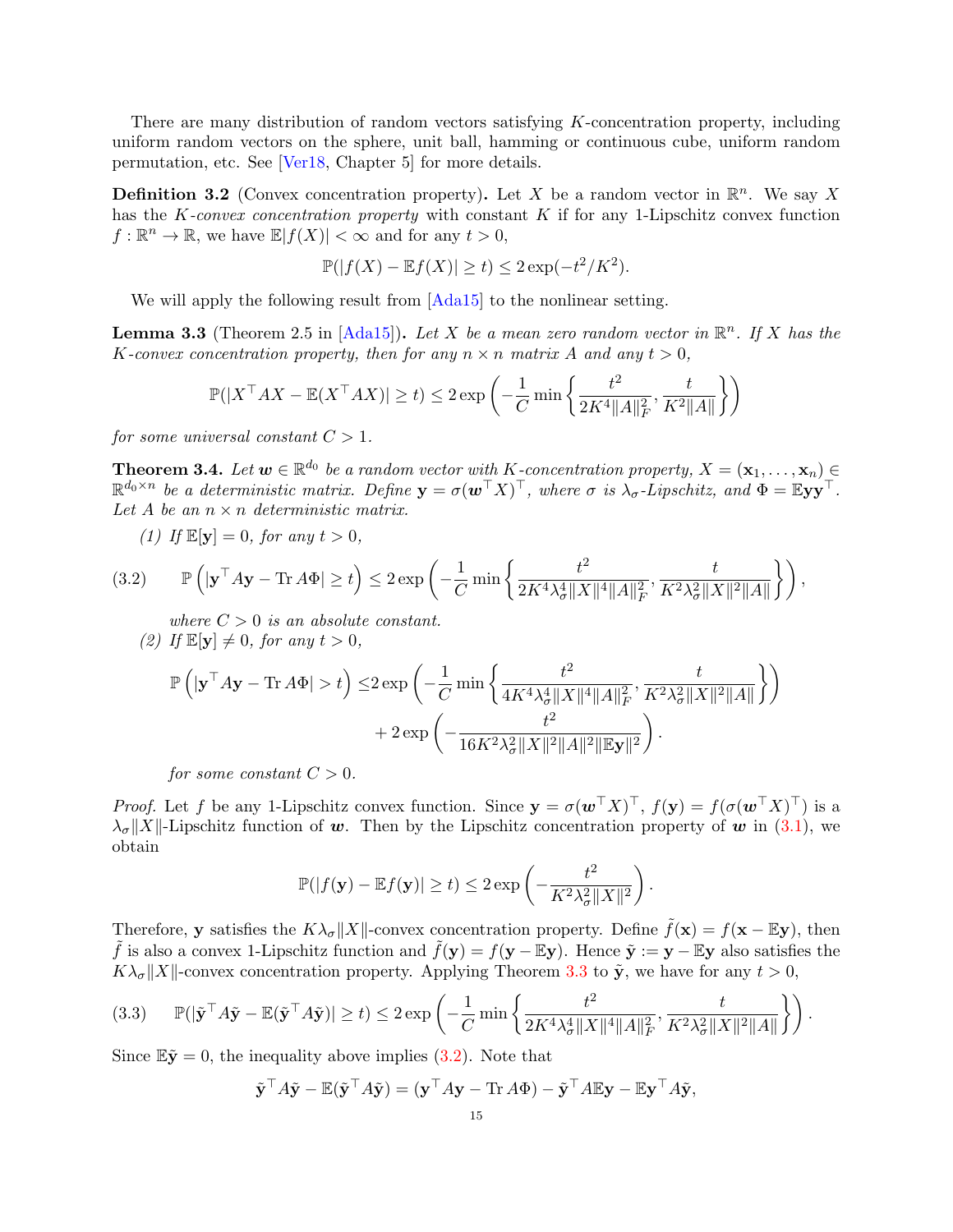Hence

<span id="page-15-1"></span>(3.4) 
$$
\mathbf{y}^{\top} A \mathbf{y} - \text{Tr} A \Phi = (\tilde{\mathbf{y}}^{\top} A \tilde{\mathbf{y}} - \mathbb{E}(\tilde{\mathbf{y}}^{\top} A \tilde{\mathbf{y}})) + (\mathbf{y} - \mathbb{E} \mathbf{y})^{\top} (A + A^{\top}) \mathbb{E} \mathbf{y} = (\tilde{\mathbf{y}}^{\top} A \tilde{\mathbf{y}} - \mathbb{E}(\tilde{\mathbf{y}}^{\top} A \tilde{\mathbf{y}})) + (\mathbf{y}^{\top} (A + A^{\top}) \mathbb{E} \mathbf{y} - \mathbb{E} \mathbf{y}^{\top} (A + A^{\top}) \mathbb{E} \mathbf{y}).
$$

Since  $\mathbf{y}^\top (A+A^\top)\mathbb{E} \mathbf{y}$  is a  $(2\|A\|\|\mathbb{E} \mathbf{y}\| \|X\| \lambda_\sigma)$ -Lipschitz function of  $\bm{w},$  by the Lipschitz concentration property of  $w$ , we have

<span id="page-15-2"></span>(3.5) 
$$
\mathbb{P}(|(\mathbf{y}-\mathbb{E}\mathbf{y})^{\top}(A+A^{\top})\mathbb{E}\mathbf{y}| \geq t) \leq 2 \exp\left(-\frac{t^2}{4K^2(\|A\|\|\mathbb{E}\mathbf{y}\|\|X\|\lambda_{\sigma})^2}\right).
$$

Then combining  $(3.3)$ ,  $(3.4)$ , and  $(3.5)$ , we have

$$
\mathbb{P}(|\mathbf{y}^{\top} A \mathbf{y} - \text{Tr} A \Phi| \ge t) \le \mathbb{P}(|\tilde{\mathbf{y}}^{\top} A \tilde{\mathbf{y}} - \mathbb{E}(\tilde{\mathbf{y}}^{\top} A \tilde{\mathbf{y}})| \ge t/2) + \mathbb{P}(|(\mathbf{y} - \mathbb{E} \mathbf{y})^{\top} (A + A^{\top}) \mathbb{E} \mathbf{y}| \ge t/2)
$$
  

$$
\le 2 \exp\left(-\frac{1}{2C} \min\left\{\frac{t^2}{4K^4 \lambda_{\sigma}^4 \|X\|^4 \|A\|_F^2}, \frac{t}{K^2 \lambda_{\sigma}^2 \|X\|^2 \|A\|}\right\}\right)
$$
  
+ 2 \exp\left(-\frac{t^2}{16K^2 \lambda\_{\sigma}^2 \|X\|^2 \|A\|^2 \| \mathbb{E} \mathbf{y}\|^2}\right).

This finishes the proof.  $\Box$ 

Since the Gaussian random vector  $\mathbf{w} \sim \mathcal{N}(0, I_{d_0})$  satisfies the K-concentration inequality with  $K = \sqrt{2}$  (see for example [\[BLM13\]](#page-43-23)), we have the following corollary.

<span id="page-15-0"></span>Corollary 3.5. Let  $w \sim \mathcal{N}(0, I_{d_0}), X = (\mathbf{x}_1, \dots, \mathbf{x}_n)$  ∈  $\mathbb{R}^{d_0 \times n}$  be a deterministic matrix. Define  $\mathbf{y} = \sigma(\boldsymbol{w}^{\top} X)^{\top}$ , where  $\sigma$  is  $\lambda_{\sigma}$ -Lipschitz, and  $\Phi = \mathbb{E} \mathbf{y} \mathbf{y}^{\top}$ . Let A be an  $n \times n$  deterministic matrix. (1) If  $\mathbb{E}[\mathbf{y}] = 0$ , for any  $t > 0$ ,

<span id="page-15-4"></span>
$$
(3.6) \qquad \mathbb{P}\left(\left|\mathbf{y}^{\top} A \mathbf{y} - \text{Tr} \, A \Phi\right| \geq t\right) \leq 2 \exp\left(-\frac{1}{C} \min\left\{\frac{t^2}{4\lambda_{\sigma}^4 \|X\|^4 \|A\|_F^2}, \frac{t}{\lambda_{\sigma}^2 \|X\|^2 \|A\|}\right\}\right).
$$

for some absolute constant  $C > 0$ .

(2) If  $\mathbb{E}[\mathbf{y}] \neq 0$ , for any  $t > 0$ ,

$$
\mathbb{P}\left(|\mathbf{y}^{\top}A\mathbf{y} - \text{Tr} A\Phi| > t\right)
$$
\n
$$
\leq 2 \exp\left(-\frac{1}{C} \min\left\{\frac{t^2}{8\lambda_{\sigma}^4 \|X\|^4 \|A\|_F^2}, \frac{t}{\lambda_{\sigma}^2 \|X\|^2 \|A\|}\right\}\right) + 2 \exp\left(-\frac{t^2}{32\lambda_{\sigma}^2 \|X\|^2 \|A\|^2 \|E\mathbf{y}\|^2}\right)
$$
\n
$$
(3.7) \leq 2 \exp\left(-\frac{1}{C} \min\left\{\frac{t^2}{8\lambda_{\sigma}^4 \|X\|^4 \|A\|_F^2}, \frac{t}{\lambda_{\sigma}^2 \|X\|^2 \|A\|}\right\}\right) + 2 \exp\left(-\frac{t^2}{32\lambda_{\sigma}^2 \|X\|^2 \|A\|^2 t_0}\right),
$$

<span id="page-15-3"></span>where

(3.8) 
$$
t_0 := 2\lambda_\sigma^2 \sum_{i=1}^n (||\mathbf{x}_i|| - 1)^2 + 2n(\mathbb{E}\sigma(\xi))^2, \quad \xi \sim \mathcal{N}(0, 1).
$$

Remark 3.6. Compared to [\[LLC18,](#page-44-3) Lemma 1], we identify the dependence on  $||A||_F$  and Ey in the probability estimate. By using the inequality  $||A||_F \le \sqrt{n} ||A||$  we obtain a similar inequality to the one in [\[LLC18\]](#page-44-3) with a better dependence on n. Moreover, our bound in  $t_0$  is independent of  $d_0$ , while the corresponding term  $t_0$  in [\[LLC18,](#page-44-3) Lemma 1] depends on ||X|| and  $d_0$ . In particular, when  $\mathbb{E}\sigma(\xi) = 0$  and X is  $(\varepsilon, B)$  orthonormal,  $t_0$  is of order 1. [\(3.7\)](#page-15-3) with the special choice of  $t_0$  is the key ingredient in the proof of Theorem [2.3](#page-8-2) to get concentration of the spectral norm for the CK.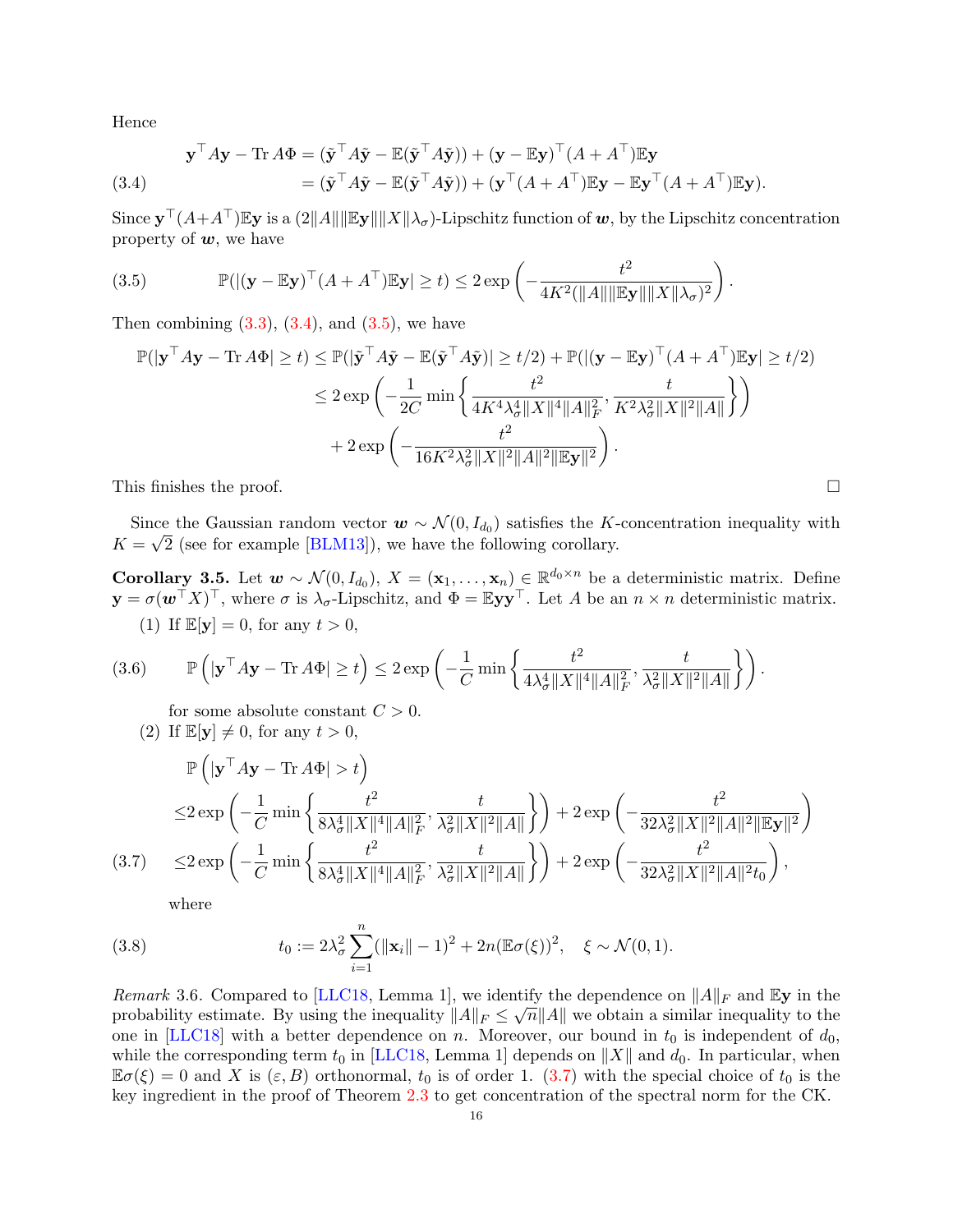*Proof of Corollary [3.5.](#page-15-0)* We only need to prove  $(3.7)$ , since other statements follow immediately by taking  $K = \sqrt{2}$ . Let  $\mathbf{x}_i$  be the *i*-th column of X. Then

$$
\|\mathbb{E}\mathbf{y}\|^2 = \|\mathbb{E}\sigma(\mathbf{w}^\top X)\|^2 = \sum_{i=1}^n [\mathbb{E}\sigma(\mathbf{w}^\top \mathbf{x}_i)]^2.
$$

Let  $\xi \sim \mathcal{N}(0, 1)$ . We have

(3.9) 
$$
|\mathbb{E}\sigma(\boldsymbol{w}^{\top}\mathbf{x}_{i})| = |\mathbb{E}\sigma(\xi||\mathbf{x}_{i}||)| \leq \mathbb{E}|(\sigma(\xi||\mathbf{x}_{i}||) - \sigma(\xi))| + |\mathbb{E}\sigma(\xi)|
$$

$$
\leq \lambda_{\sigma}\mathbb{E}|\xi(||\mathbf{x}_{i}|| - 1)| + |\mathbb{E}\sigma(\xi)| \leq \lambda_{\sigma}||\mathbf{x}_{i}|| - 1| + |\mathbb{E}\sigma(\xi)|.
$$

Therefore

<span id="page-16-2"></span>(3.10) 
$$
\|\mathbb{E} \mathbf{y}\|^2 \leq \sum_{i=1}^n (\lambda_\sigma (\|\mathbf{x}_i\| - 1) + |\mathbb{E} \sigma(\xi)|)^2 \leq \sum_{i=1}^n 2\lambda_\sigma^2 (\|\mathbf{x}_i\| - 1)^2 + 2(\mathbb{E} \sigma(\xi))^2
$$

$$
= 2\lambda_\sigma^2 \sum_{i=1}^n (\|\mathbf{x}_i\| - 1)^2 + 2n(\mathbb{E} \sigma(\xi))^2 = t_0,
$$

and  $(3.7)$  holds.

We include the following corollary about the variance of  $y<sup>T</sup> A y$ , which will be used in Section [5](#page-23-0) to study the spectrum of the CK and NTK.

<span id="page-16-1"></span>**Corollary 3.7.** Under the same assumptions of Corollary [3.5,](#page-15-0) we further assume that  $t_0 \leq C_1 n$ , and  $||A||, ||X|| \leq C_2$ . Then as  $n \to \infty$ ,

$$
\frac{1}{n^2}\mathbb{E}\left[\left|\mathbf{y}^{\top} A \mathbf{y}-\text{Tr}\, A\Phi\right|^2\right]\rightarrow 0.
$$

*Proof.* Notice that  $||A||_F \leq \sqrt{n}||A||$ . Thanks to Theorem [3.5](#page-15-0) (2), we have that for any  $t > 0$ ,

(3.11) 
$$
\mathbb{P}\left(\frac{1}{n}\left|\mathbf{y}^{\top} A \mathbf{y} - \text{Tr} A \Phi\right| > t\right) \leq 4 \exp\left(-Cn \min\{t^2, t\}\right),
$$

where constant  $C > 0$  only on  $C_1, C_2, \lambda_{\sigma}$ , and K. Therefore, we can compute the variance in the following way:

$$
\mathbb{E}\left[\frac{1}{n^2} \left| \mathbf{y}^\top A \mathbf{y} - \text{Tr} \, A \Phi \right|^2 \right] = \int_0^\infty \mathbb{P}\left(\frac{1}{n^2} \left| \mathbf{y}^\top A \mathbf{y} - \text{Tr} \, A \Phi \right|^2 > s\right) ds
$$
  
\n
$$
\leq 4 \int_0^\infty \exp\left(-Cn \min\{s, \sqrt{s}\}\right) ds
$$
  
\n
$$
= 4 \int_0^1 \exp\left(-Cn \sqrt{s}\right) ds + 4 \int_1^{+\infty} \exp\left(-Cns\right) ds \to 0,
$$

as  $n \to \infty$ . Here, we use the dominant convergence theorem for the first integral in the last line.  $\Box$ 

### 4. Limiting law for general centered sample covariance matrices

<span id="page-16-0"></span>Independent of following sections, this section focuses on the generalized sample covariance matrix where the dimension of the feature is much smaller than the sample size. We will later interpret such sample covariance matrix in a different way for our neural network applications. Under certain weak assumptions, we prove the limiting eigenvalue distribution of normalized sample covariance matrix satisfies two self-consistent equations, which is subsumed into a deformed semicircle law.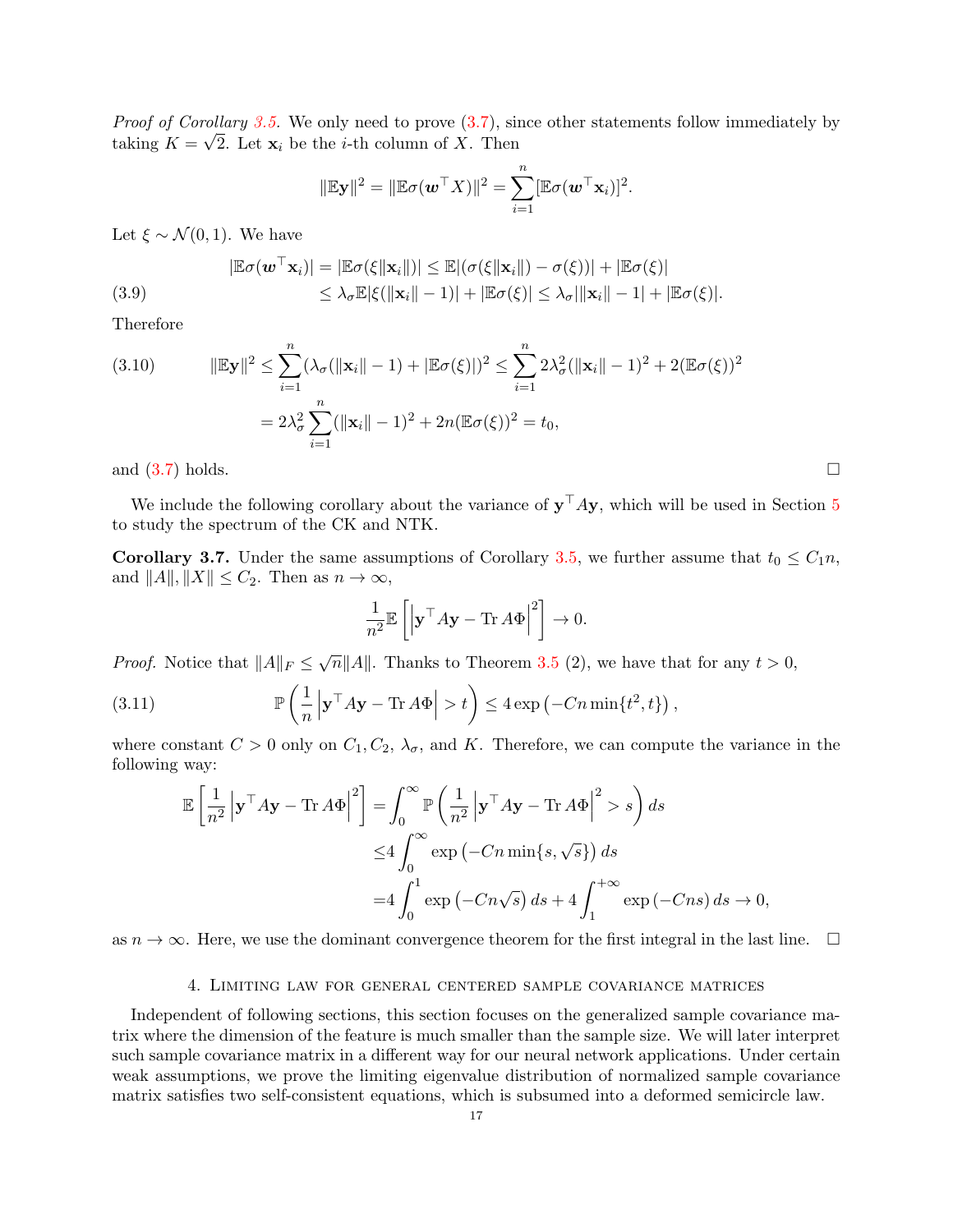<span id="page-17-4"></span>**Theorem 4.1.** Suppose  $\mathbf{y}_1, \ldots, \mathbf{y}_d \in \mathbb{R}^n$  are independent random vectors with the same distribution of a random vector  $y \in \mathbb{R}^n$ . Assume that  $\mathbb{E}[y] = 0$ ,  $\mathbb{E}[yy^{\top}] = \Phi_n \in \mathbb{R}^{n \times n}$ , where  $\Phi_n$  is a deterministic matrix whose limiting eigenvalue distribution is  $\mu_{\Phi} \neq \delta_0$ . Assume  $\|\Phi_n\| \leq C$  for some constant C. Define  $A_n := \sqrt{\frac{d}{n}}$  $\frac{d}{n}\left(\frac{1}{d}\right)$  $\frac{1}{d} \sum_{i=1}^{d} \mathbf{y}_{i} \mathbf{y}_{i}^{\top} - \Phi_{n} \bigg)$  and  $R(z) := (A_{n} - z \operatorname{Id})^{-1}$ . For any  $z \in \mathbb{C}^{+}$ and any deterministic matrices  $D_n$  with  $||D_n|| \leq C$ , suppose that as  $n, d \to \infty$  and  $n/d \to 0$ ,

<span id="page-17-1"></span>(4.1) 
$$
\operatorname{tr} R(z)D_n - \mathbb{E} [\operatorname{tr} R(z)D_n] \xrightarrow{a.s} 0,
$$

and

<span id="page-17-0"></span>(4.2) 
$$
\frac{1}{n^2} \mathbb{E}\left[\left|\mathbf{y}^\top D_n \mathbf{y} - \text{Tr} D_n \Phi_n\right|^2\right] \to 0.
$$

Then the empirical eigenvalue distribution of matrix  $A_n$  weakly converges to  $\mu$  almost surely, whose Stieltjes transform  $m(z)$  is defined by

<span id="page-17-2"></span>(4.3) 
$$
m(z) + \int \frac{d\mu_{\Phi}(x)}{z + \beta(z)x} = 0
$$

for each  $z \in \mathbb{C}^+$ , where  $\beta(z) \in \mathbb{C}^+$  is the unique solution to

<span id="page-17-3"></span>(4.4) 
$$
\beta(z) + \int \frac{x d\mu_{\Phi}(x)}{z + \beta(z)x} = 0.
$$

In particular,  $\mu = \mu_s \boxtimes \mu_{\Phi}$ .

Remark 4.2. In [\[Xie13\]](#page-45-14), instead of [\(4.2\)](#page-17-0), the author assumed that  $\frac{d}{n^3} \mathbb{E}\left[\left|\mathbf{y}^\top D_n \mathbf{y} - \text{Tr}\, D_n \Phi_n\right|\right]$  $2^2$   $\rightarrow$  0, where  $n^3/d \to \infty$  and  $n/d \to 0$  as  $n \to \infty$ . By martingale difference, this condition implies [\(4.1\)](#page-17-1). However, we are not able to verify a certain step in the proof of [\[Xie13\]](#page-45-14). So we will not directly adopt their theorem, but consider a more general situation, where we do not assume  $n^3/d \to \infty$ . The weakest conditions we found are conditions  $(4.1)$  and  $(4.2)$ , which can be verified in our nonlinear random model.

Remark 4.3. The self-consistent equations we derived are consistent with the results in [\[Bao12,](#page-43-17) [Xie13\]](#page-45-14), where they studied the empirical spectral distribution of separable sample covariance matrices in the regime  $n/d \to 0$  under different assumptions. When  $n \to \infty$  and  $n/d \to 0$ , our goal is to prove that the Stieltjes transform  $m_n(z)$  of empirical eigenvalue distribution of  $A_n$  and  $\beta_n(z) := \text{tr}[R(z)\Phi_n]$  point-wisely converges to  $m(z)$  and  $\beta(z)$ , respectively.

For the rest of this section, we first prove a series of lemmas to get n-dependent deterministic equivalents related to  $(4.3)$  and  $(4.4)$ , and then deduce the proof of Theorem [4.1](#page-17-4) at the end of this section. Recall  $A_n := \sqrt{\frac{d}{n}}$  $\frac{\overline{d}}{n}\left(\frac{1}{d}\right)$  $\frac{1}{d} \sum_{i=1}^{d} \mathbf{y}_{i} \mathbf{y}_{i}^{\top} - \Phi_{n} \Big), R(z) := (A_{n} - z \operatorname{Id})^{-1}, \text{ and } \mathbf{y} \text{ is a random vector}$ independent of  $A_n$  with the same distribution of  $y_i$ .

<span id="page-17-6"></span>**Lemma 4.4.** Under the assumptions of Theorem [4.1,](#page-17-4) for any  $z \in \mathbb{C}^+$ , as  $d, n \to \infty$ ,

(4.5) 
$$
\operatorname{tr} D + z \mathbb{E}[\operatorname{tr} R(z)D] + \mathbb{E}\left[\frac{\frac{1}{n}\mathbf{y}^\top D R(z)\mathbf{y} \cdot \frac{1}{n}\mathbf{y}^\top R(z)\mathbf{y}}{1 + \sqrt{\frac{n}{d}}\frac{1}{n}\mathbf{y}^\top R(z)\mathbf{y}}\right] = o(1),
$$

where  $D \in \mathbb{R}^{n \times n}$  is any deterministic matrix such that  $||D|| \leq C$ , for some constant C. *Proof.* Let  $z = u + iv \in \mathbb{C}^+$  where  $u \in \mathbb{R}$  and  $v > 0$ . Let

<span id="page-17-5"></span>
$$
\hat{R}:=\left(\frac{1}{\sqrt{dn}}\sum_{j=1}^{d+1}\mathbf{y}_j\mathbf{y}_j^\top-\sqrt{\frac{d}{n}}\Phi_n-z\operatorname{Id}\right)^{-1},
$$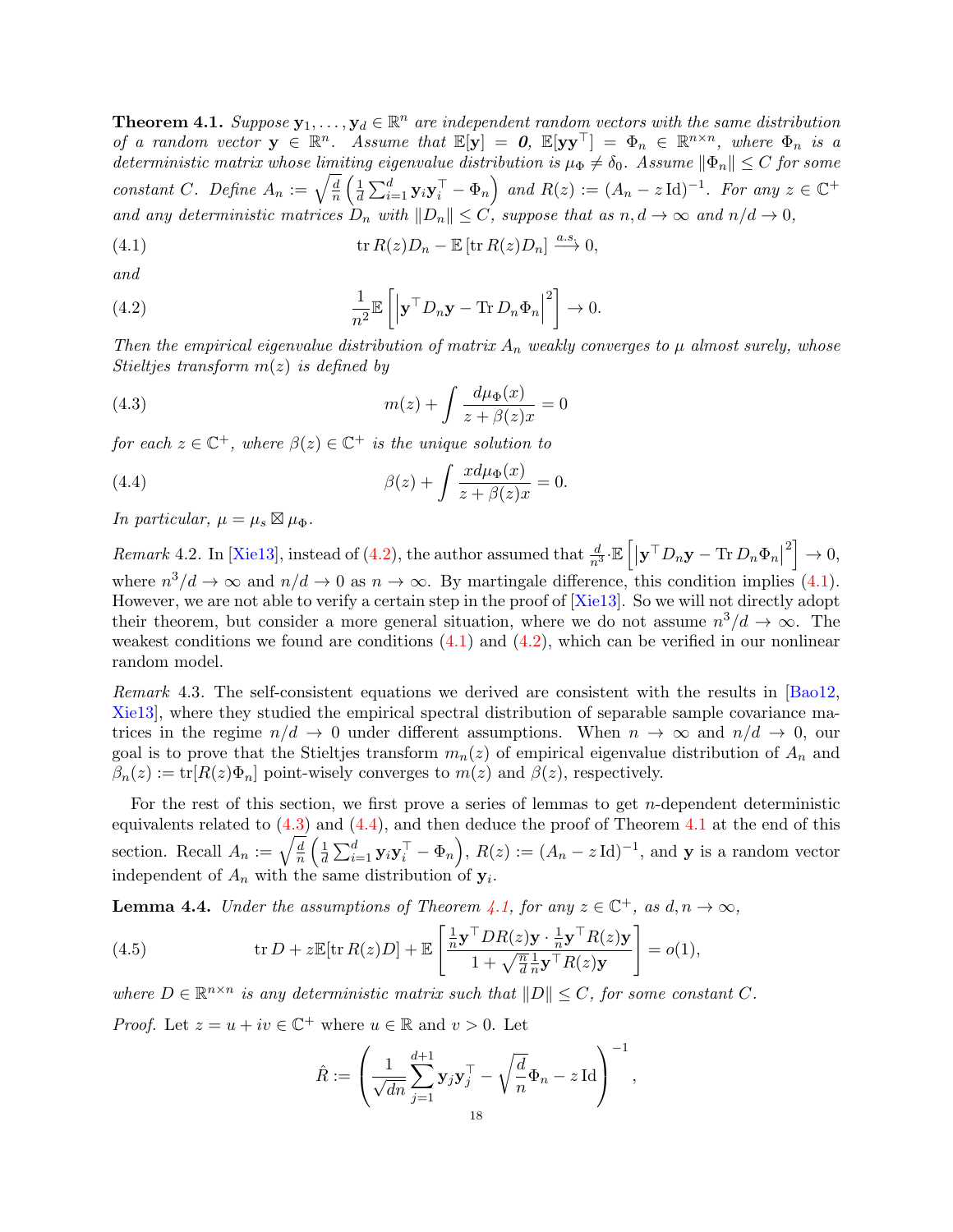where  $y_j$ 's are independent copies of y defined in Theorem [4.1.](#page-17-4) Notice that, for any deterministic matrix  $D \in \mathbb{R}^{n \times n}$ ,

$$
D = \hat{R}\left(\frac{1}{\sqrt{dn}}\sum_{j=1}^{d+1}\mathbf{y}_{j}\mathbf{y}_{j}^{\top} - \sqrt{\frac{d}{n}}\Phi_{n} - z\operatorname{Id}\right)D = \frac{1}{\sqrt{dn}}\hat{R}\left(\sum_{i=1}^{d+1}\mathbf{y}_{i}\mathbf{y}_{i}^{\top}\right)D - \sqrt{\frac{d}{n}}\hat{R}\Phi_{n}D - z\hat{R}D.
$$

Without loss of generality, we assume  $||D|| \leq 1$ . Taking normalized trace, we have

<span id="page-18-1"></span>(4.6) 
$$
\operatorname{tr} D + z \operatorname{tr} [\hat{R}D] = \frac{1}{\sqrt{dn}} \frac{1}{n} \sum_{i=1}^{d+1} \mathbf{y}_i^{\top} D \hat{R} \mathbf{y}_i - \sqrt{\frac{d}{n}} \operatorname{tr} [\hat{R} \Phi_n D].
$$

For each  $1 \leq i \leq d+1$ , Sherman–Morrison formula (Lemma [A.5\)](#page-41-1) implies

(4.7) 
$$
\hat{R} = R^{(i)} - \frac{R^{(i)} \mathbf{y}_i \mathbf{y}_i^\top R^{(i)}}{\sqrt{dn} + \mathbf{y}_i^\top R^{(i)} \mathbf{y}_i},
$$

where the leave-one-out resolvent  $R^{(i)}$  is defined as

<span id="page-18-2"></span><span id="page-18-0"></span>
$$
R^{(i)} := \left(\frac{1}{\sqrt{dn}} \sum_{1 \leq j \leq d+1, j \neq i} \mathbf{y}_j \mathbf{y}_j^\top - \sqrt{\frac{d}{n}} \Phi_n - z \operatorname{Id}\right)^{-1}.
$$

Hence, by  $(4.7)$ , we obtain

(4.8) 
$$
\frac{1}{\sqrt{dn}} \frac{1}{n} \sum_{i=1}^{d+1} \mathbf{y}_i^{\top} D \hat{R} \mathbf{y}_i = \frac{1}{n} \sum_{i=1}^{d+1} \frac{\mathbf{y}_i^{\top} D R^{(i)} \mathbf{y}_i}{\sqrt{dn} + \mathbf{y}_i^{\top} R^{(i)} \mathbf{y}_i}.
$$

Combining equations  $(4.6)$  and  $(4.8)$ , and applying expectation at both sides implies

(4.9) 
$$
\operatorname{tr} D + z \mathbb{E}[\operatorname{tr} \hat{R}D] = \frac{1}{n} \sum_{i=1}^{d+1} \mathbb{E} \left[ \frac{\mathbf{y}_i^{\top} D R^{(i)} \mathbf{y}_i}{\sqrt{dn} + \mathbf{y}_i^{\top} R^{(i)} \mathbf{y}_i} \right] - \sqrt{\frac{d}{n}} \mathbb{E} \operatorname{tr} \hat{R} \Phi_n D
$$

$$
= \frac{d+1}{n} \mathbb{E} \left[ \frac{\mathbf{y}^{\top} D R(z) \mathbf{y}}{\sqrt{dn} + \mathbf{y}^{\top} R(z) \mathbf{y}} \right] - \sqrt{\frac{d}{n}} \mathbb{E} \operatorname{tr} \hat{R} \Phi_n D,
$$

<span id="page-18-3"></span>where we employ the assumption that all  $y_i$ 's have the same distribution as vector y, and y is independent of  $y_i$  for all  $i \in [d+1]$ . With [\(4.9\)](#page-18-3), to prove [\(4.5\)](#page-17-5), we will first show that when  $n, d \rightarrow \infty$ ,

<span id="page-18-4"></span>(4.10) 
$$
\sqrt{\frac{d}{n}} \left( \mathbb{E}[\text{tr}\,\hat{R}\Phi_n D] - \mathbb{E}[\text{tr}\,R(z)\Phi_n D] \right) = o(1),
$$

<span id="page-18-5"></span>(4.11) 
$$
\mathbb{E}[\text{tr}\,\hat{R}D] - \mathbb{E}[\text{tr}\,R(z)D] = o(1),
$$

<span id="page-18-6"></span>(4.12) 
$$
\frac{1}{n} \mathbb{E} \left[ \frac{\mathbf{y}^{\top} DR(z)\mathbf{y}}{\sqrt{dn} + \mathbf{y}^{\top} R(z)\mathbf{y}} \right] = o(1).
$$

Recall that

$$
\hat{R} - R(z) = \frac{1}{\sqrt{dn}} R(z) \left( \mathbf{y}_{d+1} \mathbf{y}_{d+1}^{\top} \right) \hat{R},
$$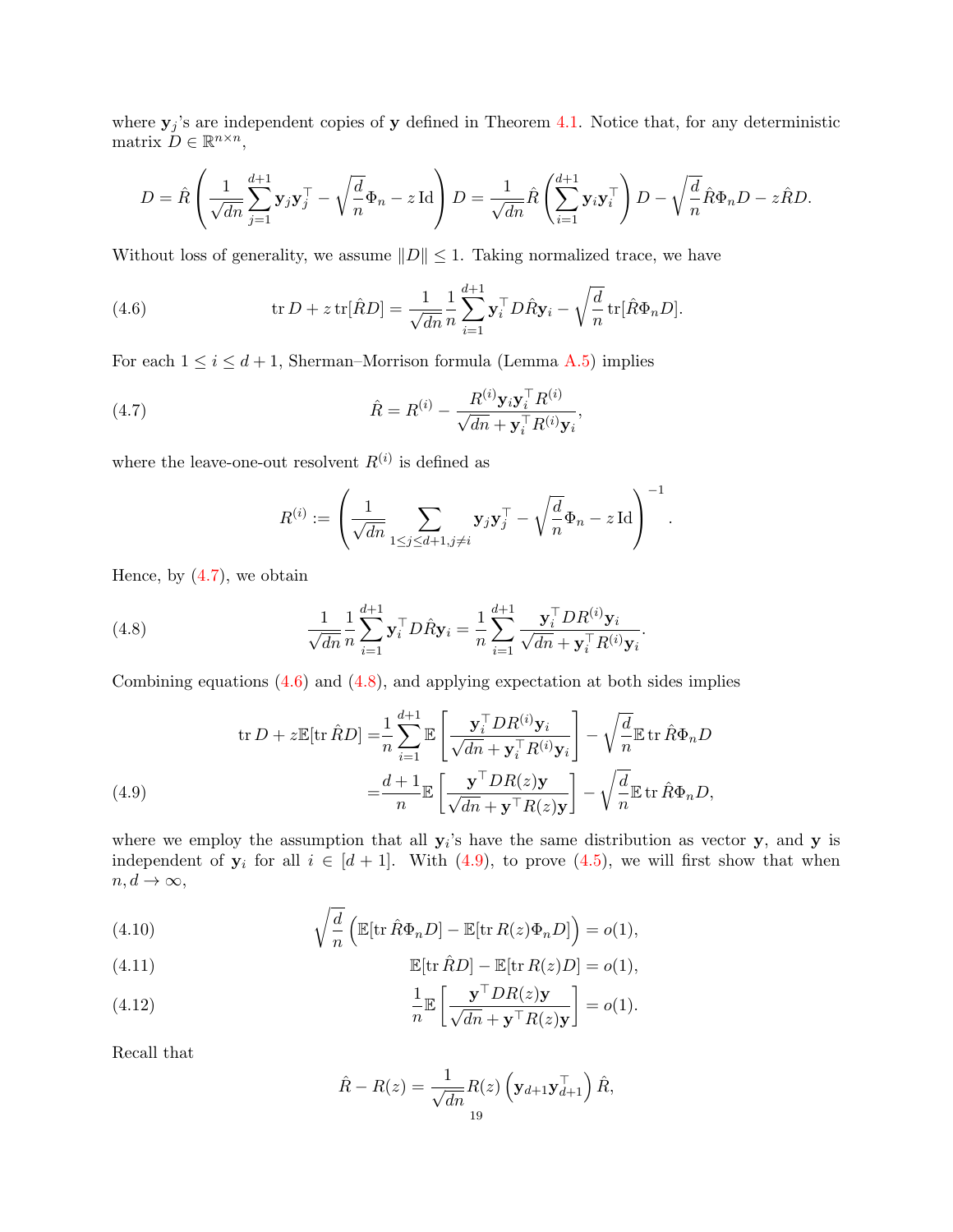and operator norms  $\|\hat{R}\|, \|R(z)\| \leq 1/v$  (see Lemma [A.1\)](#page-40-0),  $\|\Phi_n\| \leq C$ . Hence,

$$
\sqrt{\frac{d}{n}} \left| \mathbb{E}[\text{tr}\,\hat{R}\Phi_n D] - \mathbb{E}[\text{tr}\,R(z)\Phi_n D] \right| \leq \frac{1}{n} \mathbb{E}[\|\text{tr}\,R(z)\mathbf{y}_{d+1}\mathbf{y}_{d+1}^\top \hat{R}\Phi_n D] \n\leq \frac{1}{n^2} \mathbb{E}[\|\hat{R}R(z)D\Phi_n\|_F \|\mathbf{y}_{d+1}\mathbf{y}_{d+1}^\top\|_F] \leq \frac{C}{n\sqrt{n}} \mathbb{E}[\|\mathbf{y}_{d+1}\|^2] \n= \frac{C}{v^2 n\sqrt{n}} \mathbb{E}[\text{Tr}\,\mathbf{y}_{d+1}\mathbf{y}_{d+1}^\top] = \frac{C \text{Tr}\,\Phi_n}{v^2 n\sqrt{n}} \leq \frac{C^2}{v^2 \sqrt{n}} \to 0,
$$

as  $n \to \infty$ . The same argument can be applied to the error of  $\mathbb{E}[\text{tr}\,\hat{R}D] - \mathbb{E}[\text{tr}\,R(z)D]$ . Therefore  $(4.10)$  and  $(4.11)$  hold. For  $(4.12)$ , we denote  $\tilde{\mathbf{y}} := \mathbf{y}/(nd)^{1/4}$  and observe that

(4.13) 
$$
\frac{1}{n} \mathbb{E} \left[ \frac{\mathbf{y}^\top D R(z) \mathbf{y}}{\sqrt{dn} + \mathbf{y}^\top R(z) \mathbf{y}} \right] = \frac{1}{n} \mathbb{E} \left[ \frac{\tilde{\mathbf{y}}^\top D R(z) \tilde{\mathbf{y}}}{1 + \tilde{\mathbf{y}}^\top R(z) \tilde{\mathbf{y}}} \right].
$$

Let  $R(z) = \sum_{i=1}^{n} \frac{1}{\lambda_i - z} \mathbf{u}_i \mathbf{u}_i^{\top}$  be the eigen-decomposition of  $R(z)$ . Then

(4.14) 
$$
\tilde{\mathbf{y}}^{\top} R(z)\tilde{\mathbf{y}}/\|\tilde{\mathbf{y}}\|^2 = \sum_{i=1}^n \frac{1}{\lambda_i - z} \frac{(\langle \mathbf{u}_i, \tilde{\mathbf{y}} \rangle)^2}{\|\tilde{\mathbf{y}}\|^2} := \int \frac{1}{x - z} d\mu_{\tilde{\mathbf{y}}}
$$

is the Stieltjes transform of a discrete measure  $\mu_{\tilde{\mathbf{y}}} = \sum_{i=1}^n \frac{\langle \langle \mathbf{u}_i, \tilde{\mathbf{y}} \rangle \rangle^2}{\|\tilde{\mathbf{y}}\|^2}$  $(\mathbf{k}_i, \mathbf{y})^T \delta_{\lambda_i}$ . Then, we can control the real part of  $\tilde{\mathbf{y}}^\top R(z)\tilde{\mathbf{y}}$  by Lemma [A.7:](#page-41-2)

(4.15) 
$$
\left| \operatorname{Re}(\tilde{\mathbf{y}}^\top R(z)\tilde{\mathbf{y}}) \right| \leq v^{-1/2} \|\tilde{\mathbf{y}}\| \left( \operatorname{Im}(\tilde{\mathbf{y}}^\top R(z)\tilde{\mathbf{y}}) \right)^{1/2}.
$$

We now separately consider two cases.

(1) if the right hand side of the above inequality  $(4.15)$  is at most  $1/2$ , then

<span id="page-19-1"></span><span id="page-19-0"></span>
$$
\left|1+\tilde{\mathbf{y}}^{\top}R(z)\tilde{\mathbf{y}}\right| \geq \left|1+\text{Re}(\tilde{\mathbf{y}}^{\top}R(z)\tilde{\mathbf{y}})\right| \geq \frac{1}{2},
$$

which gives

(4.16) 
$$
\left|\frac{\tilde{\mathbf{y}}^{\top} D R(z) \tilde{\mathbf{y}}}{1 + \tilde{\mathbf{y}}^{\top} R(z) \tilde{\mathbf{y}}}\right| \leq \frac{C}{\sqrt{dn}} ||\mathbf{y}||^2.
$$

(2) When 
$$
v^{-1/2} \|\tilde{\mathbf{y}}\| \left( \operatorname{Im}(\tilde{\mathbf{y}}^\top R(z)\tilde{\mathbf{y}}) \right)^{1/2} > 1/2,
$$
  
\n
$$
\left| \frac{\tilde{\mathbf{y}}^\top D R(z)\tilde{\mathbf{y}}}{1 + \tilde{\mathbf{y}}^\top R(z)\tilde{\mathbf{y}}}\right| \leq \frac{\|\tilde{\mathbf{y}}^\top D\| \|R(z)\tilde{\mathbf{y}}\|}{|\operatorname{Im}(1 + \tilde{\mathbf{y}}^\top R(z)\tilde{\mathbf{y}})|} = \frac{\|\tilde{\mathbf{y}}^\top D\| \|R(z)\tilde{\mathbf{y}}\|}{\tilde{\mathbf{y}}^\top \operatorname{Im}(R(z))\tilde{\mathbf{y}}}
$$
\n(4.17)  
\n
$$
\leq \frac{\|\tilde{\mathbf{y}}^\top D\|}{(v\tilde{\mathbf{y}}^\top \operatorname{Im}(R(z))\tilde{\mathbf{y}})^{1/2}} \leq \frac{2\|\tilde{\mathbf{y}}^\top D\| \|\tilde{\mathbf{y}}\|}{v} \leq \frac{C\|\mathbf{y}\|^2}{v\sqrt{nd}}.
$$

<span id="page-19-2"></span>Here, we exploit the fact that (see formula (A.1.11) in [\[BS10\]](#page-43-24))

$$
||R(z)\tilde{\mathbf{y}}|| = (\tilde{\mathbf{y}}^\top R(\bar{z})R(z)\tilde{\mathbf{y}})^{1/2} = \left(\frac{1}{v}\tilde{\mathbf{y}}^\top \operatorname{Im}(R(z))\tilde{\mathbf{y}}\right)^{1/2}.
$$

Finally, combining [\(4.16\)](#page-19-1) and [\(4.17\)](#page-19-2), we can conclude the asymptotic result [\(4.12\)](#page-18-6) because  $\mathbb{E} \|\mathbf{y}\|^2 =$ Tr  $\Phi_n \leq Cn$  by the assumption in Theorem [4.1.](#page-17-4)

<span id="page-19-3"></span>Then with  $(4.10)$ ,  $(4.11)$ , and  $(4.12)$ , we get

(4.18) 
$$
\operatorname{tr} D + z \mathbb{E}[\operatorname{tr} R(z)D] = \mathbb{E} \left[ \frac{\sqrt{\frac{d}{n}} \frac{1}{n} \mathbf{y}^{\top} D R(z) \mathbf{y}}{1 + \frac{1}{\sqrt{dn}} \mathbf{y}^{\top} R(z) \mathbf{y}} - \sqrt{\frac{d}{n}} \operatorname{tr} R(z) \Phi_n D \right] + o(1),
$$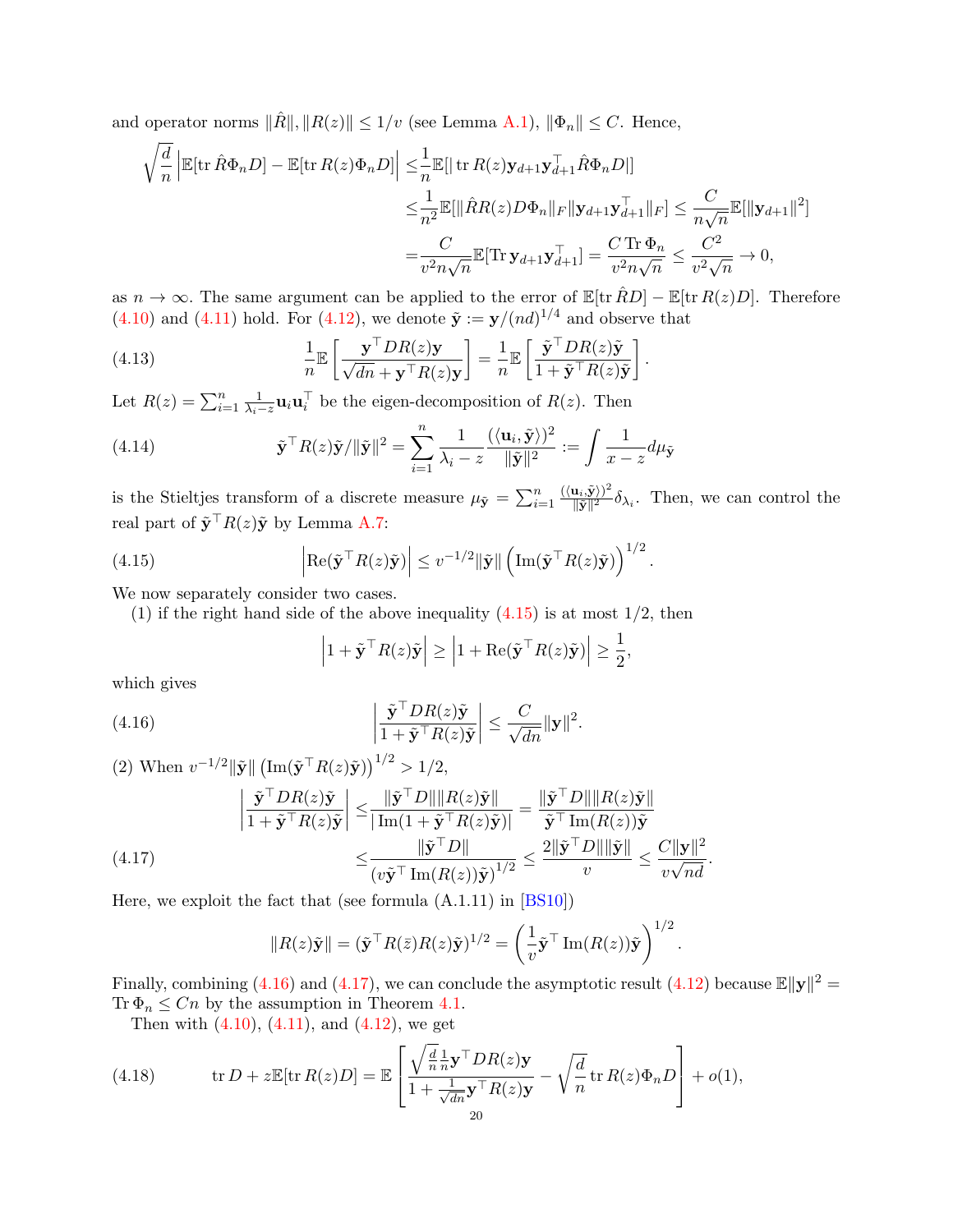as  $n \to \infty$ . We use the notion  $\mathbb{E}_{\mathbf{y}}$  to clarify the expectation only with respect to random vector y, conditioning on other independent random variables. So the conditional expectation is  $\mathbb{E}_{\mathbf{y}}\left[\frac{1}{n}\right]$  $\frac{1}{n}\mathbf{y}^\top DR(z)\mathbf{y}]=\operatorname{tr} DR(z)\Phi_n$  and

$$
\mathbb{E}\left[\frac{1}{n}\mathbf{y}^\top DR(z)\mathbf{y}\right] = \mathbb{E}\left[\mathbb{E}_{\mathbf{y}}\left[\frac{1}{n}\mathbf{y}^\top DR(z)\mathbf{y}\right]\right] = \mathbb{E}\operatorname{tr} R(z)\Phi_nD.
$$

Therefore, based on  $(4.18)$ , the conclusion  $(4.5)$  holds.

<span id="page-20-2"></span>In the next lemma, we apply quadratic concentration condition  $(4.2)$  to modify equation  $(4.5)$ . **Lemma 4.5.** Under assumptions of Theorem [4.1,](#page-17-4) Condition  $(4.2)$  in Theorem [4.1](#page-17-4) implies that

(4.19) 
$$
\mathbb{E}\left[\frac{\frac{1}{n}\mathbf{y}^\top D R(z)\mathbf{y} \cdot \frac{1}{n}\mathbf{y}^\top R(z)\mathbf{y}}{1 + \sqrt{\frac{n}{d}}\frac{1}{n}\mathbf{y}^\top R(z)\mathbf{y}}\right] = \mathbb{E}\left[\frac{\text{tr }DR(z)\Phi_n \text{ tr }R(z)\Phi_n}{1 + \sqrt{\frac{n}{d}}\text{tr }R(z)\Phi_n}\right] + o(1),
$$

for each  $z \in \mathbb{C}^+$  and deterministic matrix D with  $||D|| \leq C$ .

Proof. Let us denote

<span id="page-20-3"></span>
$$
\delta_n := \frac{\frac{1}{n}\mathbf{y}^\top DR(z)\mathbf{y}\cdot\frac{1}{n}\mathbf{y}^\top R(z)\mathbf{y}}{1+\sqrt{\frac{n}{d}}\frac{1}{n}\mathbf{y}^\top R(z)\mathbf{y}} - \frac{\operatorname{tr} DR(z)\Phi_n \operatorname{tr} R(z)\Phi_n}{1+\sqrt{\frac{n}{d}}\operatorname{tr} R(z)\Phi_n},
$$
  

$$
Q_1 := \frac{1}{n}\mathbf{y}^\top DR(z)\mathbf{y}, \quad Q_2 := \frac{1}{n}\mathbf{y}^\top R(z)\mathbf{y},
$$

 $\overline{Q}_1 := \mathbb{E}_{{\bf y}}[Q_1] = \text{tr} \, DR(z)\Phi_n$ , and  $\overline{Q}_2 := \mathbb{E}_{{\bf y}}[Q_1] = \text{tr} \, R(z)\Phi_n$ . In other words,

$$
\delta_n = \frac{Q_1 Q_2}{1 + \sqrt{\frac{n}{d}} Q_2} - \frac{\bar{Q}_1 \bar{Q}_2}{1 + \sqrt{\frac{n}{d}} \bar{Q}_2} \n= \frac{Q_1 \left( Q_2 + \sqrt{\frac{d}{n}} \right)}{1 + \sqrt{\frac{n}{d}} Q_2} - \frac{\sqrt{\frac{d}{n}} Q_1}{1 + \sqrt{\frac{n}{d}} Q_2} - \frac{\bar{Q}_1 \left( \bar{Q}_2 + \sqrt{\frac{d}{n}} \right)}{1 + \sqrt{\frac{n}{d}} \bar{Q}_2} + \frac{\sqrt{\frac{d}{n}} \bar{Q}_1}{1 + \sqrt{\frac{n}{d}} \bar{Q}_2} \n= \sqrt{\frac{d}{n}} (Q_1 - \bar{Q}_1) + \frac{\sqrt{\frac{d}{n}} (\bar{Q}_1 - Q_1)}{1 + \sqrt{\frac{n}{d}} \bar{Q}_2} + \frac{\sqrt{\frac{n}{d}} Q_1 \sqrt{\frac{d}{n}} (\bar{Q}_2 - Q_2)}{\left(1 + \sqrt{\frac{n}{d}} \bar{Q}_2 \right) \left(1 + \sqrt{\frac{n}{d}} Q_2 \right)}.
$$

Observe that  $\mathbb{E}[\bar{Q}_i] = \mathbb{E}[Q_i]$  for  $i = 1, 2$ . So  $\delta_n$  has the same expectation as the last term

$$
\Delta_n := \frac{Q_1(\overline{Q}_2 - Q_2)}{\left(1 + \sqrt{\frac{n}{d}}\overline{Q}_2\right)\left(1 + \sqrt{\frac{n}{d}}Q_2\right)},
$$

since we can first take the expectation for y conditioning on resolvent  $R(z)$  and then take expectation for  $R(z)$ . Besides, notice that  $|\bar{Q}_1|, |\bar{Q}_2| \leq \frac{C}{v}$  uniformly. Hence,  $\sqrt{\frac{n}{d}}\bar{Q}_2$  converges to zero uniformly and there exists some constant  $C > 0$  such that

(4.20) 
$$
\left|\frac{1}{1+\sqrt{\frac{n}{d}}\overline{Q}_2}\right| \leq C,
$$

for all large  $d$  and  $n$ . In addition, observe that

<span id="page-20-1"></span><span id="page-20-0"></span>
$$
\frac{\sqrt{\frac{n}{d}}Q_1}{1+\sqrt{\frac{n}{d}}Q_2} = \frac{\tilde{\mathbf{y}}^\top DR(z)\tilde{\mathbf{y}}}{1+\tilde{\mathbf{y}}^\top R(z)\tilde{\mathbf{y}}}
$$

,

where  $\tilde{y}$  is defined in the proof of Lemma [4.4.](#page-17-6) In terms of  $(4.16)$  and  $(4.17)$ , we verify that

(4.21) 
$$
\left| \frac{Q_1}{1 + \sqrt{\frac{n}{d}} Q_2} \right| \leq \frac{C ||\mathbf{y}||^2}{n},
$$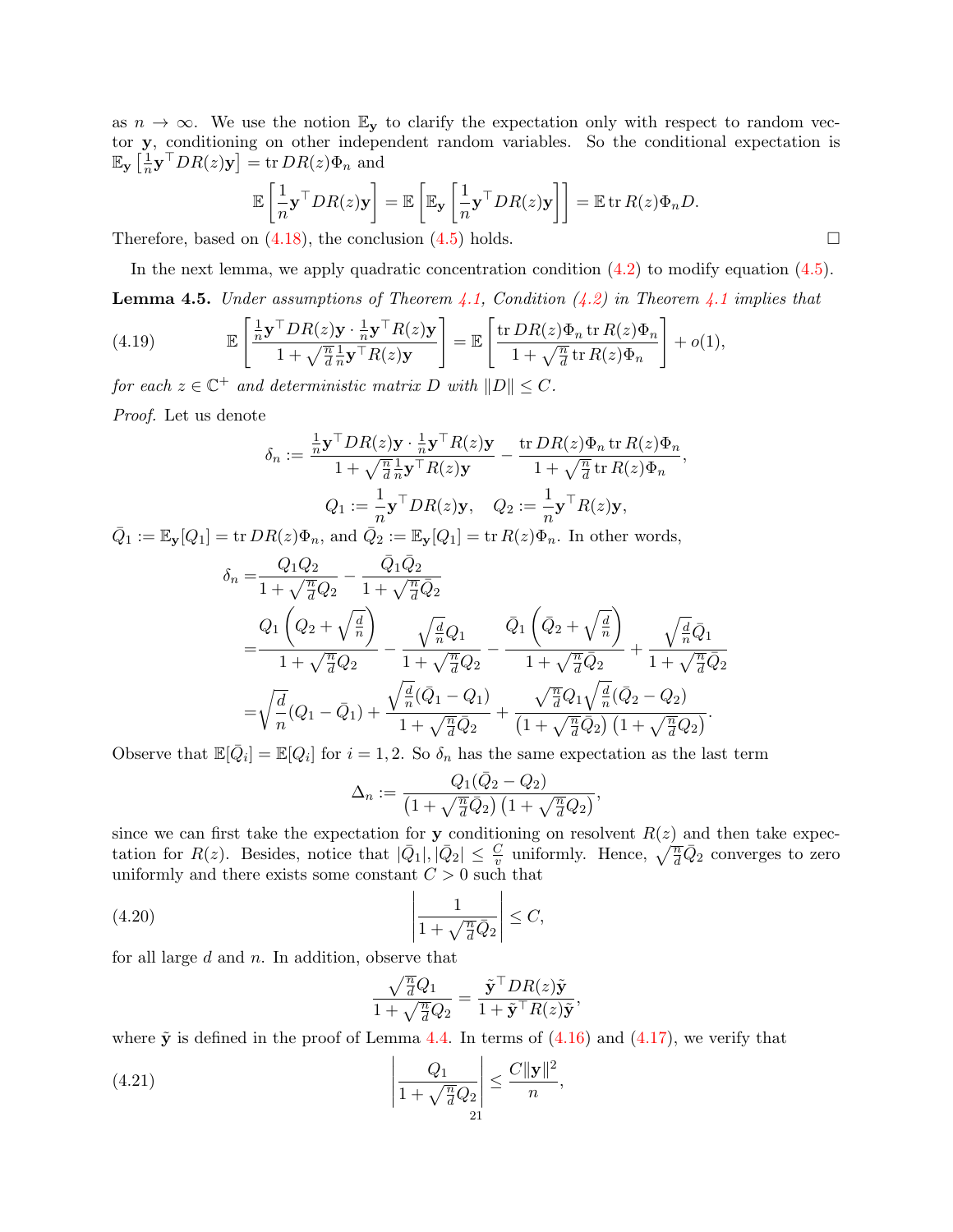where  $C > 0$  is some constant depending on v. Next, recall that condition [\(4.2\)](#page-17-0) exposes that

(4.22) 
$$
\mathbb{E}(Q_2 - \bar{Q}_2)^2 \to 0 \quad \text{and} \quad \mathbb{E}(\|\mathbf{y}\|^2/n - \text{tr}\,\Phi_n)^2 \to 0
$$

as  $n \to \infty$ . The first convergence is derived by viewing  $D_n = R(z)$  and taking expectation conditional on  $R(z)$ . To sum up, we can bound  $|\Delta_n|$  based on [\(4.20\)](#page-20-0) and [\(4.21\)](#page-20-1) in the following way:

<span id="page-21-0"></span>
$$
|\Delta_n| \leq \frac{C ||\mathbf{y}||^2}{n} |\bar{Q}_2 - Q_2| \leq C ||\mathbf{y}||^2/n - \text{tr}\,\Phi_n| \cdot |\bar{Q}_2 - Q_2| + C |\text{tr}\,\Phi_n| \cdot |\bar{Q}_2 - Q_2|.
$$

Here  $|\text{tr } \Phi_n| \leq \|\Phi_n\|$ , which is uniformly bounded by some constant. Then, by Hölder's inequality,  $(4.22)$  implies that  $\mathbb{E}[\Delta_n] \to 0$ , as n approaching to infinity. This concludes  $\mathbb{E}[\delta_n] = \mathbb{E}[\Delta_n]$ converges to zero.

<span id="page-21-2"></span>**Lemma 4.6.** Under assumptions of Theorem  $\angle 4.1$ , we have that

$$
\lim_{n,d \to \infty} (\operatorname{tr} D + z \mathbb{E}[\operatorname{tr} R(z)D] + \mathbb{E} [\operatorname{tr} DR(z)\Phi_n] \mathbb{E} [\operatorname{tr} R(z)\Phi_n]) = 0
$$

holds for each  $z \in \mathbb{C}^+$  and deterministic matrix D with uniformly bounded operator norm.

*Proof.* Based on Lemma  $4.4$  and Lemma  $4.5$ ,  $(4.19)$  and  $(4.5)$  yield

$$
\operatorname{tr} D + z \mathbb{E}[\operatorname{tr} R(z)D] + \mathbb{E}\left[\frac{\operatorname{tr} DR(z)\Phi_n \operatorname{tr} R(z)\Phi_n}{1 + \sqrt{\frac{n}{d}} \operatorname{tr} R(z)\Phi_n}\right] = o(1).
$$

As  $|\text{tr } R(z)D|$  and  $|\text{tr } R(z)D\Phi_n|$  are bounded by some constants uniformly and almost surely, for sufficiently large d and  $n, |\sqrt{\frac{n}{d}} \text{tr } R(z) \Phi_n| < 1/2$  and

$$
\left| \mathbb{E} \left[ \frac{\operatorname{tr} DR(z)\Phi_n \operatorname{tr} R(z)\Phi_n}{1 + \sqrt{\frac{n}{d}} \operatorname{tr} R(z)\Phi_n} \right] - \mathbb{E} \left[ \operatorname{tr} DR(z)\Phi_n \operatorname{tr} R(z)\Phi_n \right] \right|
$$
  

$$
\leq \mathbb{E} \left[ \left| \operatorname{tr} R(z)D \right| \cdot \left| \operatorname{tr} R(z)D\Phi_n \right| \cdot \left| \frac{\sqrt{\frac{n}{d}} \operatorname{tr} R(z)\Phi_n}{1 + \sqrt{\frac{n}{d}} \operatorname{tr} R(z)\Phi_n} \right| \right] \leq 2C\sqrt{\frac{n}{d}} \to 0,
$$

as  $n/d \rightarrow 0$ . Hence,

(4.23) 
$$
\operatorname{tr} D + z \mathbb{E}[\operatorname{tr} R(z)D] + \mathbb{E} [\operatorname{tr} DR(z)\Phi_n \operatorname{tr} R(z)\Phi_n] = o(1).
$$

Considering  $D_n = \Phi_n$  in [\(4.1\)](#page-17-1), we can get almost sure convergence for tr  $DR(z)\Phi_n \cdot (\text{tr } R(z)\Phi_n \mathbb{E}[\text{tr } R(z)\Phi_n]$  to zero. Thus by dominated convergence theorem,

<span id="page-21-3"></span><span id="page-21-1"></span>
$$
\lim_{n\to\infty}\mathbb{E}\left[\mathrm{tr}\, DR(z)\Phi_n\cdot (\mathrm{tr}\, R(z)\Phi_n-\mathbb{E}\left[\mathrm{tr}\, R(z)\Phi_n\right])\right]\to 0.
$$

So we can replace the third term at the right hand side of  $(4.23)$  with  $\mathbb{E} [\text{tr } DR(z)\Phi_n] \mathbb{E} [\text{tr } R(z)\Phi_n]$ to obtain the conclusion.

*Proof of Theorem [4.1.](#page-17-4)* Fix any  $z \in \mathbb{C}^+$ . Denote the Stieltjes transform of empirical spectrum of  $A_n$  and its expectation by  $m_n(z) := \text{tr } R(z)$  and  $\bar{m}_n(z) := \mathbb{E}[m_n(z)]$  respectively. Let  $\beta_n(z) :=$  ${\rm tr} R(z)\Phi_n$  and  $\bar{\beta}_n(z) := \mathbb{E}[\beta_n(z)]$ . Notice that  $m_n(z), \bar{m}_n(z), \beta_n$  and  $\bar{\beta}_n(z)$  are all in  $\mathbb{C}^+$  and uniformly and almost surely bounded by some constant. By choosing  $D = Id$  in Lemma [4.6,](#page-21-2) we conclude

(4.24) 
$$
\lim_{n,d \to \infty} (1 + z\bar{m}_n(z) + \bar{\beta}_n(z)^2) = 0.
$$

Likewise, in Lemma [4.6,](#page-21-2) consider  $D = (\bar{\beta}_n(z)\Phi_n + z \operatorname{Id})^{-1} \Phi_n$ . Let  $U = (\bar{\beta}_n(z)\Phi_n + z \operatorname{Id})^{-1}$ . Because  $\|\Phi_n\|$  is uniformly bounded,  $||D|| \leq C||U||$ . In terms of Lemma [A.9,](#page-41-3) we only need to

 $\Box$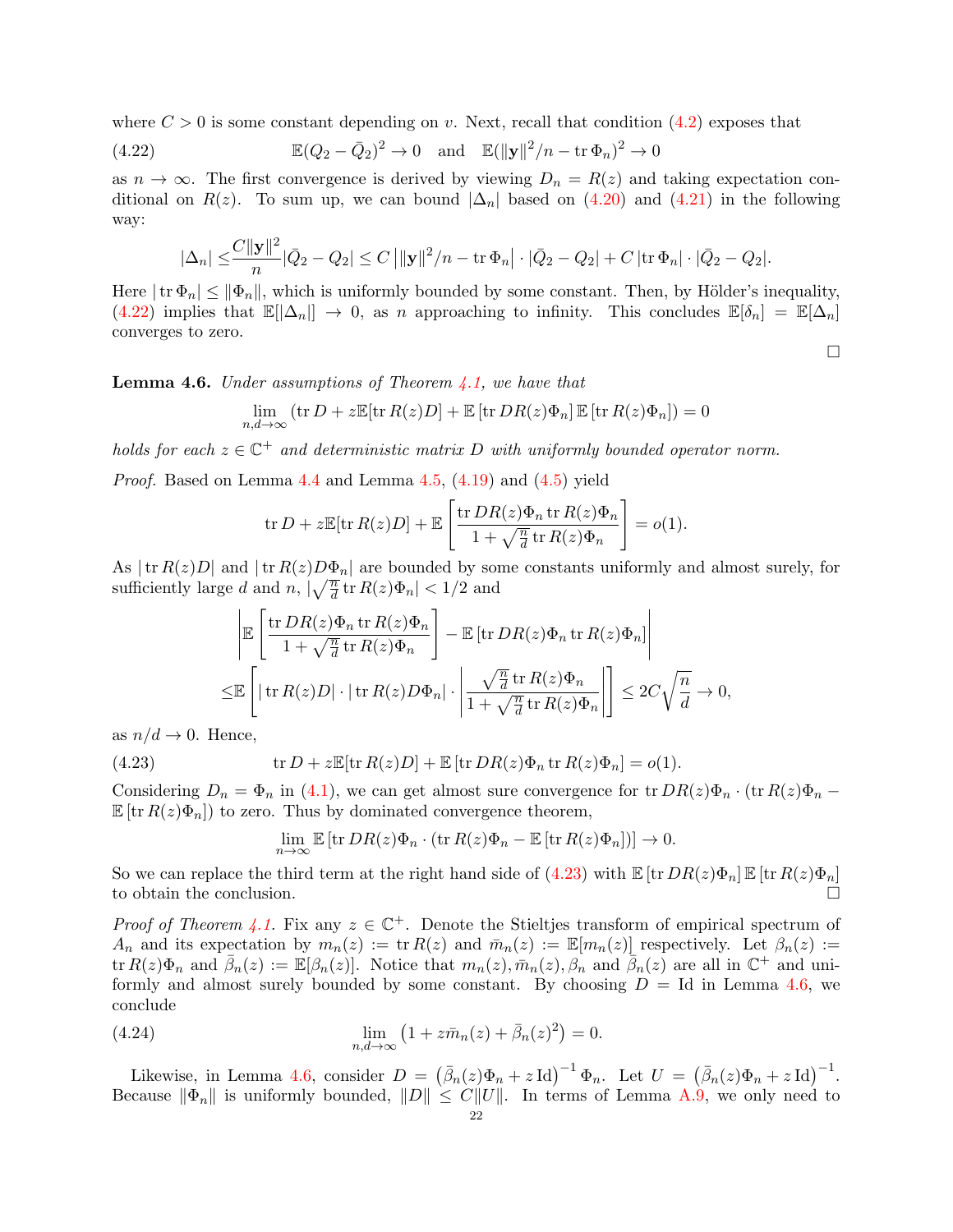provide a lower bound for the imaginary part of U. Observe that  $\text{Im } U = \text{Im } \overline{\beta}_n(z)\Phi_n + v \text{ Id } \succeq v \text{ Id }$ since  $\lambda_{\min}(\Phi_n) \geq 0$  and  $\text{Im } \overline{\beta}_n(z) > 0$ . Thus,  $||D|| \leq Cv^{-1}$  for all n. Meanwhile, we have the equation  $\bar{\beta}_n(z)\Phi_nD=\Phi_n-zD$  and hence,

$$
\bar{\beta}_n(z)\mathbb{E}[\text{tr}\,R(z)\Phi_n D] = \mathbb{E}[\text{tr}\,R(z)\Phi_n D]\mathbb{E}[\text{tr}\,R(z)\Phi_n] = \bar{\beta}_n(z) - z\mathbb{E}[\text{tr}\,R(z)D].
$$

So applying Lemma [4.6](#page-21-2) again, we have another limiting equation tr  $D + \bar{\beta}_n(z) \to 0$ . In other words,

(4.25) 
$$
\lim_{n,d\to\infty} \left( \text{tr} \left( \bar{\beta}_n(z) \Phi_n + z \operatorname{Id} \right)^{-1} \Phi_n + \bar{\beta}_n(z) \right) = 0.
$$

Thanks to the identity

<span id="page-22-1"></span><span id="page-22-0"></span>
$$
\bar{\beta}_n(z) \operatorname{tr} \left( \bar{\beta}_n(z) \Phi_n + z \operatorname{Id} \right)^{-1} \Phi_n - 1 = -z \operatorname{tr} \left( \bar{\beta}_n(z) \Phi_n + z \operatorname{Id} \right)^{-1},
$$

we can modify  $(4.24)$  and  $(4.25)$  to get

(4.26) 
$$
\lim_{n,d \to \infty} \left( \bar{m}_n(z) + \text{tr} \left( \bar{\beta}_n(z) \Phi_n + z \operatorname{Id} \right)^{-1} \right) = 0.
$$

Since  $\bar{\beta}_n(z)$  and  $\bar{m}_n(z)$  are uniformly bounded, for any subsequence in n, there is a further convergent sub-subsequence. We denote the limit of such sub-subsequence by  $\beta(z)$  and  $m(z) \in \mathbb{C}^+$ respectively. Hence, by  $(4.25)$  and  $(4.26)$ , one can conclude

$$
\lim_{n \to \infty} \left( \beta(z) + \text{tr} \left( \beta(z) \Phi_n + z \operatorname{Id} \right)^{-1} \Phi_n \right) = 0.
$$

Thanks to the convergence of eigenvalue distribution of  $\Phi_n$ , we obtain the fixed point equation [\(4.4\)](#page-17-3) for  $\beta(z)$ . Analogously, we can obtain equation [\(4.3\)](#page-17-2) for  $m(z)$  and  $\beta(z)$ . The existence and uniqueness of the solution of  $(4.3)$  and  $(4.4)$  are proved in [\[BZ10,](#page-43-18) Theorem 2.1] and [\[WP14,](#page-45-13) Section 3.4], which implies the convergence of  $\bar{m}_n(z)$  and  $\bar{\beta}_n(z)$  to  $m(z)$  and  $\beta(z)$  governed by self-consistent equations [\(4.3\)](#page-17-2) and [\(4.4\)](#page-17-3) as  $n \to \infty$ , respectively.

Then, because of condition [\(4.1\)](#page-17-1) in Theorem [4.1,](#page-17-4) we know  $m_n(z) - \bar{m}_n(z) \stackrel{a.s.}{\longrightarrow} 0$  and  $\beta_n(z)$  $\bar{\beta}_n(z) \stackrel{a.s.}{\longrightarrow} 0$ . Therefore, the empirical Stieltjes transform  $m_n(z)$  converges to  $m(z)$  almost surely for each  $z \in \mathbb{C}^+$ . Recall that the Stieltjes transform of  $\mu$  is  $m(z)$ . By the standard Stieltjes continuity theorem (see for example, [\[BS10,](#page-43-24) Theorem B.9]), this finally concludes the weak convergence of empirical eigenvalue distribution of  $A_n$  to  $\mu$ .

Now we show  $\mu = \mu_s \boxtimes \mu_{\Phi}$ . The fixed point equations [\(4.3\)](#page-17-2) and [\(4.4\)](#page-17-3) induce

(4.27) 
$$
\beta^2(z) + 1 + zm(z) = 0,
$$

since  $\beta(z) \in \mathbb{C}^+$  for any  $z \in \mathbb{C}^+$ . Together with [\(4.3\)](#page-17-2), we obtain the same self-consistent equations for the convergence of the empirical spectral distribution of Wigner-type matrix studied in [\[BZ10,](#page-43-18) Theorem 1.1].

Define  $W_n$ , the *n*-by-*n* Wigner matrix, as a Hermitian matrix with independent entries

<span id="page-22-2"></span>
$$
\{W_n[i,j]:\mathbb{E}[W_n[i,j]]=0,\ \mathbb{E}[W_n[i,j]^2]=1,\ 1\leq i\leq j\leq n\}.
$$

The Wigner-type matrix studied in [\[BZ10,](#page-43-18) Definition 1.2] is indeed  $\frac{1}{\sqrt{2}}$  $\frac{1}{n} \Phi_n^{1/2} W_n \Phi_n^{1/2}$ . Hence, such Wigner-type matrix  $\frac{1}{4}$  $\frac{1}{n} \Phi_n^{1/2} W_n \Phi_n^{1/2}$  has the same limiting spectral distribution as  $A_n$  defined in Theorem [4.1.](#page-17-4) Both limits are determined by self-consistent equations [\(4.3\)](#page-17-2) and [\(4.27\)](#page-22-2).

On the other hand, based on [\[AGZ10,](#page-42-1) Theorem 5.4.5],  $\frac{1}{\sqrt{n}}W_n$  and  $\Phi_n$  are almost surely asymptotically free, i.e. the empirical distribution of  $\{\frac{1}{\sqrt{n}}W_n, \Phi_n\}$  converges almost surely to the law of  ${s, d}$ , where s and d are two free non-commutative random variables (s is a semicircle element and **d** has the law  $\mu_{\Phi}$ ). Thus, the limiting spectral distribution  $\mu$  of  $\frac{1}{\sqrt{\lambda}}$  $-\frac{1}{n}\Phi_n^{1/2}W_n\Phi_n^{1/2}$  is the free multiplicative convolution between  $\mu_s$  and  $\mu_{\Phi}$ . This implies  $\mu = \mu_s \boxtimes \mu_{\Phi}$  in our setting.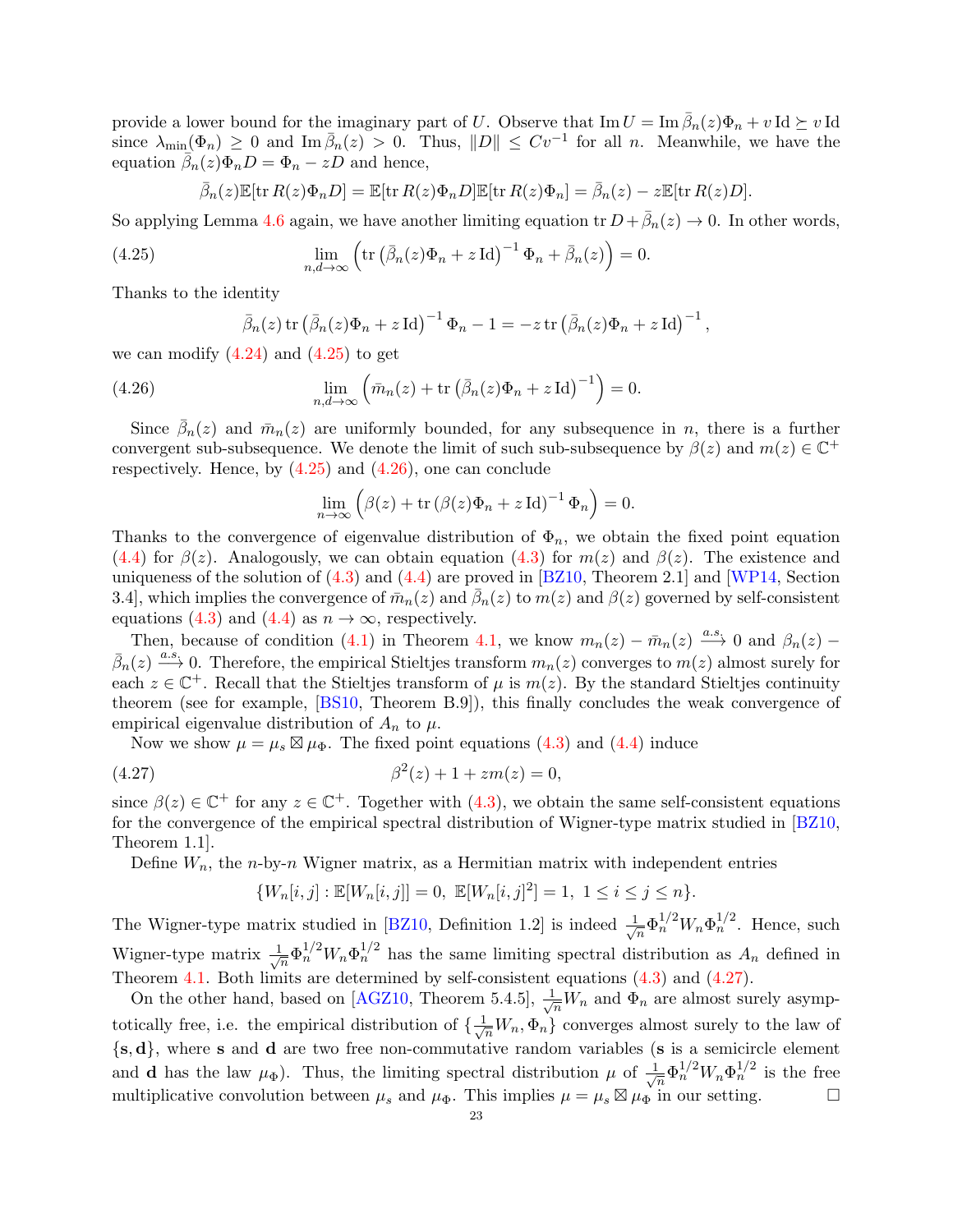### 5. Proof of Theorem [2.1](#page-7-1) and Theorem [2.2](#page-8-4)

<span id="page-23-0"></span>To prove Theorem [2.1,](#page-7-1) we first establish the following proposition to analyze the difference between Stieltjes transform of [\(2.1\)](#page-7-4) and its expectation. This will assist us to verify condition [\(4.1\)](#page-17-1) in Theorem [4.1.](#page-17-4) The proof is based on [\[FW20,](#page-43-4) Lemma E.6].

<span id="page-23-1"></span>**Proposition 5.1.** Let  $D \in \mathbb{R}^{n \times n}$  be any deterministic symmetric matrix with uniformly bounded operator norm. Following the notions in Theorem [2.1,](#page-7-1) assume  $||X|| \leq C$  for some constant C and Assumption [1.2](#page-5-1) holds. Let  $R(z)$  be the resolvent

$$
\left(\frac{1}{\sqrt{d_1 n}}\left(Y^{\top}Y - \mathbb{E}[Y^{\top}Y]\right) - z \operatorname{Id}\right)^{-1},
$$

for any fixed  $z \in \mathbb{C}^+$ . Then, there exists some constant  $s, n_0 > 0$  such that for all  $n > n_0$  and any  $t > 0$ ,

$$
\mathbb{P}\left(|\operatorname{tr} R(z)D - \mathbb{E}[\operatorname{tr} R(z)D| > t\right) \leq 2e^{-cnt^2}.
$$

*Proof.* Define function  $F : \mathbb{R}^{d_1 \times d_0} \to \mathbb{R}$  by  $F(W) := \text{tr } R(z)D$ . Fix any  $W, \Delta \in \mathbb{R}^{d_1 \times d_0}$  where  $\|\Delta\|_F = 1$ , and let  $W_t = W + t\Delta$ . We want to verify  $F(\hat{W})$  is a Lipschitz function in W with respect to the Frobenius norm. First, recall

$$
R(z)^{-1} = \frac{1}{\sqrt{d_1 n}} \sigma(WX)^\top \sigma(WX) - \sqrt{\frac{d_1}{n}} \Phi - z \operatorname{Id},
$$

where the last two terms are deterministic with respect to  $W$ . Hence,

$$
\begin{split} \text{vec}(\Delta)^{\top}(\nabla F(W)) &= \frac{d}{dt}\Big|_{t=0} F(W_t) = -\operatorname{tr} R(z) \left(\frac{d}{dt}\Big|_{t=0} R(z)^{-1}\right) R(z)D \\ &= -\frac{1}{\sqrt{d_{1}n}} \operatorname{tr} R(z) \left(\frac{d}{dt}\Big|_{t=0} \sigma(W_t X)^{\top} \sigma(W_t X)\right) R(z)D \\ &= -\frac{2}{\sqrt{d_{1}n}} \operatorname{tr} R(z) \left(\sigma(W X)^{\top} \cdot \frac{d}{dt}\Big|_{t=0} \sigma(W_t X)\right) R(z)D \\ &= -\frac{2}{\sqrt{d_{1}n}} \operatorname{tr} R(z) \left(\sigma(W X)^{\top} \cdot \left(\sigma'(WX) \odot (\Delta X)\right)\right) R(z)D, \end{split}
$$

where  $\odot$  is the Hadamard product, and  $\sigma'$  is applied entrywise. Here we use the formula

$$
\partial R(z) = -R(z)(\partial (R(z)^{-1}))R(z)
$$

and  $R(z) = R(z)^\top$ . Since the operator norm of  $R(z)$  and D are bounded (see Lemma [A.1\)](#page-40-0),

$$
\left| \text{vec}(\Delta)^{\top} (\nabla F(W)) \right| \leq \frac{C}{\sqrt{d_1 n}} \| R(z) \sigma(WX)^{\top} \| \cdot \| \sigma'(WX) \odot (\Delta X) \|.
$$

For the first term in the product of the right hand side,

$$
\left(\frac{1}{\sqrt{d_1 n}} \|R(z)\sigma(WX)^{\top}\|\right)^2 = \frac{1}{\sqrt{d_1 n}} \left\|R(z) \left(\frac{1}{\sqrt{d_1 n}} \sigma(WX)^{\top} \sigma(WX)\right) R(z)^{*}\right\|
$$
  

$$
\leq \frac{1}{\sqrt{d_1 n}} \left(\|R(z)R(z)^{-1}R(z)^{*}\| + \left\|R(z) \left(\sqrt{\frac{d_1}{n}} \Phi + z \operatorname{Id}\right) R(z)^{*}\right\|\right)
$$
  

$$
\leq \frac{1}{\sqrt{d_1 n}} \left(\|R(z)\| + \|R(z)\|^2 \left(\sqrt{\frac{d_1}{n}} \|\Phi\| + |z|\right)\right) \leq \frac{C}{n}.
$$

For the second term,

$$
\|\sigma'(WX)\odot(\Delta X)\| \le \|\sigma'(WX)\odot(\Delta X)\|_F \le \lambda_{\sigma}\|\Delta X\|_F \le \lambda_{\sigma}\|\Delta\|_F \cdot \|X\| \le C.
$$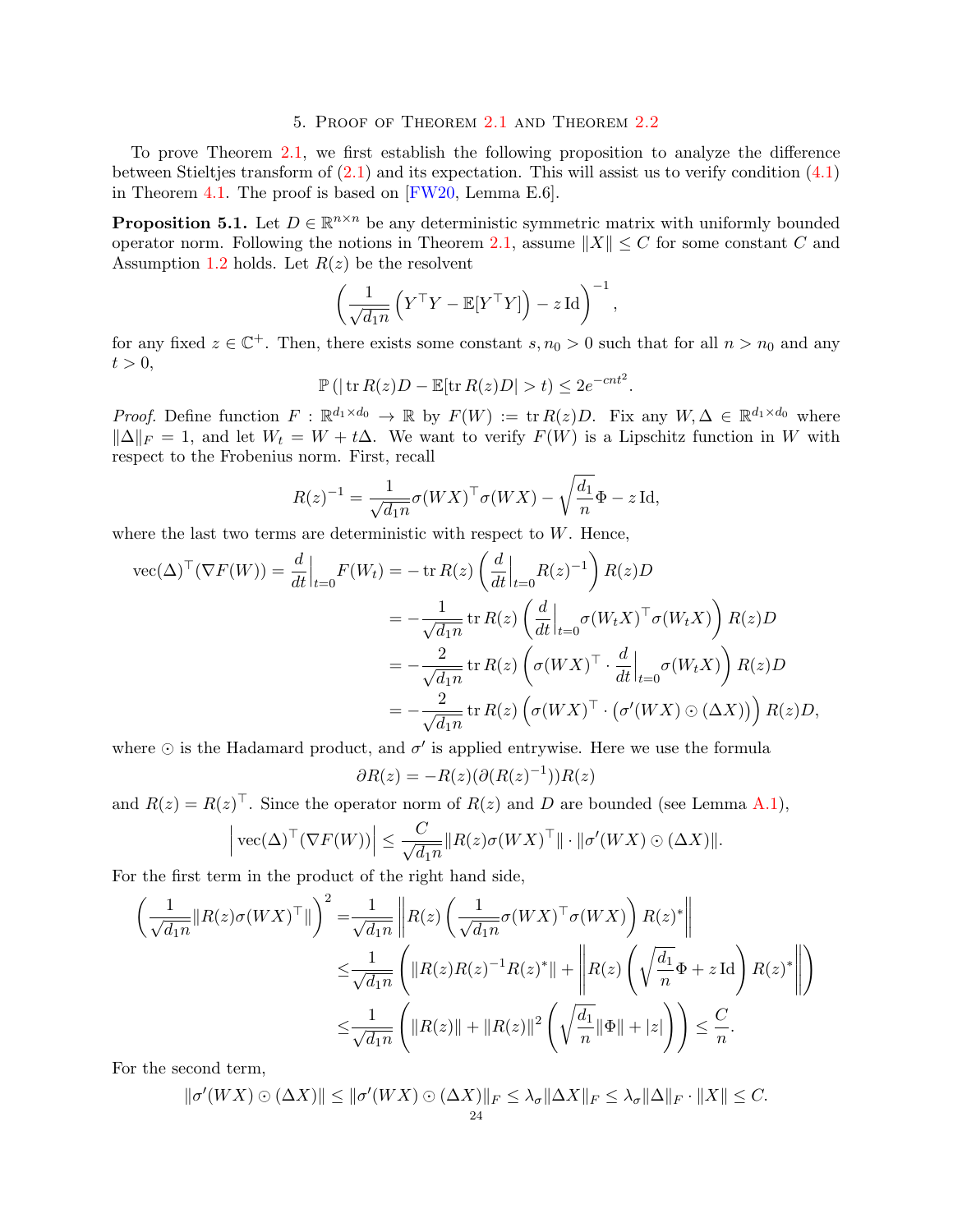Thus,  $|\text{vec}(\Delta)^{\top}(\nabla F(W))| \leq C/\sqrt{n}$ . This holds for every  $\Delta$  such that  $\|\Delta\|_F = 1$ , so  $F(W)$  is Thus,  $|\text{vec}(\Delta)| \leq C/\sqrt{n}$ . This holds for every  $\Delta$  such that  $||\Delta||_F = 1$ , so  $F(W)$  is  $C/\sqrt{n}$ -Lipschitz in W with respect to the Frobenius norm. Then the result follows from Gaussian concentration of measure for Lipschitz functions.

Next, we investigate the approximation of  $\Phi = \mathbb{E}_{w} [\sigma(w^{\top}X)^{\top} \sigma(w^{\top}X)]$  via the Hermite polynomials  $\{h_k\}_{k>0}$ . The orthogonality of Hermite polynomials allows us to write  $\Phi$  as a series of kernel matrices. Then we only need to estimate each kernel matrix in this series. The proof is directly based on [\[GMMM19,](#page-44-21) Lemma 2]. The only difference is that we consider the deterministic input data X with the  $(\varepsilon_n, B)$ -orthonormal property, while in Lemma 2 of [\[GMMM19\]](#page-44-21), matrix X is formed by independent Gaussian vectors. Recall the definition of  $\Phi_0$  in [\(1.13\)](#page-6-0).

<span id="page-24-1"></span>**Lemma 5.2.** Assume X is  $(\varepsilon_n, B)$ -orthonormal and Assumption [1.2](#page-5-1) holds, then we have the operator norm bound √

$$
\|\Phi - \Phi_0\| \le C_B \varepsilon_n^2 \sqrt{n},
$$

where  $C_B$  is a constant depending on B. Suppose  $\epsilon_n^2$  $\sqrt{n} \to 0$  as  $n \to \infty$ , then  $\|\Phi\| \leq C$  for some C independent of n.

Proof. By Assumption [1.2,](#page-5-1) we know

$$
\xi_0(\sigma) = 0
$$
,  $\sum_{k=1}^{\infty} \zeta_k^2(\sigma) = \mathbb{E}[\sigma(\xi)^2] = 1$ .

For any fixed  $t, \sigma(tx) \in L^2(\mathbb{R}, \Gamma)$ . This is because  $\sigma(x) \in L^2(\mathbb{R}, \Gamma)$  is a Lipschitz function and by triangle inequality  $|\sigma(tx) - \sigma(x)| \leq \lambda_{\sigma} |tx - x|$ , we have

(5.1) 
$$
\mathbb{E}(\sigma(tx)^2) \leq \mathbb{E}(|\sigma(x)| + \lambda_{\sigma}|tx - x|)^2 < \infty.
$$

For  $1 \leq \alpha \leq n$ , let  $\sigma_{\alpha}(x) := \sigma(\|\mathbf{x}_{\alpha}\|x)$  and the Hermite expansion of  $\sigma_a$  can be written as

$$
\sigma_{\alpha}(x) = \sum_{k=0}^{\infty} \zeta_k(\sigma_{\alpha}) h_k(x),
$$

where the coefficient  $\zeta_k(\sigma_\alpha) = \mathbb{E}[\sigma_\alpha(\xi)h_k(\xi)].$  Let unit vectors be  $\mathbf{u}_\alpha = \mathbf{x}_\alpha/\|\mathbf{x}_\alpha\|$ , for  $1 \leq \alpha \leq n$ . So for  $1 \leq \alpha, \beta \leq n$ , the  $(\alpha, \beta)$  entry of  $\Phi$  is

<span id="page-24-2"></span>
$$
\Phi_{\alpha\beta} = \mathbb{E}[\sigma(\boldsymbol{w}^\top\mathbf{x}_\alpha)\sigma(\boldsymbol{w}^\top\mathbf{x}_\beta)] = \mathbb{E}[\sigma_\alpha(\xi_\alpha)\sigma_\beta(\xi_\beta)],
$$

where  $(\xi_{\alpha}, \xi_{\beta}) = (\mathbf{w}^{\top} \mathbf{u}_{\alpha}, \mathbf{w}^{\top} \mathbf{u}_{\beta})$  is a Gaussian random vector with mean zero and covariance

(5.2) 
$$
\begin{pmatrix} 1 & \mathbf{u}_{\alpha}^{\top} \mathbf{u}_{\beta} \\ \mathbf{u}_{\alpha}^{\top} \mathbf{u}_{\beta} & 1 \end{pmatrix}.
$$

By the orthogonality of Hermite polynomials with respect to  $\Gamma$  and Lemma [A.8,](#page-41-4) we can obtain

<span id="page-24-3"></span>
$$
\mathbb{E}[h_j(\xi_{\alpha})h_k(\xi_{\beta})] = \mathbb{E}[h_j(\boldsymbol{w}^{\top}\mathbf{u}_{\alpha})h_k(\boldsymbol{w}^{\top}\mathbf{u}_{\beta})] = \delta_{j,k}(\mathbf{u}_{\alpha}^{\top}\mathbf{u}_{\beta})^k,
$$

which gives

(5.3) 
$$
\Phi_{\alpha\beta} = \sum_{k=0}^{\infty} \zeta_k(\sigma_{\alpha}) \zeta_k(\sigma_{\beta}) (\mathbf{u}_{\alpha}^{\top} \mathbf{u}_{\beta})^k.
$$

For any  $k \in \mathbb{N}$ , let  $T_k$  be an *n*-by-*n* matrix with  $(\alpha, \beta)$ -th entry

<span id="page-24-0"></span>(5.4) 
$$
(T_k)_{\alpha\beta} := \zeta_k(\sigma_\alpha)\zeta_k(\sigma_\beta)(\mathbf{u}_\alpha^\top \mathbf{u}_\beta)^k.
$$

Specifically, for  $k \in \mathbb{N}$ , we have

$$
T_k = D_k f_k(X^\top X) D_k,
$$

where  $D_k$  is the diagonal matrix  $\text{diag}(\zeta_k(\sigma_\alpha)/\|\mathbf{x}_\alpha\|^k)_{\alpha\in[n]}$ .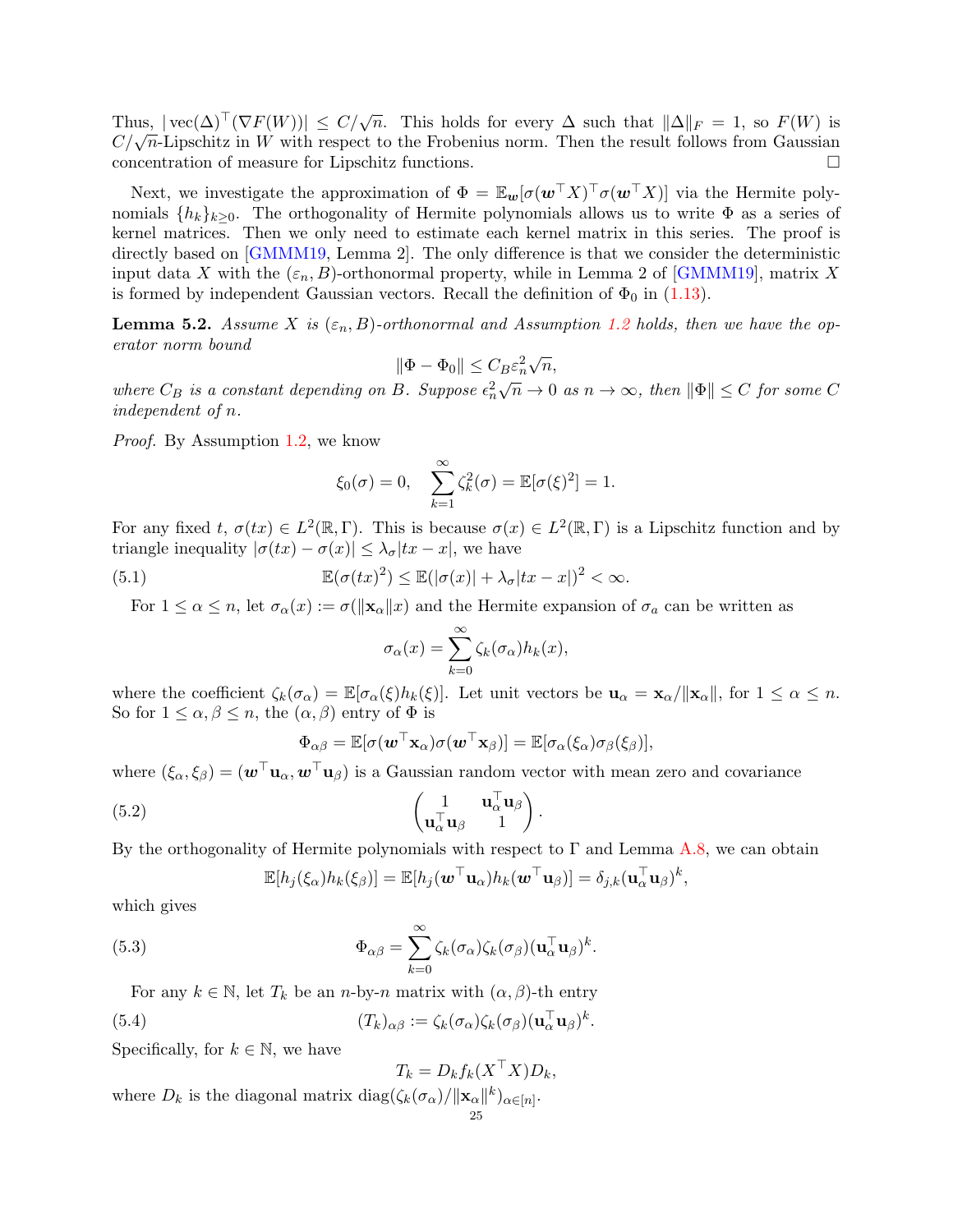At first, we consider twice differentiable  $\sigma$  in Assumption [1.2.](#page-5-1) Similar to [\[GMMM19,](#page-44-21) Equation (26)], for any  $\varepsilon > 0$  and  $|t-1| \leq \varepsilon$ , we take the Taylor approximation of  $\sigma(tx)$  at point x, then there exists  $\eta$  between tx and x such that

<span id="page-25-0"></span>
$$
\sigma(tx) - \sigma(x) = \sigma'(x)x(t-1) + \frac{1}{2}\sigma''(\eta)x^{2}(t-1)^{2}.
$$

Replacing x by  $\xi$  and taking expectation, since  $\sigma''$  is uniformly bounded, we can get

(5.5) 
$$
\left|\mathbb{E}\left[\sigma(t\xi)-\sigma(\xi)\right]-\mathbb{E}[\sigma'(\xi)\xi](t-1)\right|\leq C|t-1|^2\leq C\varepsilon_n^2,
$$

For  $k \geq 1$ , the Lipschitz condition for  $\sigma$  yields

<span id="page-25-1"></span>(5.6) 
$$
|\zeta_k(\sigma_\alpha) - \zeta_k(\sigma)| \leq C ||\mathbf{x}_\alpha|| - 1| \mathbb{E}[|\xi| \cdot |h_k(\xi)|] \leq C \varepsilon_n,
$$

where constant C does not depend on k. As for piece-wise linear  $\sigma$ , it is not hard to see

(5.7) 
$$
\mathbb{E}\left[\sigma(t\xi)-\sigma(\xi)\right]=\mathbb{E}[\sigma'(\xi)\xi](t-1).
$$

Now, we begin to approximate  $T_k$  separately based on [\(5.5\)](#page-25-0), [\(5.6\)](#page-25-1) and [\(5.7\)](#page-25-2). Denote diag(A) the diagonal submatrix of a matrix A.

(1) Approximation for  $\sum_{k\geq 4}(T_k-\text{diag}(T_k))$ . At first, we estimate the  $L^2$  norm with respect to Γ of function  $\sigma_{\alpha}$ . Define

<span id="page-25-4"></span><span id="page-25-3"></span><span id="page-25-2"></span>
$$
\|\sigma\|_{L^2} := (\mathbb{E}[\sigma(\xi)^2])^{1/2}.
$$

Because  $\|\sigma\|_{L^2} = 1$  and  $\sigma$  is a Lipschitz function, we have

(5.8) 
$$
\sup_{1 \leq \alpha \leq n} \|\sigma - \sigma_{\alpha}\|_{L^{2}} = \mathbb{E}[(\sigma(\xi) - \sigma_{\alpha}(\xi))^{2}]^{1/2} \leq C|\|\mathbf{x}_{\alpha}\| - 1|
$$

and

(5.9) 
$$
\sup_{1 \leq \alpha \leq n} \|\sigma_{\alpha}\|_{L^{2}} \leq 1 + C\varepsilon_{n}.
$$

Hence,  $\|\sigma_{\alpha}\|_{L^2}$  is uniformly bounded with some constant. Next, we estimate the off-diagonal entries of  $T_k$  when  $k \geq 4$ . From  $(5.4)$ ,

$$
\left\| \sum_{k\geq 4} (T_k - \text{diag}(T_k)) \right\| \leq \left\| \sum_{k\geq 4} (T_k - \text{diag}(T_k)) \right\|_F \leq \sum_{k\geq 4} \|T_k - \text{diag}(T_k)\|_F
$$
  

$$
\leq \sum_{k\geq 4} \left( \sup_{\alpha \neq \beta} |\mathbf{u}_{\alpha}^\top \mathbf{u}_{\beta}|^k \right) \left[ \sum_{\alpha,\beta=1}^n \zeta_k (\sigma_\alpha)^2 \zeta_k (\sigma_\beta)^2 \right]^{\frac{1}{2}}
$$
  

$$
\leq \left( \sup_{\alpha \neq \beta} |\mathbf{u}_{\alpha}^\top \mathbf{u}_{\beta}|^4 \right) \sum_{\alpha=1}^n \sum_{k=0}^\infty \zeta_k (\sigma_\alpha)^2
$$
  

$$
\leq n \cdot \left( \sup_{\alpha \neq \beta} \frac{|\mathbf{x}_{\alpha}^\top \mathbf{x}_{\beta}|^4}{\|\mathbf{x}_{\alpha}\|^4 \|\mathbf{x}_{\beta}\|^4} \right) \sup_{1 \leq \alpha \leq n} \|\sigma_\alpha\|_{L^2}^2 \leq Cn \cdot \varepsilon_n^4,
$$

<span id="page-25-5"></span>when  $n$  is sufficiently large.

(2) Approximation for  $T_0$ . Recall  $\mathbb{E}[\sigma(\xi)]=0$  and by Gaussian integration by part,

$$
\mathbb{E}[\sigma'(\xi)\xi] = \mathbb{E}[\xi \int_0^{\xi} \sigma'(x) x dx] = \mathbb{E}[\xi^2 \sigma(\xi)] - \mathbb{E}[\xi \int_0^{\xi} \sigma(x) dx] = \mathbb{E}[\xi^2 \sigma(\xi)] - \mathbb{E}[\sigma(\xi)].
$$

Then, we have

$$
\mathbb{E}[\sigma'(\xi)\xi] = \mathbb{E}[(\xi^2 - 1)\sigma(\xi)] = \mathbb{E}[\sqrt{2}h_2(\xi)\sigma(\xi)] = \sqrt{2}\zeta_2(\sigma).
$$

If  $\sigma$  is twice differentiable, then  $\mathbb{E}[\sigma''(\xi)] = \sqrt{2}\zeta_2(\sigma)$  as well.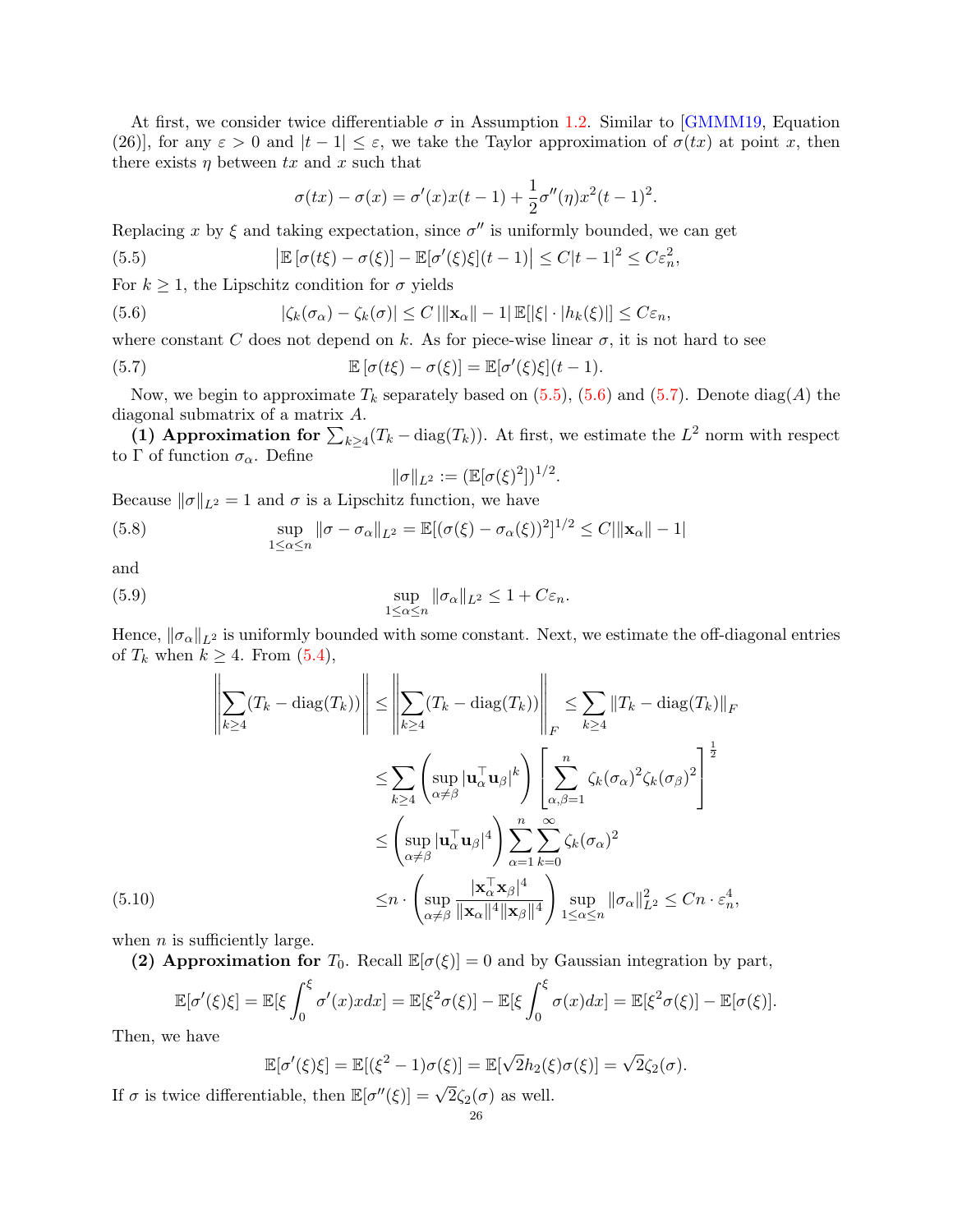<span id="page-26-0"></span>Thus, taking  $t = ||\mathbf{x}_{\alpha}||$  in [\(5.5\)](#page-25-0) and [\(5.7\)](#page-25-2) implies that for any  $1 \leq \alpha \leq n$ ,

(5.11) 
$$
\left|\zeta_0(\sigma_\alpha)-\sqrt{2}\zeta_2(\sigma)(\|\mathbf{x}_\alpha\|-1)\right|\leq C\varepsilon_n^2.
$$

Define  $\nu^{\top} := (\zeta_0(\sigma_1), \ldots, \zeta_0(\sigma_n))$ , then  $T_0 = \nu \nu^{\top}$ . Recall the definition of  $\mu$  in [\(1.13\)](#page-6-0). By [\(5.11\)](#page-26-0),  $\|\boldsymbol{\mu} - \boldsymbol{\nu}\| \leq C$  $\sqrt{n}\varepsilon_n^2$ .

Applying the  $(\varepsilon_n, B)$ -orthonormal property of  $\mathbf{x}_{\alpha}$  yields

<span id="page-26-5"></span>(5.12) 
$$
\|\boldsymbol{\mu}\|^2 = 2\zeta_2(\sigma)^2 \sum_{\alpha=1}^n (\|\mathbf{x}_{\alpha}\| - 1)^2 \le 2\zeta_2(\sigma)^2 \sum_{\alpha=1}^n (\|\mathbf{x}_{\alpha}\|^2 - 1)^2 \le 2B^2 \zeta_2(\sigma)^2.
$$

Hence the difference between  $T_0$  and  $\mu \mu^{\top}$  is controlled by

(5.13) 
$$
||T_0 - \mu \mu^\top|| \le ||\mu - \nu|| (2||\mu|| + ||\nu - \mu||) \le C\sqrt{n}\varepsilon_n^2.
$$

<span id="page-26-3"></span>(3) Approximation for  $T_k$  for  $k = 1, 2, 3$ . For any  $k = 1, 2, 3$ , consider the difference

<span id="page-26-1"></span>
$$
\left| \zeta_k(\sigma_\alpha) / \| \mathbf{x}_\alpha \|^k - \zeta_k(\sigma) \right| \leq \frac{1}{\|\mathbf{x}_\alpha\|^k} \left[ |\zeta_k(\sigma_\alpha) - \zeta_k(\sigma)| + |\zeta_k(\sigma)| \cdot ||\mathbf{x}_\alpha\|^k - 1| \right]
$$
  

$$
\leq \frac{C\varepsilon_n + C_1 ||\mathbf{x}_\alpha|| - 1|}{(1 - \varepsilon_n)^k} \leq C_2 \varepsilon_n,
$$

when *n* is sufficiently large. Notice that  $T_k = D_k f_k(X^{\top} X)D_k$ , where  $D_k$  is the diagonal matrix. Hence, by  $(5.14)$ ,

$$
||D_k - \zeta_k(\sigma) \operatorname{Id}|| \leq C_2 \varepsilon_n.
$$

And for  $k = 1, 2, 3$ , by triangle inequality,

$$
||T_k - \zeta_k(\sigma)^2 f_k(X^\top X)|| = ||D_k f_k(X^\top X)D_k - \zeta_k(\sigma)^2 f_k(X^\top X)||
$$
  
\n
$$
\leq ||D_k - \zeta_k(\sigma) \operatorname{Id}|| \cdot ||f_k(X^\top X)|| (|\zeta_k(\sigma)| + ||D_k - \zeta_k(\sigma) \operatorname{Id}||) \leq C \varepsilon_n ||f_k(X^\top X)||.
$$

When  $k = 1$ ,  $f_1(X^{\top}X) = X^{\top}X$  and  $||X^{\top}X|| \le ||X||^2 \le B^2$ . When  $k = 2$ ,

<span id="page-26-4"></span><span id="page-26-2"></span>
$$
f_2(X^{\top}X) = (X^{\top}X) \odot (X^{\top}X).
$$

From Lemma [A.4,](#page-41-5) we have that

(5.15) 
$$
||f_2(X^\top X)|| \leq \max_{1 \leq \alpha, \beta \leq n} |\mathbf{x}_{\alpha}^\top \mathbf{x}_b| \cdot ||X||^2 \leq B^2(1+\varepsilon_n).
$$

So the left hand side of [\(5.15\)](#page-26-2) is bounded. Analogously, we can verify  $||f_3(X^{\top}X)||$  is also bounded. Therefore,

(5.16) 
$$
||T_k - \zeta_k(\sigma)^2 f_k(X^\top X)|| \leq C\varepsilon_n,
$$

for some constant C and  $k = 1, 2, 3$  when n is sufficiently large.

(4) Approximation for  $\sum_{k\geq 4} \text{diag}(T_k)$ . Since  $\mathbf{u}_{\alpha}^{\top} \mathbf{u}_{\alpha} = 1$ , we know

$$
\sum_{k\geq 4} \text{diag}(T_k) = \text{diag}\left(\sum_{k\geq 4} \zeta_k(\sigma_\alpha)^2\right)_{\alpha\in[n]} = \text{diag}\left(\|\sigma_\alpha\|_{L^2}^2 - \sum_{k=0}^4 \zeta_k(\sigma_\alpha)^2\right)_{\alpha\in[n]}.
$$

First, by  $(5.8)$  and  $(5.9)$ , we can claim that

$$
\|\sigma_{\alpha}\|_{L^2}^2 - 1\| = \|\sigma_{\alpha}\|_{L^2}^2 - \|\sigma\|_{L^2}^2\| \le C \|\sigma_{\alpha} - \sigma\|_{L^2} \le C\varepsilon_n.
$$

Second, following  $(5.14)$ , we obtain

$$
|\zeta_k(\sigma_\alpha)^2 - \zeta_k(\sigma)^2| \leq C|\zeta_k(\sigma_\alpha) - \zeta_k(\sigma)| \leq C\varepsilon_n,
$$
  
27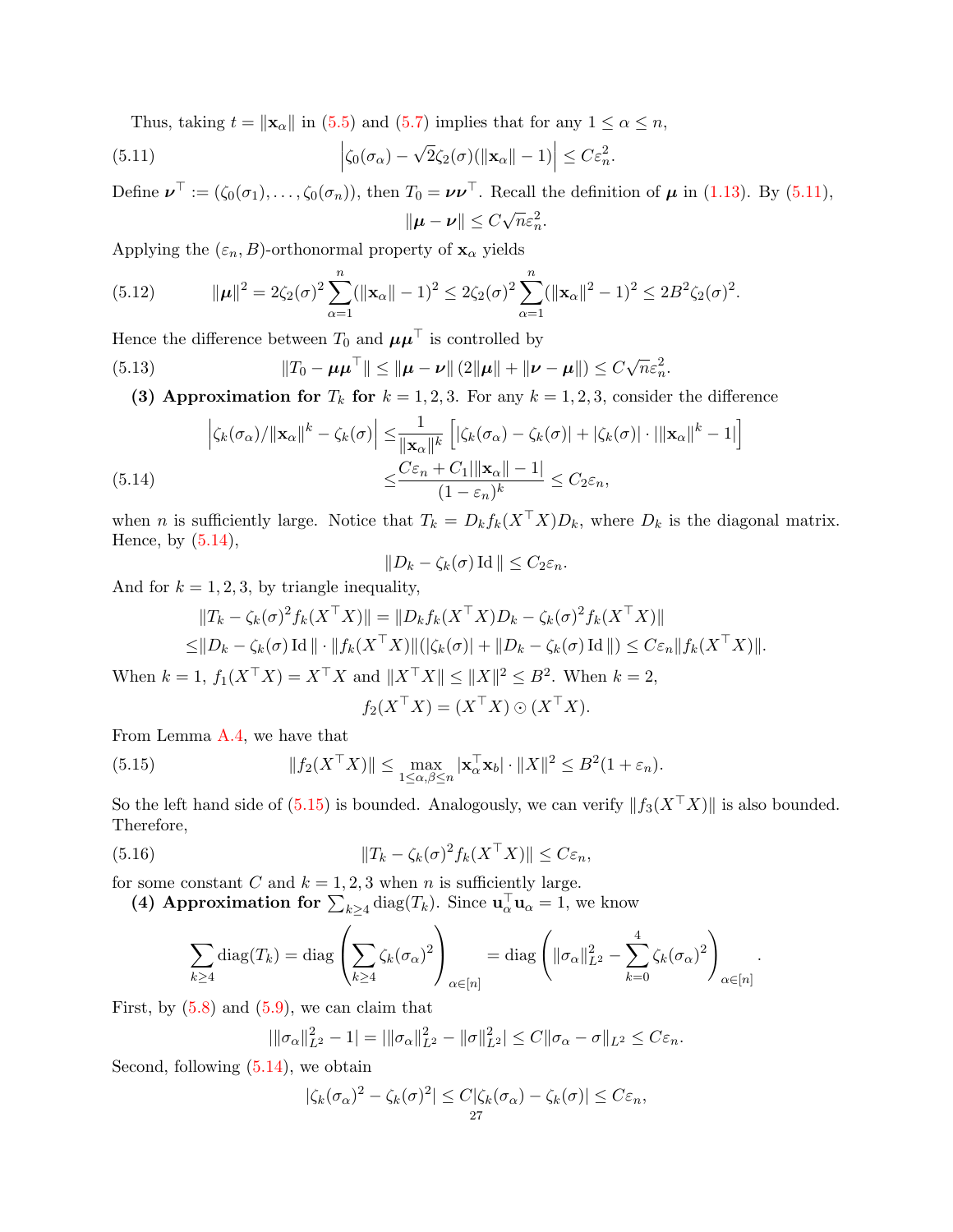for  $k = 1, 2$  and 3. Combining these together, we conclude that

ă.

$$
\left\|\sum_{k\geq 4} \text{diag}(T_k) - (1 - \zeta_1(\sigma)^2 - \zeta_2(\sigma)^2 - \zeta_3(\sigma)^2) \operatorname{Id}\right\|
$$

 $\overline{11}$ 

<span id="page-27-0"></span>(5.17) 
$$
\leq \max_{1 \leq \alpha \leq n} \left| (\|\sigma_{\alpha}\|_{L^2}^2 - 1) - \sum_{k=0}^4 (\zeta_k(\sigma_{\alpha})^2 - \zeta_k(\sigma)^2) \right| \leq C\varepsilon_n.
$$

Recall

$$
\Phi_0 = \mu \mu^{\top} + \sum_{k=1}^3 \zeta_k(\sigma)^2 f_k(X^{\top} X) + (1 - \zeta_1(\sigma)^2 - \zeta_2(\sigma)^2 - \zeta_3(\sigma)^2) \operatorname{Id}.
$$

In terms of approximations  $(5.10)$ ,  $(5.13)$ ,  $(5.16)$  and  $(5.17)$ , we can finally manifest

<span id="page-27-1"></span>(5.18) 
$$
\|\Phi - \Phi_0\| \le C \left(\varepsilon_n + \sqrt{n}\varepsilon_n^2 + n\varepsilon_n^4\right) \le C\sqrt{n}\varepsilon_n^2,
$$

for some constant  $C > 0$  as  $\sqrt{n} \epsilon_n^2 \to 0$ . The operator norm bound of  $\Phi$  is directly deduced by the operator norm bound of  $\Phi_0$  based on [\(5.12\)](#page-26-5) and [\(5.15\)](#page-26-2), together with [\(5.18\)](#page-27-1).

As we can see in the above proof, if we relax the assumption  $n \varepsilon_n^4 \to 0$ , we have to include higherdegree  $f_k(X^{\top}X)$  for  $k \geq 4$  in  $\Phi_0$ . This incur higher-degree polynomial kernel to approximate the original  $\Phi$  in spectral norm. In the following, we provide a further estimate for  $\Phi$ , but in Frobenius norm.

<span id="page-27-2"></span>**Lemma 5.3.** If Assumption [1.2](#page-5-1) and Assumption [1.4](#page-5-3) hold, then  $\Phi$  has the same limiting spectrum as  $b_{\sigma}^2 X^{\top} X + (1 - b_{\sigma}^2) \text{Id}$  when  $n \to \infty$ , *i.e.* 

$$
\lim \operatorname{spec} \Phi = \lim \operatorname{spec} \left( b_{\sigma}^{2} X^{\top} X + (1 - b_{\sigma}^{2}) \operatorname{Id} \right) = b_{\sigma}^{2} \mu_{0} + (1 - b_{\sigma}^{2}).
$$

*Proof.* By the definition of  $b_{\sigma}$ , we know that  $b_{\sigma} = \zeta_1(\sigma)$ . As a direct deduction of Lemma [5.2,](#page-24-1) the limiting spectrum of  $\Phi$  is identical to the limiting spectrum of  $\Phi_0$ . To prove this lemma, it suffices to check the Frobenius norm of the difference between  $\Phi_0$  and  $\zeta_1(\sigma)^2 X^{\top} X + (1 - \zeta_1(\sigma)^2)$  Id. Notice that

$$
\Phi_0 - \zeta_1(\sigma)^2 X^\top X - (1 - \zeta_1(\sigma)^2) \operatorname{Id} \n= \mu \mu^\top + \zeta_2(\sigma)^2 f_2(X^\top X) + \zeta_3(\sigma)^2 f_3(X^\top X) - (\zeta_2(\sigma)^2 + \zeta_3(\sigma)^2) \operatorname{Id}.
$$

By the definition of vector  $\mu$  and the assumption of X, we have

$$
\|\boldsymbol{\mu}\boldsymbol{\mu}^{\top}\|_{F} \leq \left(\sum_{\alpha,\beta} \left[2\zeta_{2}(\sigma)^{2}(\|\mathbf{x}_{\alpha}\|-1)(\|\mathbf{x}_{\beta}\|-1)\right]^{2}\right)^{1/2} \leq Cn\varepsilon_{n}^{2}.
$$

For  $k = 2, 3$ , the Frobenius norm can be controlled by

$$
||f_k(X^\top X) - \text{Id}||_F^2 = \sum_{\alpha,\beta} \left( (\mathbf{x}_{\alpha}^\top \mathbf{x}_{\beta})^k - \delta_{\alpha\beta} \right)^2
$$
  

$$
\leq n(n-1)\varepsilon_n^{2k} + \sum_{\alpha=1}^n (||\mathbf{x}_{\alpha}||^{2k} - 1)^2 \leq n^2 \varepsilon_n^{2k} + Cn\varepsilon_n^2.
$$

Hence, as  $n \to \infty$ 

$$
\frac{1}{n} \|\mu\mu^{\top}\|_{F}^{2}, \quad \frac{1}{n} \|f_{k}(X^{\top}X) - \text{Id}\|_{F}^{2} \to 0,
$$
  
<sub>28</sub>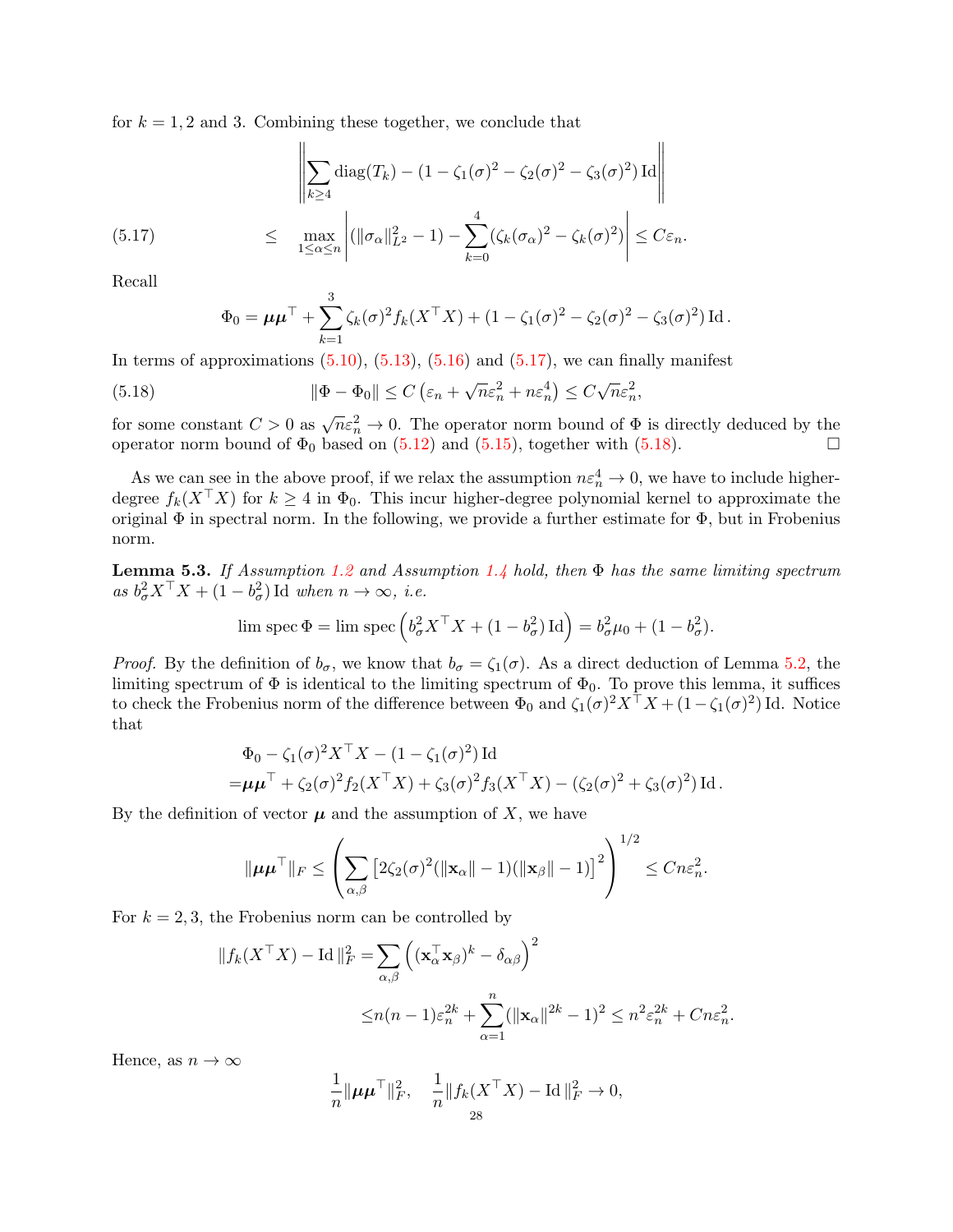because  $n \varepsilon_n^4 \to 0$ . Then we have

$$
\frac{1}{n} \|\Phi_0 - \zeta_1(\sigma)^2 X^\top X - (1 - \zeta_1(\sigma)^2) \operatorname{Id}\|_F^2 \le C(n\varepsilon_n^4 + \varepsilon_n^2) \to 0,
$$

so lim spec  $\Phi$  is the same as lim spec $(\zeta_1(\sigma)^2 X^{\top} X + (1 - \zeta_1(\sigma)^2) \text{Id})$  as  $n \to \infty$ , due to Lemma [A.10.](#page-41-6) □

Now, based on Corollary [3.7,](#page-16-1) Proposition [5.1,](#page-23-1) Lemma [5.2,](#page-24-1) and Lemma [5.3,](#page-27-2) applying Theorem [4.1](#page-17-4) for general sample covariance matrices, we can finish the proof of Theorem [2.1.](#page-7-1)

Proof of Theorem [2.1.](#page-7-1) Based on Corollary [3.7](#page-16-1) and Proposition [5.1,](#page-23-1) we can verify the conditions [\(4.1\)](#page-17-1) and [\(4.2\)](#page-17-0) in Theorem [4.1.](#page-17-4) By Lemma [5.2](#page-24-1) and Lemma [5.3,](#page-27-2) we know that the limiting eigenvalue distributions of  $\Phi$  and  $(1-b_{\sigma}^2) \text{Id} + b_{\sigma}^2 X^{\top} X$  are identical and  $\|\Phi\|$  is uniformly bounded. So the limiting eigenvalue distribution of  $\Phi$  denoted by  $\mu_{\Phi}$  is just  $(1-b_{\sigma}^2)+b_{\sigma}^2\mu_0$ . Hence, the first conclusion of Theorem [2.1](#page-7-1) follows from Theorem [4.1.](#page-17-4)

For the second part of this theorem, we consider the difference

$$
\frac{1}{n} \left\| \frac{1}{\sqrt{d_1 n}} \left( Y^\top Y - \mathbb{E}[Y^\top Y] \right) - \frac{1}{\sqrt{d_1 n}} \left( Y^\top Y - d_1 \Phi_0 \right) \right\|_F^2
$$
  

$$
\leq \frac{d_1}{n^2} \|\Phi - \Phi_0\|_F^2 \leq \frac{d_1}{n} \|\Phi - \Phi_0\|^2 \leq d_1 \varepsilon_n^4 \to 0.
$$

where we employ the result in Lemma [5.2](#page-24-1) and the assumption  $d_1 \epsilon_n^4 = o(1)$ . Thus, by Lemma [A.10,](#page-41-6)  $\frac{1}{\sqrt{1}}$  $\frac{1}{d_1 n} (Y^{\top}Y - d_1 \Phi_0)$  has the same limiting eigenvalue distribution  $\mu_s \boxtimes ((1 - b_\sigma^2) + b_\sigma^2 \mu_0)$ . This finishes the proof of Theorem [2.1.](#page-7-1)  $\Box$ 

Now we move to study the empirical NTK and its corresponding limiting eigenvalue distribution. Similarly, we first verify that such NTK concentrates to its expectation and then simplify this expectation by some deterministic matrix only depending on input data matrix  $X$  and nonlinear activation  $\sigma$ . The following Lemma can be obtained from  $(2.10)$  in Theorem [2.7.](#page-9-0)

<span id="page-28-2"></span>**Lemma 5.4.** Suppose that Assumption [1.1](#page-5-2) holds,  $\sup_{x \in \mathbb{R}} |\sigma'(x)| \leq \lambda_{\sigma}$  and  $||X|| \leq B$ . Then if  $d_1 = \omega(\log n),$ 

(5.19) 
$$
\frac{1}{d_1} \left\| (S^{\top}S) \odot (X^{\top}X) - \mathbb{E}[(S^{\top}S) \odot (X^{\top}X)] \right\| \to 0,
$$

almost surely as  $n, d_0, d_1 \to \infty$ . Moreover, if  $d_1/n \to \infty$  as  $n \to \infty$ , then almost surely we have

<span id="page-28-0"></span>(5.20) 
$$
\frac{1}{\sqrt{nd_1}} \left\| (S^{\top}S) \odot (X^{\top}X) - \mathbb{E}[(S^{\top}S) \odot (X^{\top}X)] \right\| \to 0.
$$

<span id="page-28-1"></span>**Lemma 5.5.** Suppose X is  $(\epsilon_n, B)$ -orthonormal. We have

(5.21) 
$$
\|\Psi - \Psi_0\| \le C_B \varepsilon_n^4 n,
$$

where  $\Psi$  and  $\Psi_0$  are defined in [\(2.4\)](#page-8-5), [\(2.5\)](#page-8-1), respectively, and  $C_B$  is a constant depending on B.

*Proof.* We can directly apply methods in the proof of Lemma  $5.2$ . Notice that from  $(1.7)$ ,

$$
\mathbb{E}[S^\top S] = d_1 \mathbb{E}[\sigma'(\boldsymbol{w}^\top X)^\top \sigma'(\boldsymbol{w}^\top X)]
$$

for any standard Gaussian random vector  $\mathbf{w} \sim \mathcal{N}(0, \text{Id})$ . Define the coefficients of Hermite expansion of  $\sigma'(x)$  by

$$
\eta_k(\sigma) := \mathbb{E}[\sigma'(\xi)h_k(\xi)]
$$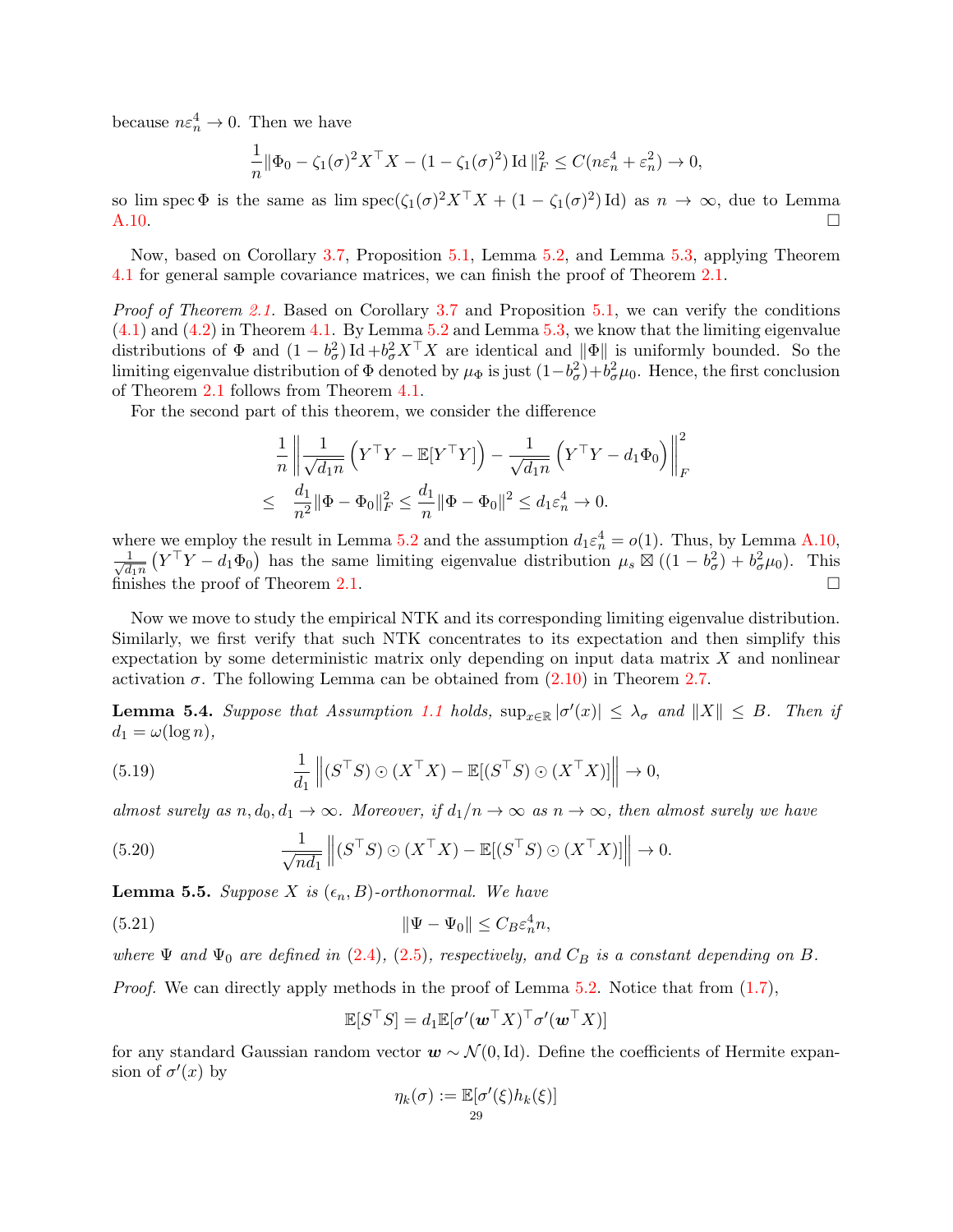for  $k \in \mathbb{N}$ . Then  $b_{\sigma} = \eta_0(\sigma)$  and  $a_{\sigma} = \sum_{k=0}^{\infty} \eta_k^2(\sigma)$ . For  $1 \leq \alpha \leq n$ , we introduce  $\phi_{\alpha}(x) := \sigma'(\|\mathbf{x}_{\alpha}\|x)$ and the Hermite expansion of this function be

$$
\phi_{\alpha}(x) = \sum_{k=0}^{\infty} \zeta_k(\phi_{\alpha}) h_k(x),
$$

where the coefficient  $\zeta_k(\sigma_\alpha) = \mathbb{E}[\phi_\alpha(\xi)h_k(\xi)].$  Let  $\mathbf{u}_\alpha = \mathbf{x}_\alpha/\|\mathbf{x}_\alpha\|$ , for  $1 \leq \alpha \leq n$ . So for  $1 \leq \alpha, \beta \leq n$ n, the  $(\alpha, \beta)$ -entry of  $\Psi$  is

$$
\Psi_{\alpha\beta} = \mathbb{E}[\phi_{\alpha}(\xi_{\alpha})\phi_{\beta}(\xi_{\beta})] \cdot (\mathbf{x}_{\alpha}^{\top}\mathbf{x}_{\beta}),
$$

where  $(\xi_{\alpha}, \xi_{\beta}) = (\mathbf{w}^{\top} \mathbf{u}_{\alpha}, \mathbf{w}^{\top} \mathbf{u}_{\beta})$  is a Gaussian random vector with mean zero and covariance [\(5.2\)](#page-24-2). Following the derivation of formula [\(5.3\)](#page-24-3), we obtain

(5.22) 
$$
\Psi_{\alpha\beta} = \sum_{k=0}^{\infty} \frac{\zeta_k(\phi_{\alpha})\zeta_k(\phi_{\beta})}{\|\mathbf{x}_{\alpha}\|^k \|\mathbf{x}_{\beta}\|^k} (\mathbf{x}_{\alpha}^{\top}\mathbf{x}_{\beta})^{k+1}.
$$

For any  $k \in \mathbb{N}$ , let  $T_k \in \mathbb{R}^{n \times n}$  be an *n*-by-*n* matrix with  $(\alpha, \beta)$  entry

$$
(T_k)_{\alpha\beta} := \frac{\zeta_k(\phi_\alpha)\zeta_k(\phi_\beta)}{\|\mathbf{x}_\alpha\|^k \|\mathbf{x}_\beta\|^k} (\mathbf{x}_\alpha^\top \mathbf{x}_\beta)^{k+1}.
$$

For  $k \in \mathbb{N}$ , we can write  $T_k = D_k f_{k+1}(X^{\top} X) D_k$ , where  $D_k$  is  $\text{diag}(\zeta_k(\phi_\alpha)/\|\mathbf{x}_\alpha\|^k)$ . Then, following the proof of [\(5.16\)](#page-26-4), we can claim that

$$
||T_k - \eta_k^2(\sigma) f_{k+1}(X^\top X)|| \le C\varepsilon_n,
$$

for some constant C and  $k = 0, 1, 2$  when n is sufficiently large. Likewise,  $(5.10)$  indicates

$$
\left\| \sum_{k \ge 3} (T_k - \text{diag}(T_k)) \right\| \le C \varepsilon_n^4 n,
$$

and similar proof of  $(5.17)$  shows

$$
\left\| \sum_{k\geq 3} \text{diag}(T_k) - \left(a_{\sigma} - \sum_{k=0}^2 \eta_k^2(\sigma)\right) \text{Id} \right\| \leq C \varepsilon_n.
$$

Based on these approximations, we can conclude the final result of this lemma.

Proof of Theorem [2.2.](#page-8-4) The first part of the statement is a straight consequence of  $(5.20)$  and The-orem [2.1.](#page-7-1) Denote  $A := \sqrt{\frac{d_1}{n}} (H - \mathbb{E}[H])$  and  $B := \sqrt{\frac{d_1}{n}} (\frac{1}{d_1})$  $\frac{1}{d_1} Y^{\top} Y - \Phi$ . Observe that  $B-A=\frac{1}{\sqrt{2}}$  $n d_1$  $\left[ (S^{\top}S) \odot (X^{\top}X) - \mathbb{E}[(S^{\top}S) \odot (X^{\top}X)] \right].$ 

Hence, [\(5.20\)](#page-28-0) indicates  $||B - A|| \to 0$  as  $n \to \infty$ . This convergence implies that limiting laws of A and B are identical because of Lemma [A.6.](#page-41-7)

The second part is because of Lemma [5.2](#page-24-1) and Lemma [5.5.](#page-28-1) From  $(1.8)$  and  $(2.4)$ ,  $\mathbb{E}[H] = \Phi + \Psi$ . Then almost surely,

$$
\left\| \sqrt{\frac{d_1}{n}} \left( H - \mathbb{E}[H] \right) - \sqrt{\frac{d_1}{n}} \left( H - \Phi_0 - \Psi_0 \right) \right\| = \sqrt{\frac{d_1}{n}} \left\| \Phi_0 + \Psi_0 - \mathbb{E}[H] \right\|
$$
  

$$
\leq \sqrt{\frac{d_1}{n}} \left( \left\| \Phi - \Phi_0 \right\| + \left\| \Psi - \Psi_0 \right\| \right) \leq \sqrt{\frac{d_1}{n}} \left( \sqrt{n} \varepsilon_n^2 + n \varepsilon_n^4 \right) \to 0,
$$

as  $\varepsilon_n^4 d_1 \to 0$  by the assumption of Theorem [2.2.](#page-8-4) Therefore, the limiting eigenvalue distribution of  $(2.8)$  is the same as  $(2.7)$ .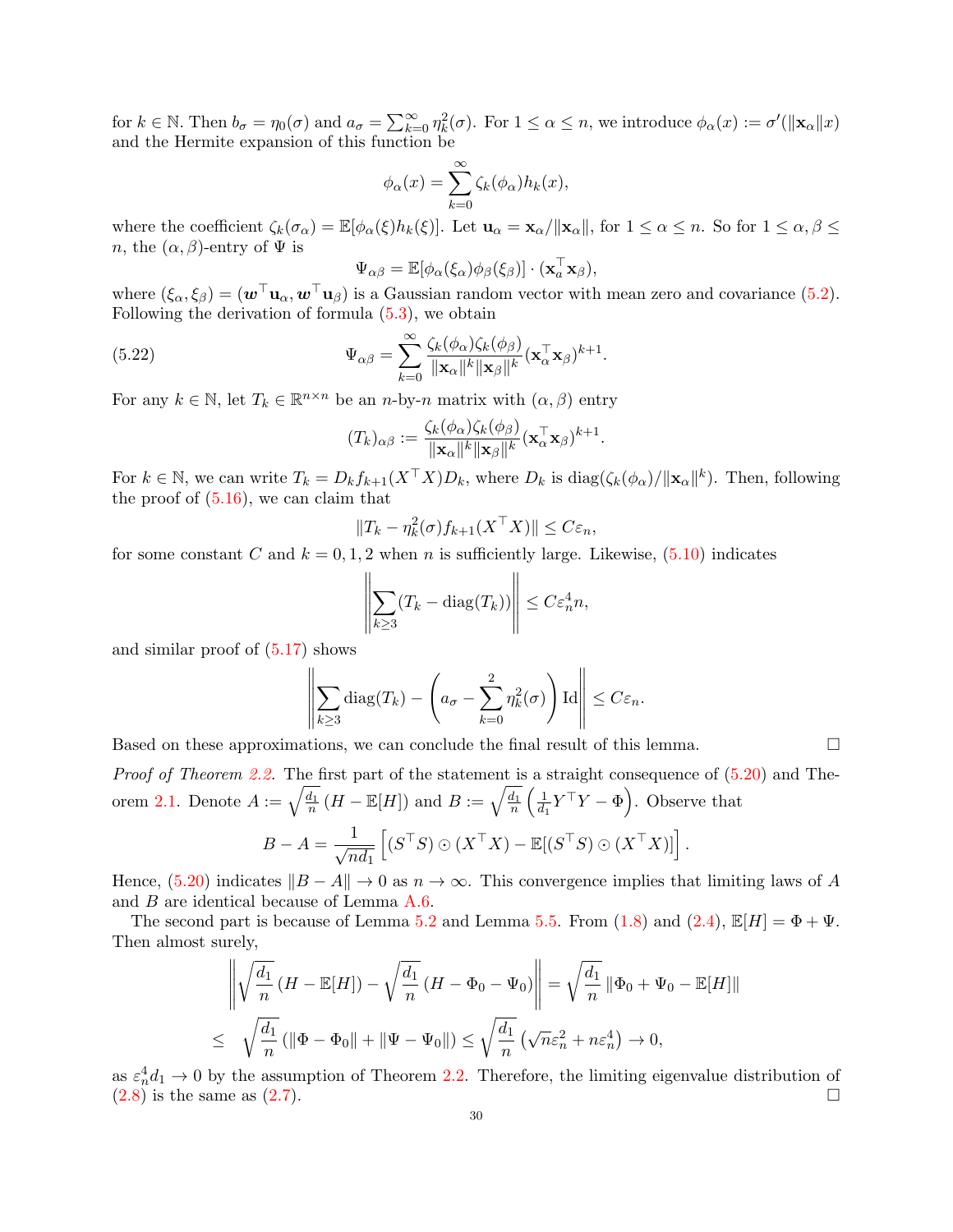### 6. Proof of concentration for extreme eigenvalues

<span id="page-30-0"></span>In this section, we obtain the estimates of the extreme eigenvalues for the CK and NTK we studied in Section [5.](#page-23-0) The limiting spectral distribution of  $\frac{1}{\sqrt{d}}$  $\frac{1}{d_1 n} (Y^{\top} Y - \mathbb{E}[Y^{\top} Y])$  tells us the bulk behavior of the spectrum. An estimation of the extreme eigenvalues will show that the eigenvalues are confined in a finite interval with high probability. We first provide a non-asymptotic bound on the concentration of  $\frac{1}{d_1} Y^{\top} Y$  under the spectral norm. The proof is based on the Hanson-Wright inequality we proved in Section [3](#page-13-1) and an  $\varepsilon$ -net argument.

Proof of Theorem [2.3.](#page-8-2) Recall notations in Section [1.](#page-0-1) Define

$$
M := \frac{1}{\sqrt{d_1 n}} Y^{\top} Y = \frac{1}{\sqrt{d_1 n}} \sum_{i=1}^{d_1} \mathbf{y}_i \mathbf{y}_i^{\top},
$$
  

$$
M - \mathbb{E}M = \frac{1}{\sqrt{d_1 n}} \sum_{i=1}^{d_1} (\mathbf{y}_i \mathbf{y}_i^{\top} - \mathbb{E}[\mathbf{y}_i \mathbf{y}_i^{\top}]) = \frac{1}{\sqrt{d_1 n}} \sum_{i=1}^{d_1} (\mathbf{y}_i \mathbf{y}_i^{\top} - \Phi),
$$

where  $\mathbf{y}_i^{\top} = \sigma(\mathbf{w}_i^{\top} X)$ . For any fixed  $\mathbf{z} \in \mathbb{S}^{n-1}$ ,

$$
\mathbf{z}^{\top}(M - \mathbb{E}M)\mathbf{z} = \frac{1}{\sqrt{d_1 n}} \sum_{i=1}^{d_1} [\langle \mathbf{z}, \mathbf{y}_i \rangle^2 - \mathbf{z}^{\top} \Phi \mathbf{z}]
$$
  

$$
= \frac{1}{\sqrt{d_1 n}} \sum_{i=1}^{d_1} [\mathbf{y}_i^{\top} (\mathbf{z} \mathbf{z}^{\top}) \mathbf{y}_i - \text{Tr}(\Phi \mathbf{z} \mathbf{z}^{\top})]
$$
  

$$
= (\mathbf{y}_1, \dots, \mathbf{y}_{d_1})^{\top} A_{\mathbf{z}}(\mathbf{y}_1, \dots, \mathbf{y}_{d_1}) - \text{Tr}(A_{\mathbf{z}}\tilde{\Phi}),
$$

<span id="page-30-1"></span>where

$$
A_{\mathbf{z}} = \frac{1}{\sqrt{d_1 n}} \begin{bmatrix} \mathbf{z} \mathbf{z}^{\top} & & \\ & \ddots & \\ & & \mathbf{z} \mathbf{z}^{\top} \end{bmatrix} \in \mathbb{R}^{nd_1 \times nd_1}, \quad \tilde{\Phi} = \begin{bmatrix} \Phi & & \\ & \ddots & \\ & & \Phi \end{bmatrix} \in \mathbb{R}^{nd_1 \times nd_1},
$$

and column vector  $(\mathbf{y}_1,\ldots,\mathbf{y}_{d_1})\in\mathbb{R}^{nd_1}$  is the concatenation of column vectors  $\mathbf{y}_1,\ldots,\mathbf{y}_{d_1}$ . Then

$$
(\mathbf{y}_1,\ldots,\mathbf{y}_{d_1})^{\top}=\sigma((\boldsymbol{w}_1,\ldots,\boldsymbol{w}_{d_1})^{\top}\tilde{\boldsymbol{X}})
$$

with block matrix

$$
\tilde{X} = \begin{bmatrix} X & & \\ & \ddots & \\ & & X \end{bmatrix}.
$$

We have

$$
||A_{\mathbf{z}}|| = \frac{1}{\sqrt{d_1 n}}, \quad ||A_{\mathbf{z}}||_F = \frac{1}{\sqrt{n}}, \quad ||\tilde{X}|| = ||X||.
$$

Denote  $\tilde{\mathbf{y}} = (\mathbf{y}_1, \dots, \mathbf{y}_{d_1})$ . With  $(3.10)$ , we obtain

$$
\|\mathbb{E}\tilde{\mathbf{y}}\|^2 = d_1 \|\mathbb{E}\mathbf{y}\|^2 \le d_1 \left(2\lambda_\sigma^2 \sum_{i=1}^n (\|\mathbf{x}_i\|^2 - 1)^2 + 2n(\mathbb{E}\sigma(\xi))^2\right)
$$
  
=  $d_1 \left(2\lambda_\sigma^2 \sum_{i=1}^n (\|\mathbf{x}_i\|^2 - 1)^2\right) \le 2d_1\lambda_\sigma^2 B^2$ ,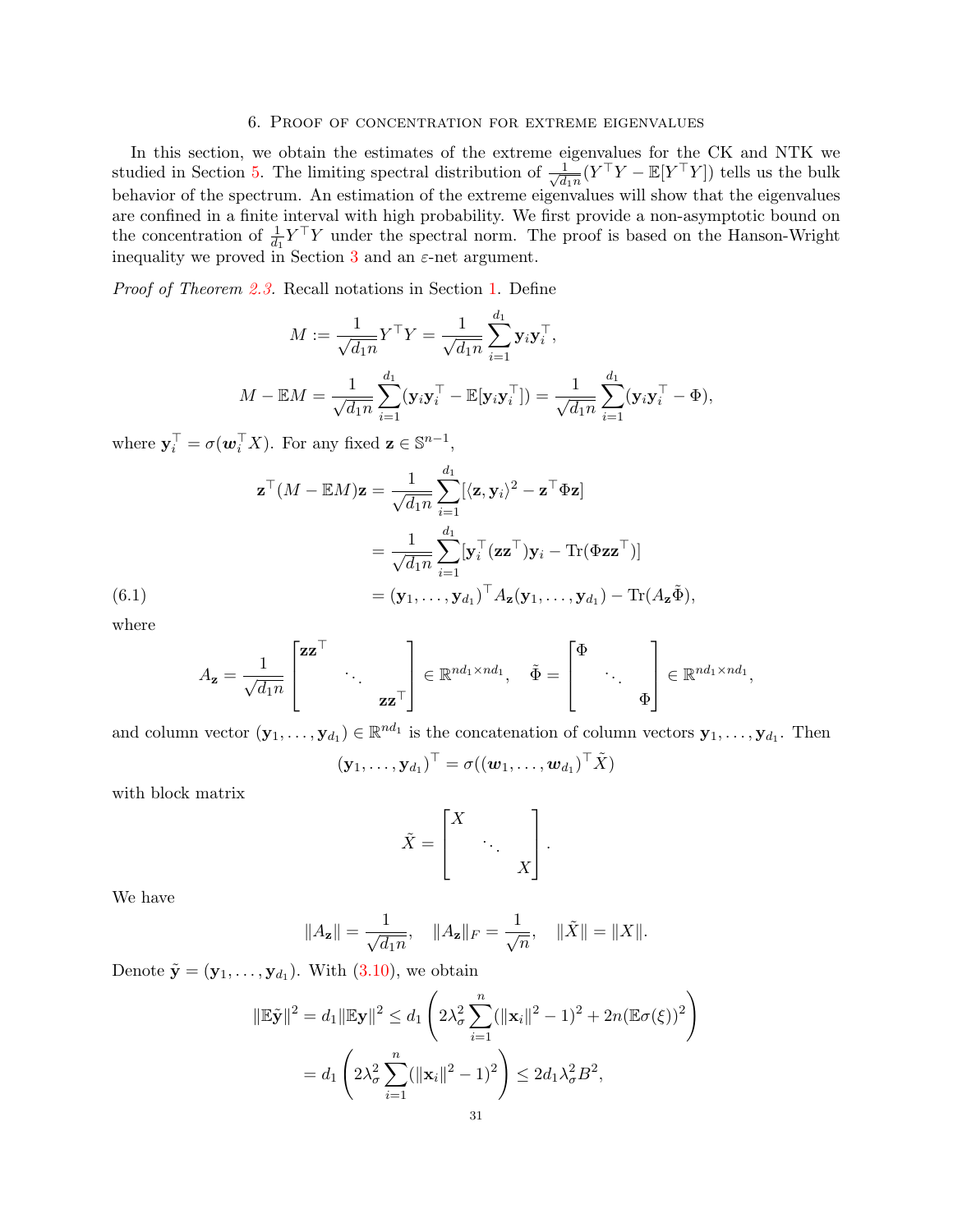where the last line is from the assumptions on X and  $\sigma$ . When  $B \neq 0$ , Applying [\(3.7\)](#page-15-3) to [\(6.1\)](#page-30-1) implies

$$
\mathbb{P}\left(\left|(\mathbf{y}_1,\ldots,\mathbf{y}_{d_1})^{\top} A_{\mathbf{z}}(\mathbf{y}_1,\ldots,\mathbf{y}_{d_1}) - \text{Tr}(A_{\mathbf{z}}\tilde{\Phi})\right| \geq t\right) \n\leq 2 \exp\left(-\frac{1}{C} \min\left\{\frac{t^2 n}{8\lambda_{\sigma}^4 \|X\|^4}, \frac{t\sqrt{d_1 n}}{\lambda_{\sigma}^2 \|X\|^2}\right\}\right) + 2 \exp\left(-\frac{t^2 d_1 n}{32\lambda_{\sigma}^2 \|X\|^2 \|\mathbb{E}\tilde{\mathbf{y}}\|^2}\right) \n\leq 2 \exp\left(-\frac{1}{C} \min\left\{\frac{t^2 n}{8\lambda_{\sigma}^4 \|X\|^4}, \frac{t\sqrt{d_1 n}}{\lambda_{\sigma}^2 \|X\|^2}\right\}\right) + 2 \exp\left(-\frac{t^2 n}{64\lambda_{\sigma}^4 B^2 \|X\|^2}\right).
$$

Let N be a 1/2-net on  $\mathbb{S}^{n-1}$  with  $|\mathcal{N}| \leq 5^n$  (see for example [\[Ver18,](#page-45-21) Corollary 4.2.15]), then

$$
||M - \mathbb{E}M|| \leq 2 \sup_{\mathbf{z} \in \mathcal{N}} |\mathbf{z}^{\top}(M - \mathbb{E}M)\mathbf{z}|.
$$

Taking a union bound over  $\mathcal N$  yields

$$
\begin{aligned} \mathbb{P}(\|M - \mathbb{E}M\| \ge 2t) \le & 2\exp\left(n\log 5 - \frac{1}{C}\min\left\{\frac{t^2n}{16\lambda_{\sigma}^4\|X\|^4}, \frac{t\sqrt{d_1n}}{2\lambda_{\sigma}^2\|X\|^2}\right\}\right) \\ & + 2\exp\left(n\log 5 - \frac{t^2n}{64\lambda_{\sigma}^4B^2\|X\|^2}\right). \end{aligned}
$$

We then can let

$$
t = \left(8\sqrt{C} + 8C\sqrt{\frac{n}{d_1}}\right)\lambda_\sigma^2 \|X\|^2 + 16B\lambda_\sigma^2 \|X\|,
$$

to conclude

$$
\mathbb{P}\left(\|M-\mathbb{E}M\|\geq \left(16\sqrt{C}+16C\sqrt{\frac{n}{d_1}}\right)\lambda_\sigma^2\|X\|^2+32B\lambda_\sigma^2\|X\|\right)\leq 4e^{-2n}.
$$

Since

$$
\left\| \frac{1}{d_1} Y^\top Y - \Phi \right\| = \sqrt{\frac{n}{d_1}} \|M - \mathbb{E}M\|,
$$

 $(2.9)$  is then obtained. When  $B = 0$ , we can apply  $(3.6)$  and follow the same steps to get the desired bound.  $\square$ 

By the concentration inequality in Theorem [2.3,](#page-8-2) we can get a lower bound on the smallest eigenvalue of the conjugate kernel  $\frac{1}{d_1} Y^{\top} Y$  as follows.

<span id="page-31-2"></span>**Lemma 6.1.** Assume X satisfies  $\sum_{i=1}^{n} (||\mathbf{x}_i||^2 - 1)^2 \leq B^2$  for a constant  $B > 0$ , and  $\sigma$  is  $\lambda_{\sigma}$ -Lipschitz with  $\mathbb{E}\sigma(\xi) = 0$ . Then with probability at least  $1 - 4e^{-2n}$ ,

<span id="page-31-0"></span>(6.2) 
$$
\lambda_{\min}\left(\frac{1}{d_1}Y^{\top}Y\right) \geq \lambda_{\min}(\Phi) - C\left(\sqrt{\frac{n}{d_1}} + \frac{n}{d_1}\right)\lambda_{\sigma}^2 \|X\|^2 - 32B\lambda_{\sigma}^2 \|X\| \sqrt{\frac{n}{d_1}}.
$$

Proof. By Weyl's inequality,

$$
\left|\lambda_{\min}\left(\frac{1}{d_1}Y^{\top}Y\right) - \lambda_{\min}(\Phi)\right| \le \left\|\frac{1}{d_1}Y^{\top}Y - d_1\Phi\right\|.
$$
\n(2.0)

Then  $(6.2)$  follows from  $(2.9)$ .

The lower bound in [\(6.2\)](#page-31-0) relies on  $\lambda_{\min}(\Phi)$ . Under certain assumptions on X and  $\sigma$ , we can guarantee that  $\lambda_{\min}(\Phi)$  is bounded below by an absolute constant.

**Lemma 6.2.** Assume  $\sigma$  is not a linear function and  $\sigma(x)$  is Lipschitz. Then

<span id="page-31-1"></span>(6.3) 
$$
\sup\{k:\zeta_k(\sigma)^2>0\}=\infty.
$$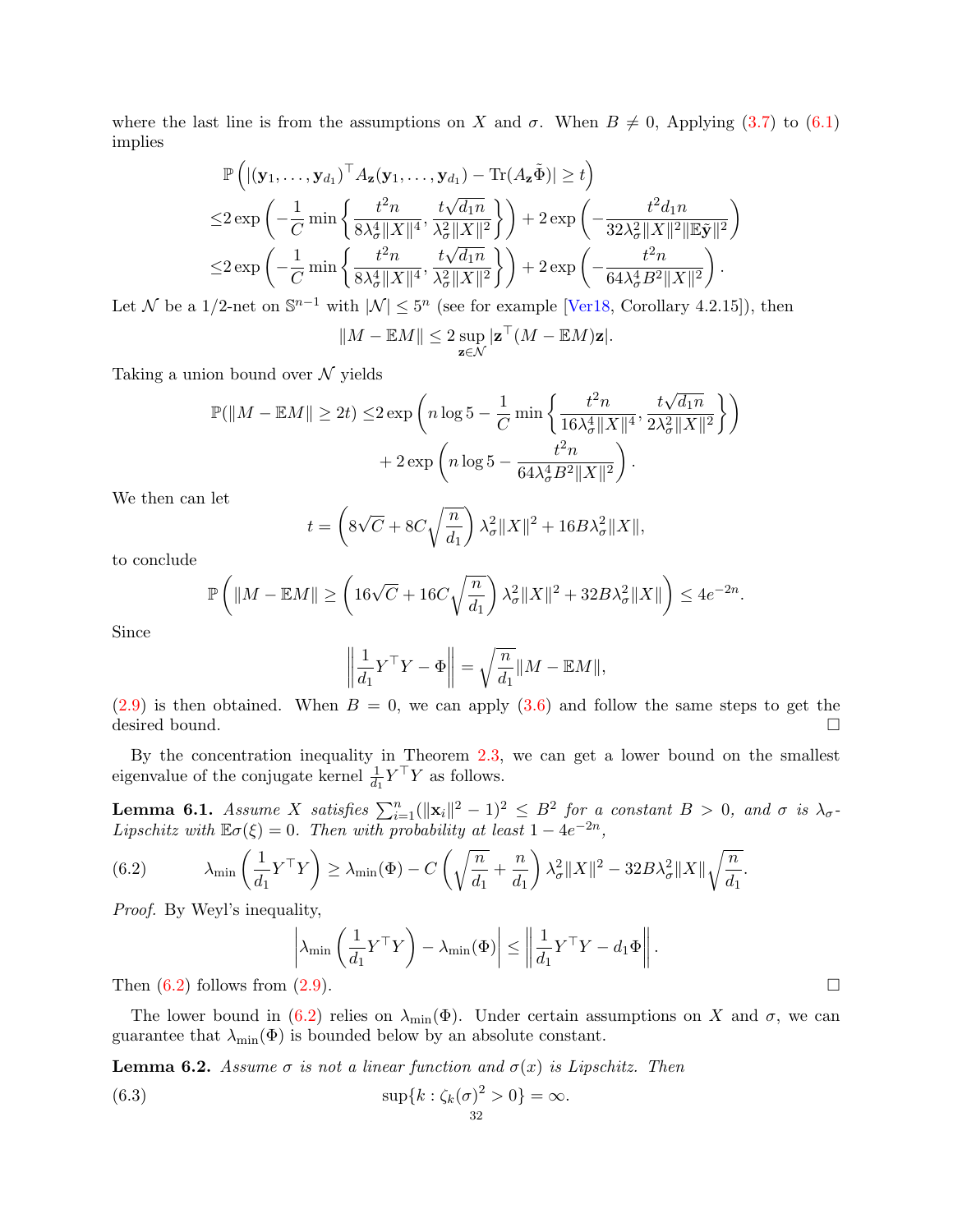*Proof.* Suppose  $\sup\{k : \zeta_k(\sigma)^2 > 0\}$  is finite. Then  $\sigma$  is a polynomial of degree at least 2 from our assumption, which is a contradiction to the fact that  $\sigma$  is Lipschitz. Then [\(6.3\)](#page-31-1) holds.

<span id="page-32-1"></span>**Lemma 6.3.** Assume Assumption [1.2](#page-5-1) holds,  $\sigma$  is not a linear function, and X satisfies  $(\varepsilon_n, B)$ orthonormal property. Then

<span id="page-32-2"></span>(6.4) 
$$
\lambda_{\min}(\Phi) \ge 1 - \zeta_1(\sigma)^2 - \zeta_2(\sigma)^2 - \zeta_3(\sigma)^2 - C_B \varepsilon_n^2 \sqrt{n}.
$$

Remark 6.4. This bound will not hold when  $\sigma$  is a linear function. Suppose  $\sigma$  is a linear function, under Assumption [1.2,](#page-5-1) we must have  $\sigma(x) = x$  and  $\Phi = X^{\top}X$ . Then we will not have a lower bound on  $\lambda_{\min}(\Phi)$  based on the Hermite coefficients of  $\sigma$ .

*Proof of Lemma* [6.3.](#page-32-1) From Lemma [5.2,](#page-24-1) under our assumptions,  $\|\Phi-\Phi_0\| \leq C_B \varepsilon_n^2$ 6.3. From Lemma 5.2, under our assumptions,  $\|\Phi - \Phi_0\| \leq C_B \varepsilon_n^2 \sqrt{n}$ , then  $\lambda_{\min}(\Phi) \geq$  $\lambda_{\min}(\Phi_0) - C_B \varepsilon_n^2 \sqrt{n}$ , where  $\Phi_0$  is given in [\(1.13\)](#page-6-0) as

$$
\Phi_0 = \mu \mu^{\top} + \sum_{k=1}^3 \zeta_k(\sigma)^2 f_k(X^{\top} X) + (1 - \zeta_1(\sigma)^2 - \zeta_2(\sigma)^2 - \zeta_3(\sigma)^2) \operatorname{Id}.
$$

and from Weyl's inequality

$$
\lambda_{\min}(\Phi_0) \ge \sum_{k=1}^3 \zeta_k(\sigma)^2 \lambda_{\min}(f_k(X^\top X)) + (1 - \zeta_1(\sigma)^2 - \zeta_2(\sigma)^2 - \zeta_3(\sigma)^2),
$$

Note that  $f_k(X^{\top}X) = K_k^{\top}K_k$ , where  $K_k \in \mathbb{R}^{d_0^k \times n}$ , and each column of  $K_k$  is given by the k-th Kronecker product  $\mathbf{x}_i \otimes \cdots \otimes \mathbf{x}_i$ . Hence,  $f_k(X^\top X)$  is positive semi-definite. Therefore,

$$
\lambda_{\min}(\Phi_0) \ge (1 - \zeta_1(\sigma)^2 - \zeta_2(\sigma)^2 - \zeta_3(\sigma)^2).
$$

Since  $\sigma$  is not linear but Lipschitz,  $(6.3)$  yields

$$
\sup\{k:\zeta_k(\sigma)\neq 0\}=\infty.
$$

Therefore,  $(1 - \zeta_1(\sigma)^2 - \zeta_2(\sigma)^2 - \zeta_3(\sigma)^2) = \sum_{k=4}^{\infty} \zeta_k(\sigma)^2 > 0$ , and [\(6.4\)](#page-32-2) holds.

Theorem [2.5](#page-9-2) then follows directly from Lemma [6.1](#page-31-2) and Lemma [6.3.](#page-32-1)

Next we move on to non-asymptotic estimations for NTK. Recall in the matrix form, the empirical NTK matrix  $H$  can be written by

<span id="page-32-0"></span>(6.5) 
$$
H = \frac{1}{d_1} \left( Y^\top Y + (S^\top S) \odot (X^\top X) \right),
$$

where the  $\alpha$ -th column of S is defined by  $\text{diag}(\sigma'(W\mathbf{x}_{\alpha}))\mathbf{a}$ , for  $1 \leq \alpha \leq n$ . The *i*-th row of S is given  $\mathrm{b} \mathrm{y} \ \mathbf{z}_i^{\top} := \sigma'(\mathbf{w}_i^{\top} X) a_i$ , and  $\mathbb{E}[\mathbf{z}_i] = 0$ , where  $a_i$  is the *i*-th entry of  $\mathbf{a}$ . Define  $D_{\alpha} = \mathrm{diag}(\sigma'(\mathbf{w}_{\alpha}^{\top} X) a_{\alpha})$ , for  $1 \leq \alpha \leq d_1$ . We can rewrite  $(S^{\top}S) \odot (X^{\top}X)$  as

$$
(S^{\top}S) \odot (X^{\top}X) = \sum_{\alpha=1}^{d_1} a_{\alpha}^2 D_{\alpha} X^{\top} X D_{\alpha}.
$$

Define

<span id="page-32-4"></span><span id="page-32-3"></span>(6.6)  
\n
$$
L := \frac{1}{d_1} (S^{\top} S - \mathbb{E}[S^{\top} S]) \odot (X^{\top} X)
$$
\n
$$
= \frac{1}{d_1} \sum_{i=1}^{d_1} (\mathbf{z}_i \mathbf{z}_i^{\top} - \mathbb{E}[\mathbf{z}_i \mathbf{z}_i^{\top}]) \odot (X^{\top} X)
$$
\n
$$
= \frac{1}{d_1} \sum_{i=1}^{d_1} \left( D_i (X^{\top} X) D_i - \mathbb{E}[D_i (X^{\top} X) D_i] \right) = \frac{1}{d_1} \sum_{i=1}^{d_1} Z_i.
$$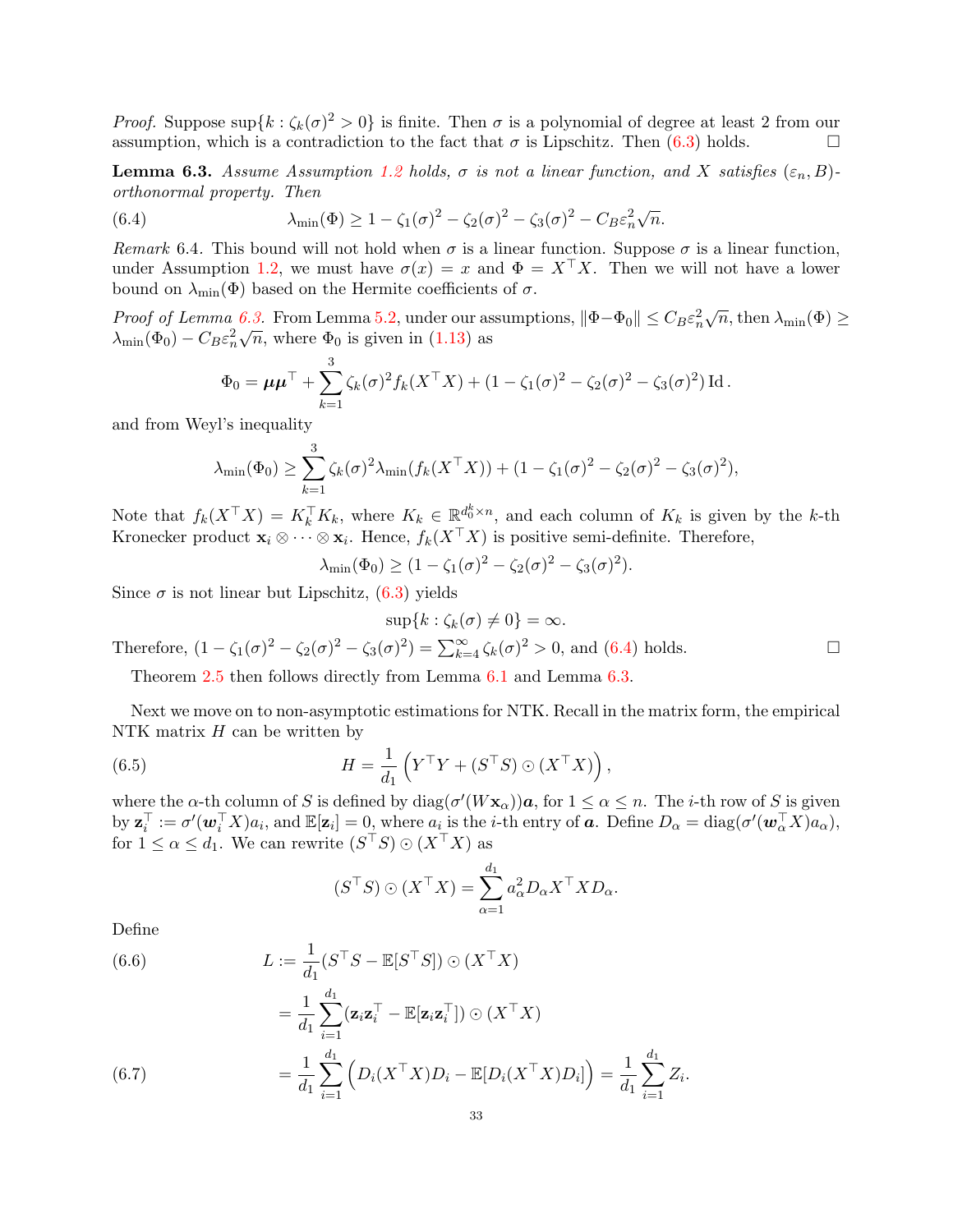Here  $Z_i$  is a centered random matrix, and we can apply Bernstein's inequality to show L is concentrated. Since  $Z_i$  does not have an almost sure bound on the spectral norm, we will use the following sub-exponential version of the matrix Bernstein inequality from [\[Tro12\]](#page-45-22).

**Lemma 6.5** ([\[Tro12\]](#page-45-22), Theorem 6.2). Let  $Z_k$  be independent Hermitian matrices of size  $n \times n$ . Assume

$$
\mathbb{E}Z_i = 0, \quad \|\mathbb{E}[Z_i^p]\| \le \frac{1}{2}p!R^{p-2}a^2,
$$

for any integer  $p \geq 2$ . Then for all  $t \geq 0$ ,

<span id="page-33-0"></span>(6.8) 
$$
\mathbb{P}\left(\left\|\sum_{i=1}^{d_1} Z_i\right\| \geq t\right) \leq n \exp\left(-\frac{t^2}{2d_1a^2 + 2Rt}\right).
$$

*Proof of Theorem [2.7.](#page-9-0)* From  $(6.7)$ ,  $\mathbb{E}Z_i = 0$ , and

$$
||Z_i|| \le ||D_i||^2 ||XX^{\top}|| + \mathbb{E}||D_i||^2 ||XX^{\top}|| \le C_1(a_i^2 + 1),
$$

where  $C_1 = \lambda_{\sigma}^2 ||X||^2$  and where  $a_i \sim \mathcal{N}(0, 1)$  is the *i*-th entry of the second layer weight **a**. Then

$$
\|\mathbb{E}[Z_i^p]\| \le \mathbb{E} \|Z_i\|^p \le C_1^{2p} \mathbb{E}(a_i^2 + 1)^p \le C_1^{2p} \sum_{k=1}^p {p \choose k} (2k - 1)!!
$$
  
=  $C_1^{2p} p! \sum_{k=1}^p \frac{(2k - 1)!!}{k!(p - k)!} \le C_1^{2p} p! \sum_{k=1}^p 2^k \le 2(2C_1^2)^p p!.$ 

So we can take  $R = 2C_1^2$ ,  $a^2 = 8C_1^4$  in [\(6.8\)](#page-33-0) and obtain

$$
\mathbb{P}\left(\left\|\sum_{i=1}^{d_1} Z_i\right\| \geq t\right) \leq n \exp\left(-\frac{t^2}{16d_1C_1^4 + 4C_1^2t}\right).
$$

Hence,

$$
\mathbb{P}\left(\|L\| \geq t\right) = \mathbb{P}\left(\frac{1}{d_1} \left\|\sum_{i=1}^{d_1} Z_i\right\| \geq t\right) \leq n \exp\left(-\frac{t^2 d_1}{16C_1^4 + 4C_1^2 t}\right).
$$

Take  $t = 10C_1^2 \sqrt{\log n/d_1}$ . Under the assumption that  $d_1 \ge \log n$ , we have with high probability at least  $1 - n^{-7/3}$ ,

<span id="page-33-1"></span>(6.9) 
$$
||L|| \le 10C_1^2 \sqrt{\frac{\log n}{d_1}}.
$$

Thus, the two statements in Lemma  $5.4$  follow from  $(6.9)$ . Since

$$
||H - \mathbb{E}H|| \le \left\| \frac{1}{d_1} Y^{\top} Y - \Phi \right\| + ||L||,
$$

 $(2.11)$  follows from Theorem [2.3](#page-8-2) and  $(6.9)$ .

We now proceed to provide a lower bound on the smallest eigenvalue of  $H$  based on Theorem [2.7.](#page-9-0)

*Proof of Theorem [2.9.](#page-10-1)* Note that from  $(2.4)$ ,  $(6.5)$  and  $(6.6)$ ,

$$
\lambda_{\min}(H) \ge \frac{1}{d_1} \lambda_{\min}((S^{\top}S) \odot (X^{\top}X))
$$
  
 
$$
\ge \frac{1}{d_1} \lambda_{\min}((\mathbb{E}S^{\top}S) \odot (X^{\top}X)) - ||L|| = \lambda_{\min}(\Psi) - ||L||.
$$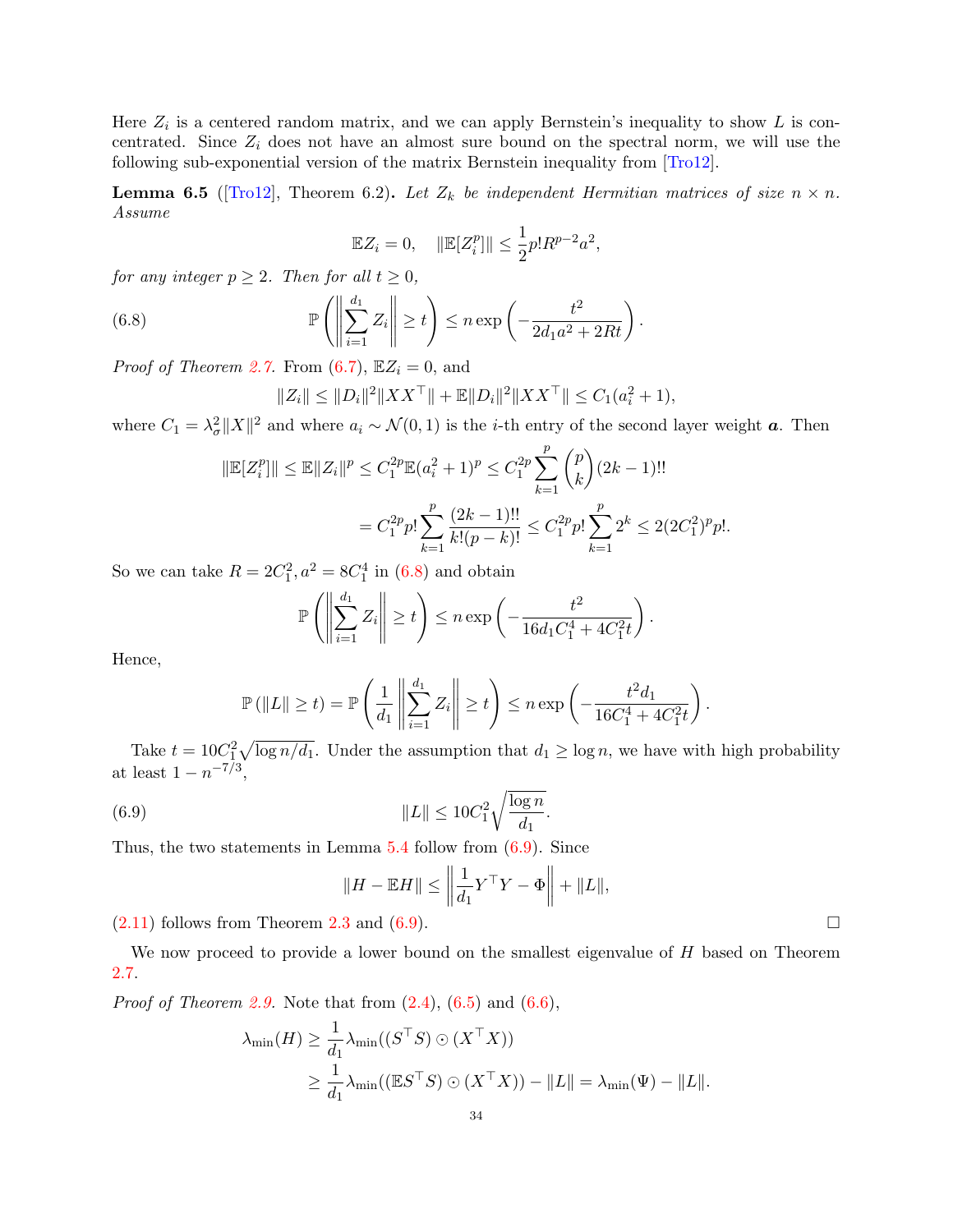Then with Lemma [5.5,](#page-28-1) we can get

$$
\lambda_{\min}(H) \ge \lambda_{\min}(\Psi_0) - C\varepsilon_n^4 n - \|L\| \ge \left(a_\sigma - \sum_{k=0}^2 \eta_k^2(\sigma)\right) - C\varepsilon_n^4 n - \|L\|.
$$

Therefore, from Theorem [2.7,](#page-9-0) with probability at least  $1 - n^{-7/3}$ ,

$$
\lambda_{\min}(H) \ge a_{\sigma} - \sum_{k=0}^{2} \eta_k^2(\sigma) - C \varepsilon_n^4 n - 10\lambda_{\sigma}^4 \|X\|^4 \sqrt{\frac{\log n}{d_1}}
$$
  

$$
\ge a_{\sigma} - \sum_{k=0}^{2} \eta_k^2(\sigma) - C \varepsilon_n^4 n - 10\lambda_{\sigma}^4 B^4 \sqrt{\frac{\log n}{d_1}}.
$$

Since  $\sigma$  is Lipschitz and non-linear, we know  $\sigma'(x)$  is not a linear function (including the constant function) and  $|\sigma'(x)|$  is bounded. Suppose  $\sigma'(x)$  has finite many non-zero Hermite coefficients,  $\sigma(x)$ is a polynomial, then a contradiction. Hence, the Hermite coefficients of  $\sigma'$  satisfy

$$
\sup_{k} \{\eta_k^2(\sigma) > 0\} = \infty,
$$

and

$$
a_{\sigma} - \sum_{k=0}^{2} \eta_k^2(\sigma) = \sum_{k=3}^{\infty} \eta_k^2(\sigma) > 0.
$$

This finishes the proof.  $\Box$ 

# 7. Proof of Theorem [2.11](#page-11-2) and Theorem [2.16](#page-12-1)

<span id="page-34-0"></span>By definitions, the random matrix  $K_n(X, X)$  is  $\frac{1}{d_1} Y^{\top} Y$  and the kernel matrix  $K(X, X) = \Phi$ is defined in [\(1.3\)](#page-3-2). These two matrices have been already analyzed in Theorem [2.3](#page-8-2) and Theorem [2.5,](#page-9-2) so we will apply these results to estimate how great the difference between training errors of random feature regression and its corresponding kernel regression.

*Proof of Theorem [2.11.](#page-11-2)* From the definitions of training errors in  $(2.16)$  and  $(2.17)$ , we have

$$
\begin{split}\n&\left|E_{\text{train}}^{(RF,\lambda)} - E_{\text{train}}^{(K,\lambda)}\right| \\
&= \frac{1}{n} \left| \|\hat{f}_{\lambda}^{(RF)}(X) - \mathbf{y}\|^{2} - \|\hat{f}_{\lambda}^{(K)}(X) - \mathbf{y}\|^{2} \right| \\
&= \frac{\lambda^{2}}{n} \left| \text{Tr}[(K(X,X) + \lambda \text{Id})^{-2} \mathbf{y}\mathbf{y}^{\top}] - \text{Tr}[(K_{n}(X,X) + \lambda \text{Id})^{-2} \mathbf{y}\mathbf{y}^{\top}]\right| \\
&= \frac{\lambda^{2}}{n} \left| \mathbf{y}^{\top} \left[ (K(X,X) + \lambda \text{Id})^{-2} - (K_{n}(X,X) + \lambda \text{Id})^{-2} \right] \mathbf{y} \right| \\
&\leq \frac{\lambda^{2}}{n} \|(K(X,X) + \lambda \text{Id})^{-2} - (K_{n}(X,X) + \lambda \text{Id})^{-2} \|\cdot\| \mathbf{y} \|^{2} \\
&\quad(7.1) \leq \frac{1}{n} \lambda_{\min}^{-2} (K(X,X)) \cdot \lambda_{\min}^{-2} (K_{n}(X,X)) \cdot \| (K(X,X) + \lambda \text{Id})^{2} - (K_{n}(X,X) + \lambda \text{Id})^{2} \| \|\mathbf{y} \|^{2}.\n\end{split}
$$

<span id="page-34-1"></span>Here, in  $(7.1)$ , we employ the identity

$$
A^{-1} - B^{-1} = B^{-1}(B - A)A^{-1},
$$
  
<sub>35</sub>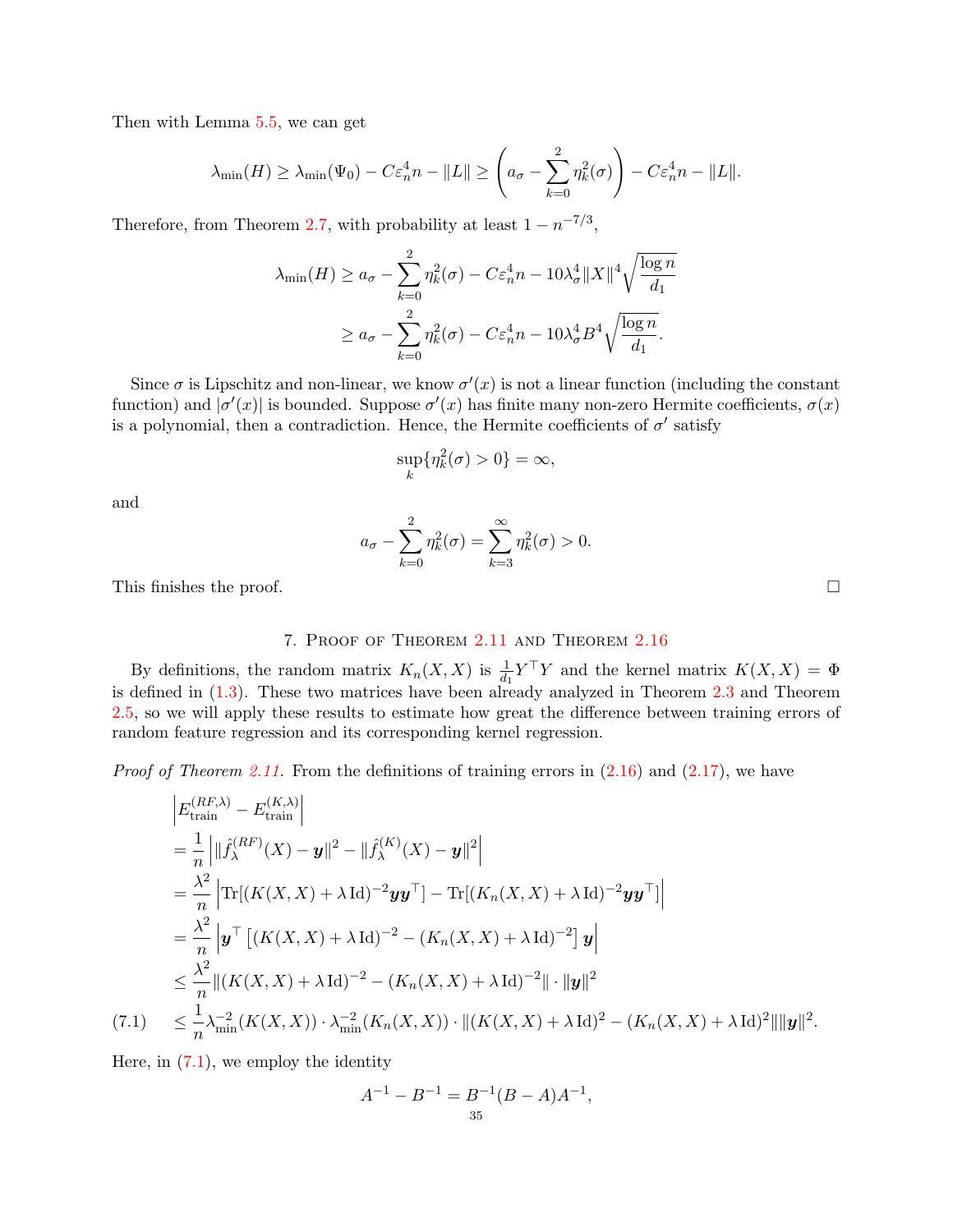for 
$$
A = (K(X, X) + \lambda \text{ Id})^{-2}
$$
 and  $B = (K_n(X, X) + \lambda \text{ Id})^{-2}$ , and Lemma A.3 in Appendix. Moreover,  
\n
$$
||(K(X, X) + \lambda \text{ Id})^2 - (K_n(X, X) + \lambda \text{ Id})^2||
$$
\n
$$
= ||K^2(X, X) - K_n^2(X, X) + 2\lambda(K(X, X) - K_n(X, X))||
$$
\n
$$
\leq ||K^2(X, X) - K_n^2(X, X)|| + 2\lambda ||(K(X, X) - K_n(X, X))||
$$
\n
$$
\leq (||K_n(X, X)|| + ||K(X, X)||) ||K(X, X) - K_n(X, X)|| + 2\lambda ||K(X, X) - K_n(X, X)||
$$
\n(7.2) 
$$
\leq (||K_n(X, X) - K(X, X)|| + 2||K(X, X)|| + 2\lambda) ||K(X, X) - K_n(X, X)||.
$$

<span id="page-35-0"></span>Therefore, from Lemma [A.12](#page-41-9) and Theorem [2.3,](#page-8-2) [\(7.2\)](#page-35-0) is bounded by  $C\sqrt{\frac{n}{d_1}}$  with probability at least  $1 - 4e^{-2n}$ . Besides, Theorem [6.3](#page-32-1) and Theorem [2.5](#page-9-2) imply the uniform upper bounds for  $\lambda_{\min}^{-2}(K(X,X))$  and  $\lambda_{\min}^{-2}(K_n(X,X))$  in [\(7.1\)](#page-34-1). Hence, [\(2.18\)](#page-11-5) follows from the bounds of (7.1) and  $(7.2)$ .

For ease of notation, denote  $K := K(X, X)$  and  $K_n := K_n(X, X)$ . Hence, we can further decompose the test errors  $(2.20)$  in the following ways:

$$
\mathcal{L}(\hat{f}_{\lambda}^{(K)}) = \mathbb{E}_{\mathbf{x}}[|f^*(\mathbf{x})|^2] + \text{Tr}\left[ (K + \lambda \operatorname{Id})^{-1} \mathbf{y} \mathbf{y}^\top (K + \lambda \operatorname{Id})^{-1} \mathbb{E}_{\mathbf{x}}[K(\mathbf{x}, X)^\top K(\mathbf{x}, X)] \right] - 2 \text{Tr}\left[ (K + \lambda \operatorname{Id})^{-1} \mathbf{y} \mathbb{E}_{\mathbf{x}}[f^*(\mathbf{x})K(\mathbf{x}, X)] \right],
$$

and

$$
\mathcal{L}(\hat{f}_{\lambda}^{(RF)}) = \mathbb{E}_{\mathbf{x}}[|f^*(\mathbf{x})|^2] + \text{Tr}\left[ (K_n + \lambda \operatorname{Id})^{-1} \mathbf{y} \mathbf{y}^\top (K_n + \lambda \operatorname{Id})^{-1} \mathbb{E}_{\mathbf{x}}[K_n(\mathbf{x}, X)^\top K_n(\mathbf{x}, X)] \right] - 2 \text{Tr}\left[ (K_n + \lambda \operatorname{Id})^{-1} \mathbf{y} \mathbb{E}_{\mathbf{x}}[f^*(\mathbf{x}) K_n(\mathbf{x}, X)] \right].
$$

Let us denote

$$
E_1 := \text{Tr}\left[ (K_n + \lambda \operatorname{Id})^{-1} \mathbf{y} \mathbf{y}^\top (K_n + \lambda \operatorname{Id})^{-1} \mathbb{E}_\mathbf{x} [K_n(\mathbf{x}, X)^\top K_n(\mathbf{x}, X)] \right],
$$
  
\n
$$
\bar{E}_1 := \text{Tr}\left[ (K + \lambda \operatorname{Id})^{-1} \mathbf{y} \mathbf{y}^\top (K + \lambda \operatorname{Id})^{-1} \mathbb{E}_\mathbf{x} [K(\mathbf{x}, X)^\top K(\mathbf{x}, X)] \right],
$$
  
\n
$$
E_2 := \text{Tr}\left[ (K_n + \lambda \operatorname{Id})^{-1} \mathbf{y} \boldsymbol{\beta}^{* \top} \mathbb{E}_\mathbf{x} [\mathbf{x} K_n(\mathbf{x}, X)] \right],
$$
  
\n
$$
\bar{E}_2 := \text{Tr}\left[ (K + \lambda \operatorname{Id})^{-1} \mathbf{y} \boldsymbol{\beta}^{* \top} \mathbb{E}_\mathbf{x} [\mathbf{x} K(\mathbf{x}, X)] \right].
$$

As we can see, to compare the test errors between random feature and kernel ridge regression models, we need to control  $|E_1 - \bar{E}_1|$  and  $|E_2 - \bar{E}_2|$ . So, at first, it is necessary to study the concentrations of

$$
\mathbb{E}_{\mathbf{x}}[K(\mathbf{x}, X)^\top K(\mathbf{x}, X) - K_n(\mathbf{x}, X)^\top K_n(\mathbf{x}, X)]
$$

and

$$
\mathbb{E}_{\mathbf{x}}\left[f^*(\mathbf{x})\left(K(\mathbf{x},X)-K_n(\mathbf{x},X)\right)\right].
$$

<span id="page-35-2"></span>**Lemma 7.1.** Under Assumption [1.2](#page-5-1) for  $\sigma$  and Assumption [2.13,](#page-11-0) with probability at least  $1-4e^{-2n}$ , we have

<span id="page-35-1"></span>(7.3) 
$$
||K_n(\mathbf{x}, X) - K(\mathbf{x}, X)|| \leq C \sqrt{\frac{n}{d_1}},
$$

where  $C > 0$  is a universal constant.

*Proof.* Consider  $\tilde{X} = [\mathbf{x}_1, \dots, \mathbf{x}_n, \mathbf{x}]$ , its kernels  $K_n(\tilde{X}, \tilde{X})$  and  $K(\tilde{X}, \tilde{X}) \in \mathbb{R}^{(n+1)\times(n+1)}$ . Based on Assumption [2.13,](#page-11-0) we can apply Theorem [2.3](#page-8-2) to get the concentration of  $K_n(\tilde{X}, \tilde{X})$  around  $K(X, \tilde{X})$ , namely,

$$
\left\| K_n(\tilde{X}, \tilde{X}) - K(\tilde{X}, \tilde{X}) \right\| \le C \sqrt{\frac{n}{d_1}},
$$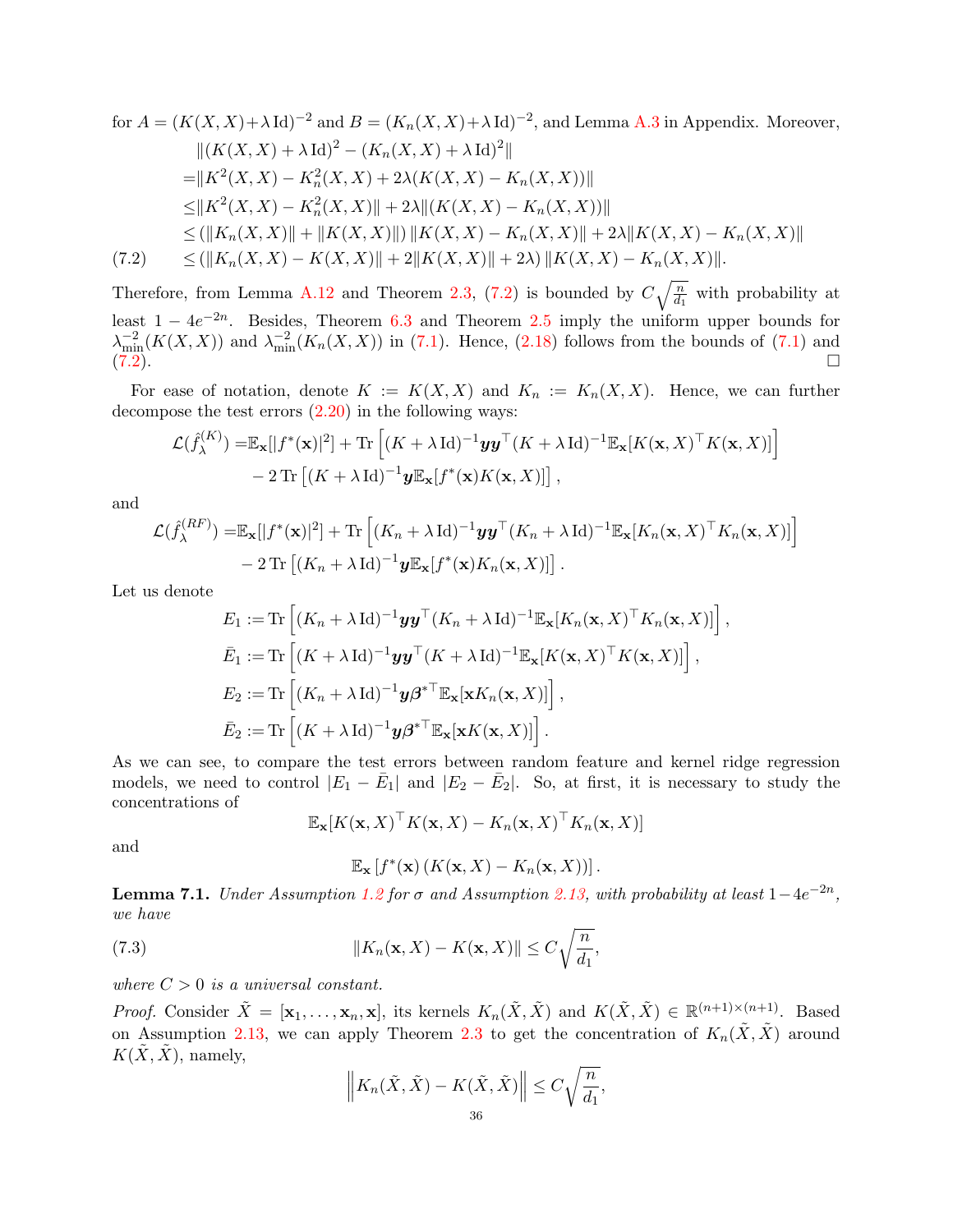with probability at least  $1-4e^{-2n}$ . Meanwhile, we can write  $K_n(\tilde{X}, \tilde{X})$  and  $K(\tilde{X}, \tilde{X})$  as block matrices:

$$
K_n(\tilde{X}, \tilde{X}) = \begin{pmatrix} K_n(X, X) & K_n(X, \mathbf{x}) \\ K_n(\mathbf{x}, X) & K_n(\mathbf{x}, \mathbf{x}) \end{pmatrix} \text{ and } K_n(\tilde{X}, \tilde{X}) = \begin{pmatrix} K(X, X) & K(X, \mathbf{x}) \\ K(\mathbf{x}, X) & K(\mathbf{x}, \mathbf{x}) \end{pmatrix}.
$$

Since the  $\ell_2$ -norm of any row is bounded above by the operator norm of the matrix, we complete the proof of  $(7.3)$ .

<span id="page-36-1"></span>**Lemma 7.2.** Assume that training labels satisfy [2.12](#page-11-1) and  $||X|| \leq B$ , then for any deterministic  $A \in \mathbb{R}^{n \times n}$ , we have

$$
\text{Var}\left(\boldsymbol{y}^{\top} A \boldsymbol{y}\right), \text{Var}\left(\boldsymbol{\beta}^{*\top} A \boldsymbol{y}\right) \leq c \|A\|_{F}^2,
$$

where constant c only depends on  $\sigma_{\beta}$ ,  $\sigma_{\varepsilon}$  and B. Moreover,

<span id="page-36-0"></span>
$$
\mathbb{E}[\boldsymbol{y}^\top A \boldsymbol{y}] = \sigma_\beta^2 \operatorname{Tr} A X^\top X + \sigma_\varepsilon^2 \operatorname{Tr} A, \quad \mathbb{E}[\boldsymbol{\beta}^{* \top} A \boldsymbol{y}] = \sigma_\beta^2 \operatorname{Tr} A X^\top.
$$

*Proof.* We follow the idea in Lemma 6.1 of [\[MZ20\]](#page-44-9) to investigate the variance of the quadratic form for the Gaussian random vector by

(7.4) 
$$
\text{Var}(\mathbf{g}^{\top} A \mathbf{g}) = ||A||_F^2 + \text{Tr}(A^2) \le 2||A||_F^2,
$$

for any deterministic square matrix  $A$  and standard normal random vector  $q$ . Notice that quadratic form

(7.5) 
$$
\mathbf{y}^\top A \mathbf{y} = \mathbf{g}^\top \begin{pmatrix} \sigma_\beta^2 X A X^\top & \sigma_\varepsilon \sigma_\beta X A \\ \sigma_\varepsilon \sigma_\beta A X^\top & \sigma_\varepsilon^2 A \end{pmatrix} \mathbf{g},
$$

where **g** is a standard Gaussian random vector in  $\mathbb{R}^{d_0+n}$ . Similarly, the second quadratic form can be written as

$$
\boldsymbol{\beta}^{*\top}A\boldsymbol{y} = \boldsymbol{g}^\top \begin{pmatrix} \sigma^2_{\beta} A X^\top & \sigma_{\varepsilon} \sigma_{\beta} A \\ \boldsymbol{0} & \boldsymbol{0} \end{pmatrix} \boldsymbol{g}.
$$

Let

$$
\tilde{A}_1 := \begin{pmatrix} \sigma_\beta^2 X A X^\top & \sigma_\varepsilon \sigma_\beta X A \\ \sigma_\varepsilon \sigma_\beta A X^\top & \sigma_\varepsilon^2 A \end{pmatrix}, \quad \tilde{A}_2 := \begin{pmatrix} \sigma_\beta^2 A X^\top & \sigma_\varepsilon \sigma_\beta A \\ \mathbf{0} & \mathbf{0} \end{pmatrix}.
$$

By [\(7.4\)](#page-36-0), we know  $\text{Var}(\boldsymbol{y}^\top A \boldsymbol{y}) \leq 2 \|\tilde{A}_1\|_F^2$  and  $\text{Var}(\boldsymbol{\beta}^{*\top} A \boldsymbol{y}) \leq 2 \|\tilde{A}_2\|_F^2$ . Since

$$
\|\tilde{A}_1\|_F^2 = \sigma_\beta^4 \|XAX^\top\|_F^2 + \sigma_\varepsilon^2 \sigma_\beta^2 \|XA\|_F^2 + \sigma_\varepsilon^2 \sigma_\beta^2 \|AX^\top\|_F^2 + \sigma_\varepsilon^4 \|A\|_F^2 \le c \|A\|_F^2
$$

and similarly  $\|\tilde{A}_2\|_F \le c \|A\|_F^2$  for a constant c, we can complete the proof.

As a remark, in Lemma [7.2,](#page-36-1) we only provide a variance control for the quadratic forms to obtain convergence in probability in the following proofs of Theorem [2.15](#page-12-0) and [2.16.](#page-12-1) However, we can apply Hanson-Wright inequalities in Section [3](#page-13-1) to get more precise probability bounds.

*Proof of Theorem [2.15.](#page-12-0)* Based on the preceding expansions of  $\mathcal{L}(\hat{f}_{\lambda}^{(RF)})$  $\mathcal{L}(\hat{f}_{\bm{\lambda}}^{(RF)}(\mathbf{x}))$  and  $\mathcal{L}(\hat{f}_{\bm{\lambda}}^{(K)})$  $\lambda^{(N)}(\mathbf{x})$ , we have to control the right hand side of

$$
\left|\mathcal{L}(\hat{f}_{\lambda}^{(RF)}(\mathbf{x})) - \mathcal{L}(\hat{f}_{\lambda}^{(K)}(\mathbf{x}))\right| \leq \left|E_1 - \bar{E}_1\right| + 2\left|\bar{E}_2 - E_2\right|.
$$

In the following procedure, we first take the concentrations of  $E_1$  and  $E_2$  with respect to normal random vectors  $\beta^*$  and  $\varepsilon$ . Then we apply Theorem [2.3](#page-8-2) and Lemma [7.1](#page-35-2) to get the bound in [\(2.21\)](#page-12-4).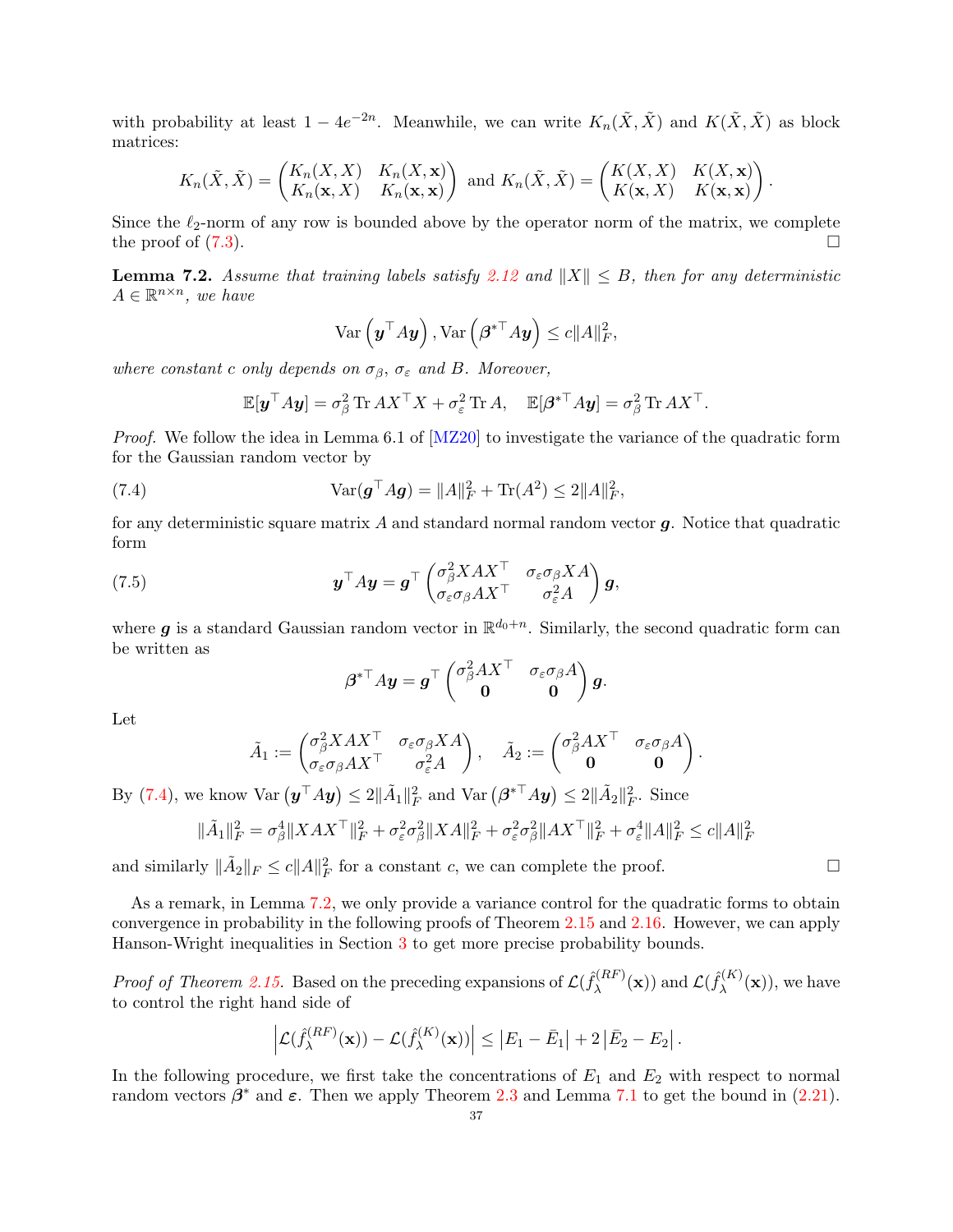For simplicity, we start at the second term

$$
\begin{aligned}\n|\bar{E}_2 - E_2| &\leq \left| \boldsymbol{\beta}^* \mathbb{T}_{\mathbb{E}_\mathbf{x}}[\mathbf{x}(K_n(\mathbf{x}, X) - K(\mathbf{x}, X))] (K_n + \lambda \operatorname{Id})^{-1} \mathbf{y} \right| \\
&\quad + \left| \boldsymbol{\beta}^* \mathbb{T}_{\mathbb{E}_\mathbf{x}}[\mathbf{x}K(\mathbf{x}, X)] \left( (K_n + \lambda \operatorname{Id})^{-1} - (K + \lambda \operatorname{Id})^{-1} \right) \mathbf{y} \right| \\
&\leq |I_1 - \bar{I}_1| + |I_2 - \bar{I}_2| + |\bar{I}_1| + |\bar{I}_2|,\n\end{aligned}
$$

<span id="page-37-0"></span>where  $I_1$  and  $I_2$  are quadratic forms defined below

$$
I_1 := \beta^{*T} \mathbb{E}_{\mathbf{x}}[\mathbf{x}(K_n(\mathbf{x}, X) - K(\mathbf{x}, X))](K_n + \lambda \operatorname{Id})^{-1} \mathbf{y},
$$
  
\n
$$
I_2 := \beta^{*T} \mathbb{E}_{\mathbf{x}}[\mathbf{x}K(\mathbf{x}, X)] ((K_n + \lambda \operatorname{Id})^{-1} - (K + \lambda \operatorname{Id})^{-1}) \mathbf{y},
$$

and their expectations with respect to random vectors  $\beta^*$  and  $y$  are denoted as

$$
\bar{I}_1 := \mathbb{E}_{\beta^*,\mathbf{y}}[I_1] = \sigma_{\beta}^2 \operatorname{Tr} \left( \mathbb{E}_{\mathbf{x}}[\mathbf{x}(K_n(\mathbf{x},X) - K(\mathbf{x},X))](K_n + \lambda \operatorname{Id})^{-1} X^\top X \right) \n+ \sigma_{\varepsilon}^2 \operatorname{Tr} \left( \mathbb{E}_{\mathbf{x}}[\mathbf{x}(K_n(\mathbf{x},X) - K(\mathbf{x},X))](K_n + \lambda \operatorname{Id})^{-1} \right), \n\bar{I}_2 := \mathbb{E}_{\beta^*,\mathbf{y}}[I_2] = \sigma_{\beta}^2 \operatorname{Tr} \left( \left( (K_n + \lambda \operatorname{Id})^{-1} - (K + \lambda \operatorname{Id})^{-1} \right) X^\top \mathbb{E}_{\mathbf{x}}[\mathbf{x}K(\mathbf{x},X)] \right).
$$

We now consider  $A = \mathbb{E}_{\mathbf{x}}[\mathbf{x}(K_n(\mathbf{x},X) - K(\mathbf{x},X))](K_n + \lambda \operatorname{Id})^{-1}$  in Lemma [7.2.](#page-36-1) From Theorem [2.5](#page-9-2) and Lemma [7.1,](#page-35-2) we have

$$
||A||_F^2 \le ||\mathbb{E}_{\mathbf{x}}[\mathbf{x}(K_n(\mathbf{x}, X) - K(\mathbf{x}, X))^{\top}]]\Big|_F^2 ||(K_n + \lambda \operatorname{Id})^{-1} X^{\top}||^2
$$
  
\n
$$
\le ||X||^2 ||(K_n + \lambda \operatorname{Id})^{-1}||^2 \mathbb{E}_{\mathbf{x}}[||\mathbf{x}||^2 || K_n(\mathbf{x}, X) - K(\mathbf{x}, X)||^2] \le C \frac{n}{d_1},
$$

with high probability, hence,  $\text{Var}_{\beta^*, \varepsilon}(I_1) \leq cn/d_1$ , for some constants c and C. Likewise, when  $A = \mathbb{E}_{\mathbf{x}}[\mathbf{x}K(\mathbf{x},X)]((K_n + \lambda \operatorname{Id})^{-1} - (K + \lambda \operatorname{Id})^{-1})$  in Lemma [7.2,](#page-36-1) we also have  $\text{Var}_{\boldsymbol{\beta}^*,\boldsymbol{\varepsilon}}(I_2) \le cn/d_1$ because  $||K(\mathbf{x}, X)|| \le ||K(\tilde{X}, \tilde{X})|| \le C\lambda_{\sigma}^2 B^2$  in terms of Lemma [A.12](#page-41-9) in Appendix. By Chebyshev's inequality,  $|I_1 - \bar{I}_1|$  and  $|I_2 - \bar{I}_2|$  are  $o_{\mathbb{P}}((n/d_1)^{\frac{1}{2}-\varepsilon})$ , for any  $\varepsilon \in (0,1/2)$ . Moreover,

$$
\begin{split}\n|\bar{I}_{1}| &= \left| \sigma_{\beta}^{2} \operatorname{Tr} \left( \mathbb{E}_{\mathbf{x}}[\mathbf{x}(K_{n}(\mathbf{x}, X) - K(\mathbf{x}, X))] (K_{n} + \lambda \operatorname{Id})^{-1} X^{\top} X \right) \right| \\
&+ \left| \sigma_{\varepsilon}^{2} \operatorname{Tr} \left( \mathbb{E}_{\mathbf{x}}[\mathbf{x}(K_{n}(\mathbf{x}, X) - K(\mathbf{x}, X))] (K_{n} + \lambda \operatorname{Id})^{-1}) \right| \\
&= \sigma_{\beta}^{2} \left| \mathbb{E}_{\mathbf{x}} \left[ (K_{n}(\mathbf{x}, X) - K(\mathbf{x}, X)) (K_{n} + \lambda \operatorname{Id})^{-1} X^{\top} X \mathbf{x} \right] \right| \\
&+ \sigma_{\varepsilon}^{2} \left| \mathbb{E}_{\mathbf{x}} \left[ (K_{n}(\mathbf{x}, X) - K(\mathbf{x}, X))^{\top} (K_{n} + \lambda \operatorname{Id})^{-1} \mathbf{x} \right] \right| \\
&\leq \mathbb{E}_{\mathbf{x}} \left[ \|\mathbf{x}\| \left\| K_{n}(\mathbf{x}, X) - K(\mathbf{x}, X) \right\| \left\| X \right\| \left\| (K_{n} + \lambda \operatorname{Id})^{-1} \left\| (\sigma_{\varepsilon}^{2} + \sigma_{\beta}^{2} \| X^{\top} X \|) \right\} \right] \leq C \sqrt{\frac{n}{d_{1}}},\n\end{split}
$$

and in the same way,  $|\bar{I}_2| \leq C \sqrt{\frac{n}{d_1}}$  with high probability. Therefore, from [\(7.6\)](#page-37-0), we can conclude  $|\bar{E}_2 - E_2| = o_{\mathbb{P}}\left((n/d_1)^{1/2-\varepsilon}\right)$  for any  $\varepsilon \in (0, 1/2)$ .

The first term  $|\bar{E}_1 - E_1|$  is controlled by the following four quadratic forms

$$
\left|\bar{E}_1 - E_1\right| \leq \sum_{\substack{i=1 \ 38}}^4 \left|\boldsymbol{y}^\top A_i \boldsymbol{y}\right|,
$$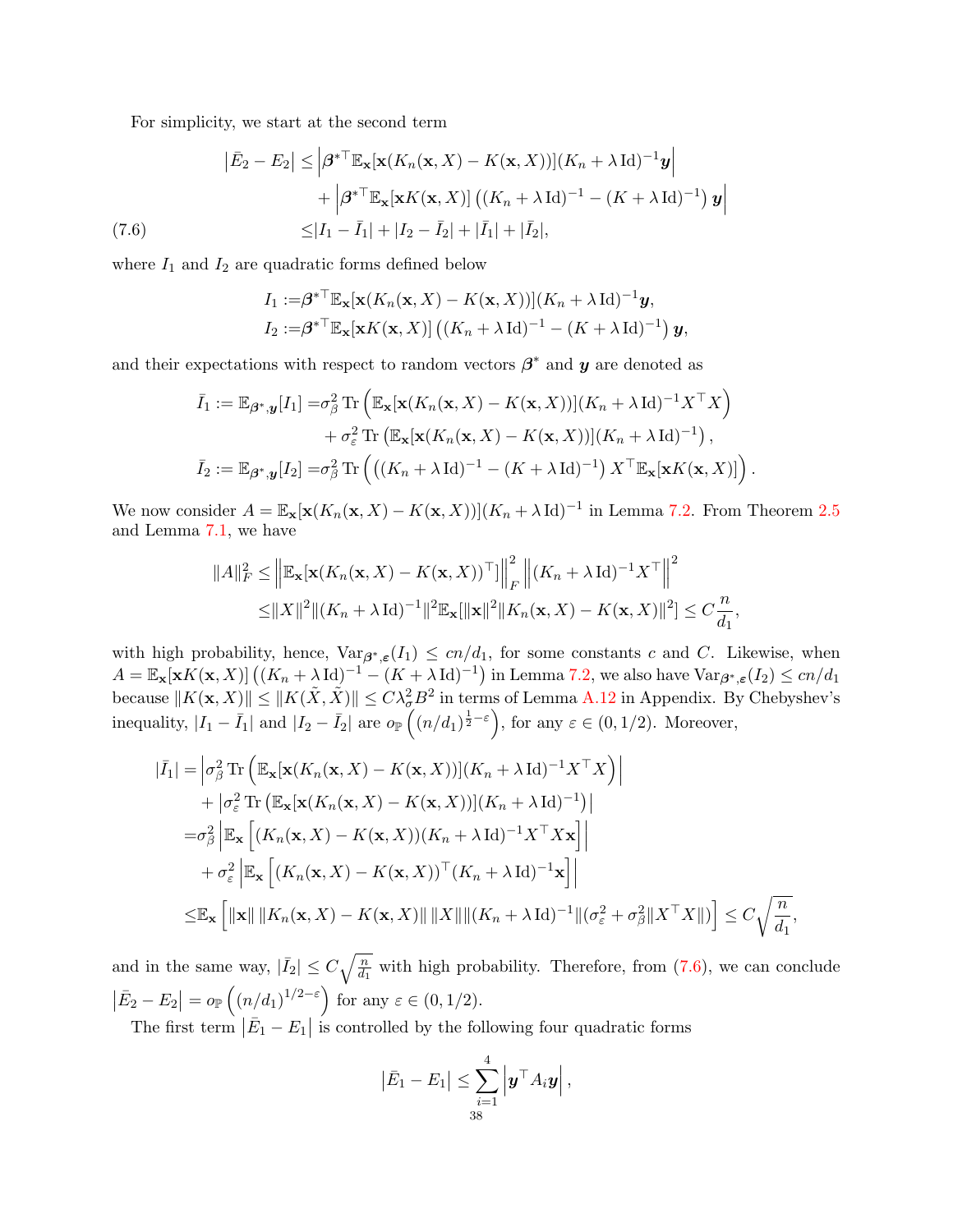where

$$
A_1 := (K_n + \lambda \operatorname{Id})^{-1} \mathbb{E}_{\mathbf{x}} [K_n(\mathbf{x}, X)^\top (K_n(\mathbf{x}, X) - K(\mathbf{x}, X))] (K_n + \lambda \operatorname{Id})^{-1},
$$
  
\n
$$
A_2 := (K_n + \lambda \operatorname{Id})^{-1} \mathbb{E}_{\mathbf{x}} [(K_n(\mathbf{x}, X) - K(\mathbf{x}, X))^\top K(\mathbf{x}, X)] (K_n + \lambda \operatorname{Id})^{-1},
$$
  
\n
$$
A_3 := ((K_n + \lambda \operatorname{Id})^{-1} - (K + \lambda \operatorname{Id})^{-1}) \mathbb{E}_{\mathbf{x}} [K(\mathbf{x}, X)^\top K(\mathbf{x}, X)] (K_n + \lambda \operatorname{Id})^{-1},
$$
  
\n
$$
A_4 := (K + \lambda \operatorname{Id})^{-1} \mathbb{E}_{\mathbf{x}} [K(\mathbf{x}, X)^\top K(\mathbf{x}, X)] ((K_n + \lambda \operatorname{Id})^{-1} - (K + \lambda \operatorname{Id})^{-1}).
$$

Let  $J_i = \boldsymbol{y}^\top A_i \boldsymbol{y}$  for  $1 \leq i \leq 4$ . It is not hard to verify  $||A_i||_F \leq C \sqrt{n/d_1}$  and  $|\mathbb{E}_{\boldsymbol{\beta}^*, \boldsymbol{\varepsilon}}[J_i]| \leq C \sqrt{n/d_1}$ with high probability. Then we can invoke Lemma [7.2](#page-36-1) for each  $A_i$  to apply Chebyshev's inequality again and conclude  $|\bar{E}_1 - E_1| = o_{\mathbb{P}}\left((n/d_1)^{1/2-\varepsilon}\right)$  for any  $\varepsilon \in (0, 1/2)$  when  $d_1/n \to \infty$ .

<span id="page-38-2"></span>**Lemma 7.3.** With the Assumption [1.2](#page-5-1) and Assumption [2.13,](#page-11-0) for  $(\varepsilon_n, B)$ -orthonormal X, we have that

<span id="page-38-0"></span>
$$
(7.7) \quad \left\| \mathbb{E}_{\mathbf{x}} [K(\mathbf{x}, X)^\top K(\mathbf{x}, X)] - \frac{b_\sigma^4}{d_0} X^\top X \right\| \le \left\| \mathbb{E}_{\mathbf{x}} [K(\mathbf{x}, X)^\top K(\mathbf{x}, X)] - \frac{b_\sigma^4}{d_0} X^\top X \right\|_F \le C\sqrt{n}\varepsilon_n^2,
$$

<span id="page-38-1"></span>(7.8) 
$$
\left\| \mathbb{E}_{\mathbf{x}}[\mathbf{x}K(\mathbf{x}, X)] - \frac{b_{\sigma}^2}{d_0} X \right\| \le \left\| \mathbb{E}_{\mathbf{x}}[\mathbf{x}K(\mathbf{x}, X)] - \frac{b_{\sigma}^2}{d_0} X \right\|_F \le C\sqrt{n}\varepsilon_n^2,
$$

for some constant  $C > 0$ .

Proof. By Lemma [A.11,](#page-41-10) we have the entrywise approximation

$$
|K(\mathbf{x}, \mathbf{x}_i) - b_{\sigma}^2 \mathbf{x}^\top \mathbf{x}_i| \le C \lambda_{\sigma} \varepsilon_n^2,
$$

for any  $1 \leq i \leq n$ . Hence,

$$
||K(\mathbf{x}, X) - b_{\sigma}^2 \mathbf{x}^\top X|| \le C\lambda_{\sigma}\sqrt{n}\varepsilon_n^2.
$$

By the assumption of **x**, we know  $\frac{b^4}{d_0} X^\top X = b^4_\sigma \mathbb{E}_\mathbf{x}[X^\top \mathbf{x} \mathbf{x}^\top X]$ . Then we can verify [\(7.7\)](#page-38-0) based on the following approximations.

$$
\left\| \mathbb{E}_{\mathbf{x}} [K(\mathbf{x}, X)^{\top} K(\mathbf{x}, X)] - \frac{b_{\sigma}^{4}}{d_{0}} X^{\top} X \right\|_{F} \leq \mathbb{E}_{\mathbf{x}} \left[ \left\| K(\mathbf{x}, X)^{\top} K(\mathbf{x}, X) - b_{\sigma}^{4} X^{\top} \mathbf{x} \mathbf{x}^{\top} X \right\|_{F} \right]
$$
  
\n
$$
\leq \mathbb{E}_{\mathbf{x}} \left[ \left\| K(\mathbf{x}, X)^{\top} \left( K(\mathbf{x}, X) - b_{\sigma}^{2} \mathbf{x}^{\top} X \right) \right\|_{F} + b_{\sigma}^{2} \left\| \left( K(\mathbf{x}, X)^{\top} - b_{\sigma}^{2} X^{\top} \mathbf{x} \right) \mathbf{x}^{\top} X \right\|_{F} \right]
$$
  
\n
$$
\leq \mathbb{E}_{\mathbf{x}} \left[ \left\| K(\mathbf{x}, X) - b_{\sigma}^{2} \mathbf{x}^{\top} X \right\| \left( \left\| K(\mathbf{x}, X) \right\| + \left\| b_{\sigma}^{2} \mathbf{x}^{\top} X \right\| \right) \right] \leq C \sqrt{n} \varepsilon_{n}^{2},
$$

for some universal constant C. Same argument can be applied to prove  $(7.8)$ .

*Proof of Theorem [2.16.](#page-12-1)* By  $(2.18)$ ,  $(2.21)$ , and assumptions in Theorem [2.16](#page-12-1) deduce that the training and test errors between random feature regression and kernel regression are asymptotically same since  $E_{\text{train}}^{(RF,\lambda)} - E_{\text{train}}^{(K,\lambda)}$  and  $\mathcal{L}(\hat{f}_{\lambda}^{(RF)})$  $\mathcal{L}^{(\textit{RF})}_{\lambda}(\mathbf{x}))\!-\!\mathcal{L}(\hat{f}^{(K)}_{\lambda})$  $\lambda^{(K)}(\mathbf{x})$  converge to zero in probability. Essentially, we only need to compute the asymptotic behavior of  $E_{\text{train}}^{(K,\lambda)}$  and  $\mathcal{L}(\hat{f}_{\lambda}^{(K)})$  $\lambda^{(N)}(\mathbf{x})$  for kernel ridge regression.

Recall that the test error is

$$
\mathcal{L}(\hat{f}_{\lambda}^{(K)}) = \frac{1}{d_0} ||\beta^*||^2 + L_1 - 2L_2,
$$

where we denote  $L_1 := \boldsymbol{y}^\top K_\lambda^{-1} \mathbb{E}_\mathbf{x} [K(\mathbf{x}, X)^\top K(\mathbf{x}, X)] K_\lambda^{-1} \boldsymbol{y}, L_2 := \boldsymbol{\beta}^{* \top} \mathbb{E}_\mathbf{x} [\mathbf{x} K(\mathbf{x}, X)] K_\lambda^{-1} \boldsymbol{y},$  and  $K_{\lambda} := (K + \lambda \text{Id})$ , whose operator norm is bounded from above and its smallest eigenvalue is bounded from below by some positive constants.

We first focus on the last two terms  $L_1$  and  $L_2$  in the test error. Let

$$
\tilde{L}_1:=\frac{b_{\sigma}^4}{d_0}\bm{y}^\top K_{\lambda}^{-1}X^\top X K_{\lambda}^{-1}\bm{y}\quad\text{and}\quad \tilde{L}_2:=\frac{b_{\sigma}^2}{d_0}\bm{\beta}^{*\top} X K_{\lambda}^{-1}\bm{y}.
$$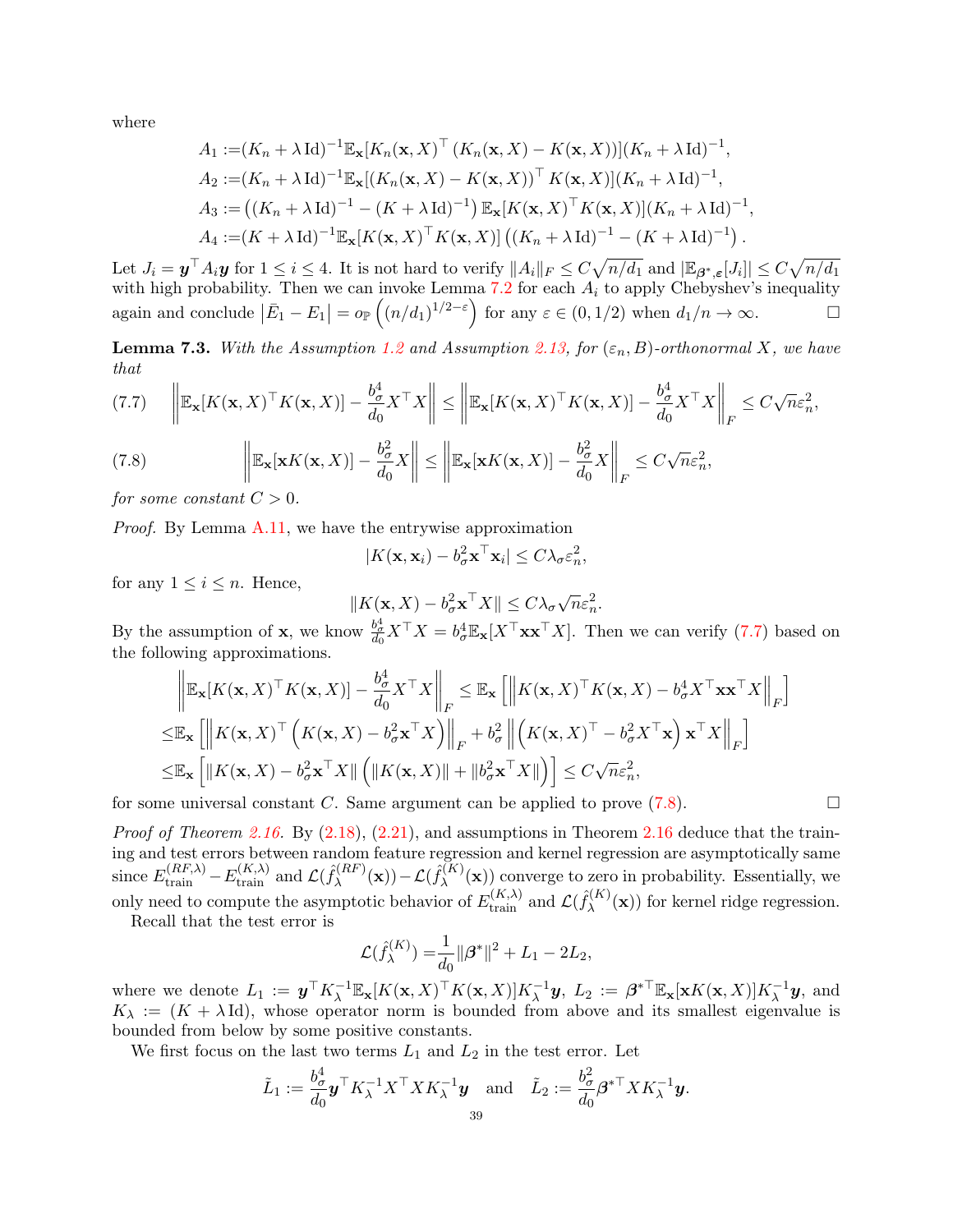Then, we have the quadratic forms

$$
L_1 - \tilde{L}_1 = \mathbf{y}^\top K_\lambda^{-1} \left( \mathbb{E}_{\mathbf{x}} [K(\mathbf{x}, X)^\top K(\mathbf{x}, X)] - \frac{b_\sigma^4}{d_0} X^\top X \right) K_\lambda^{-1} \mathbf{y} =: \mathbf{y}^\top A_1 \mathbf{y},
$$
  

$$
L_2 - \tilde{L}_2 = \boldsymbol{\beta}^{*\top} \left( \mathbb{E}_{\mathbf{x}} [\mathbf{x} K(\mathbf{x}, X)] - \frac{b_\sigma^2}{d_0} X \right) K_\lambda^{-1} \mathbf{y} =: \boldsymbol{\beta}^{*\top} A_2 \mathbf{y},
$$

where  $||A_1||_F$  and  $||A_2||_F$  are at most  $C\sqrt{n}\varepsilon_n^2$  for some constant  $C > 0$  thanks to Lemma [7.3.](#page-38-2) Hence, applying Lemma [7.2](#page-36-1) for these two quadratic forms, we have  $\text{Var}(L_i - \tilde{L}_i) \leq c n \varepsilon_n^4 \to 0$  as  $n \to \infty$ . Therefore,  $L_i - \tilde{L}_i$  converges to zero in probability for  $i = 1, 2$ . So we can move to analyze  $\tilde{L}_1$  and  $\tilde{L}_2$  instead. Copying the above procedure, we can compute the variance of  $\tilde{L}_1$  and  $\tilde{L}_2$  with respect to  $\beta^*$  and  $\varepsilon$ , and then apply Lemma [7.2.](#page-36-1) Then,  $|\tilde{L}_1 - \bar{L}_1|$  and  $|\tilde{L}_2 - \bar{L}_2|$  will converge to zero in probability as  $d_0 \to \infty$ , where

$$
\bar{L}_1 := \mathbb{E}_{\beta, \varepsilon} [\tilde{L}_1] = \frac{b_\sigma^4 \sigma_\beta^2 n}{d_0} \operatorname{tr} K_\lambda^{-1} X^\top X K_\lambda^{-1} X^\top X + \frac{b_\sigma^4 \sigma_\varepsilon^2 n}{d_0} \operatorname{tr} K_\lambda^{-1} X^\top X K_\lambda^{-1},
$$

$$
\bar{L}_2 := \mathbb{E}_{\beta, \varepsilon} [\tilde{L}_2] = \frac{b_\sigma^2 \sigma_\beta^2 n}{d_0} \operatorname{tr} K_\lambda^{-1} X^\top X.
$$

To get the last approximation, we define

(7.9) 
$$
\bar{K}_{\lambda} := b_{\sigma}^{2} X^{\top} X + (1 + \lambda - b_{\sigma}^{2}) \operatorname{Id}.
$$

We want to replace  $K_{\lambda}$  by  $\bar{K}_{\lambda}$  in  $\bar{L}_1$  and  $\bar{L}_2$ . Recall the identity

<span id="page-39-1"></span>
$$
(K_{\lambda}^{-1} - \bar{K}_{\lambda}^{-1}) = \bar{K}_{\lambda}^{-1}(K(X, X) - (b_{\sigma}^{2} X^{\top} X + (1 - b_{\sigma}^{2}) \operatorname{Id})) K_{\lambda}^{-1}.
$$

Then, the proof of Lemma [5.3](#page-27-2) indicates

<span id="page-39-0"></span>(7.10) 
$$
||K_{\lambda}^{-1} - \bar{K}_{\lambda}^{-1}||_F \le ||\bar{K}_{\lambda}^{-1}||^2 ||K(X, X) - (b_{\sigma}^2 X^\top X + (1 - b_{\sigma}^2) \operatorname{Id})||_F \le C\sqrt{n^2 \varepsilon_n^4 + n\varepsilon_n^2}.
$$
  
Denote

<span id="page-39-2"></span>(7.11) 
$$
L_1^0 := \frac{b_\sigma^4 \sigma_\beta^2 n}{d_0} \operatorname{tr} \bar{K}_\lambda^{-1} X^\top X \bar{K}_\lambda^{-1} X^\top X + \frac{b_\sigma^4 \sigma_\varepsilon^2 n}{d_0} \operatorname{tr} \bar{K}_\lambda^{-1} X^\top X \bar{K}_\lambda^{-1},
$$

<span id="page-39-3"></span>(7.12) 
$$
L_2^0 := \frac{b_\sigma^2 \sigma_\beta^2 n}{d_0} \operatorname{tr} \bar{K}_\lambda^{-1} X^\top X.
$$

Then, with the help of  $(7.10)$ , Lemma [A.2](#page-40-1) and the uniform boundedness of the operator norms of  $X^{\top}X$ ,  $K_{\lambda}^{-1}$  and  $\bar{K}_{\lambda}^{-1}$ , we obtain

$$
\begin{split} |\bar{L}_1-L_1^0| \leq & \frac{b_\sigma^4 \sigma_\beta^2}{d_0} \left|\text{Tr}\, K_\lambda^{-1} X^\top X (K_\lambda^{-1}-\bar{K}_\lambda^{-1}) X^\top X\right| + \frac{b_\sigma^4 \sigma_\beta^2}{d_0} \left|\text{Tr}(K_\lambda^{-1}-\bar{K}_\lambda^{-1}) X^\top X \bar{K}_\lambda^{-1} X^\top X\right| \\ & \quad + \frac{b_\sigma^4 \sigma_\varepsilon^2}{d_0} \left|\text{Tr}(K_\lambda^{-1}-K_\lambda^{-1}) X^\top X \bar{K}_\lambda^{-1}\right| + \frac{b_\sigma^4 \sigma_\varepsilon^2}{d_0} \left|\text{Tr}\, K_\lambda^{-1} X^\top X (K_\lambda^{-1}-\bar{K}_\lambda^{-1})\right| \\ \leq & \frac{C\sqrt{n}}{d_0} \left|\left|K_\lambda^{-1}-\bar{K}_\lambda^{-1}\right|\right|_F \leq C\frac{n}{d_0} \sqrt{n \varepsilon_n^4 + \varepsilon_n^2} \to 0, \end{split}
$$

as  $n \to \infty$ ,  $n/d_0 \to \gamma$  and  $n \varepsilon_n^4 \to 0$ . Combining all the approximations, we conclude  $L_i$  and  $L_i^0$ have identical limits in probability for  $i = 1, 2$ . On the other hand, based on assumption of X and definitions in  $(7.9)$ ,  $(7.11)$  and  $(7.12)$ , it is not hard to see

$$
\lim_{n \to \infty} L_1^0 = b_\sigma^4 \sigma_\beta^2 \gamma \int_{\mathbb{R}} \frac{x^2}{(b_\sigma^2 x + 1 + \lambda - b_\sigma^2)^2} d\mu_0(x) + b_\sigma^4 \sigma_\epsilon^2 \gamma \int_{\mathbb{R}} \frac{x}{(b_\sigma^2 x + 1 + \lambda - b_\sigma^2)^2} d\mu_0(x),
$$
  

$$
\lim_{n \to \infty} L_2^0 = b_\sigma^2 \sigma_\beta^2 \gamma \int_{\mathbb{R}} \frac{x}{b_\sigma^2 x + 1 + \lambda - b_\sigma^2} d\mu_0(x).
$$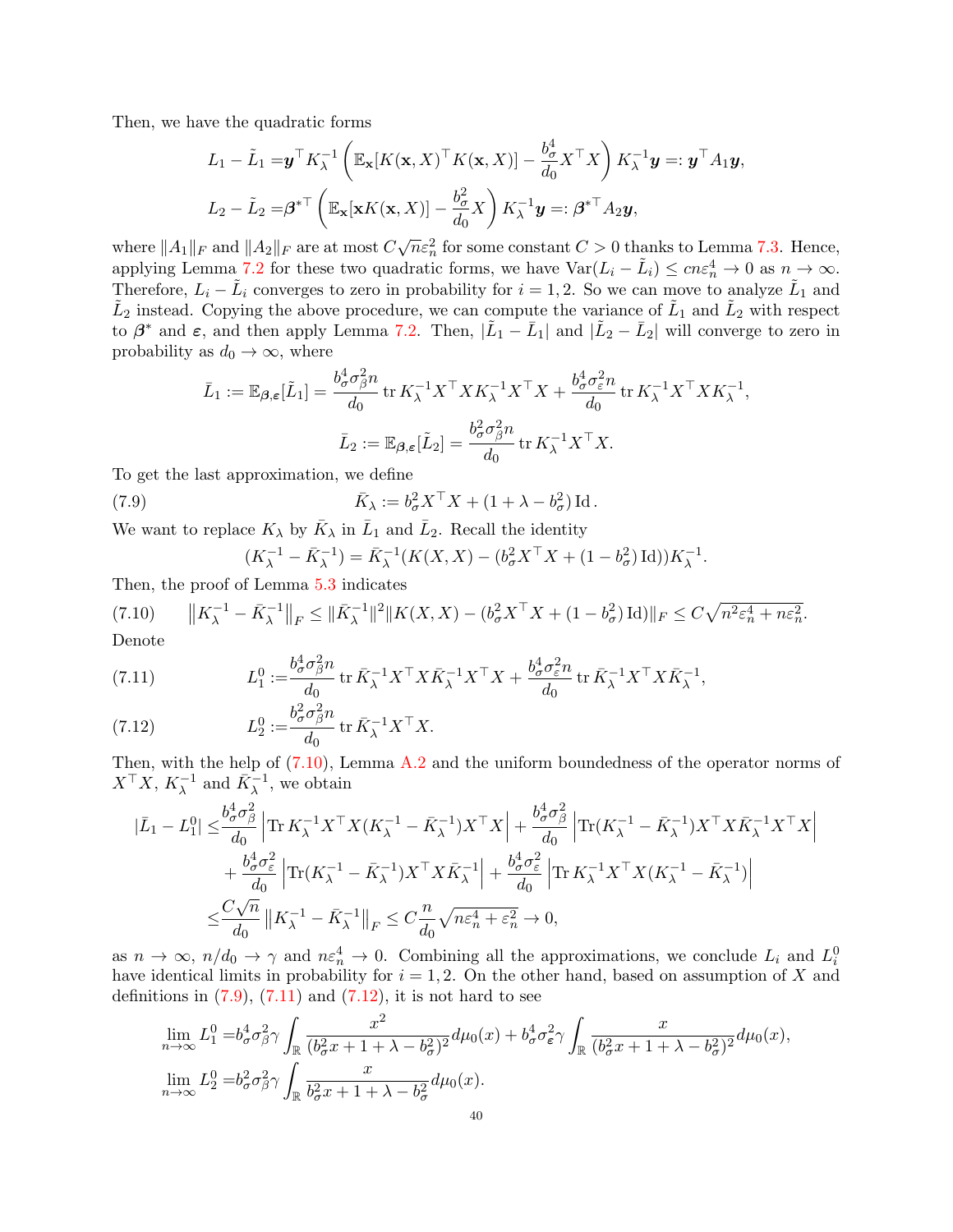Therefore,  $L_1$  and  $L_2$  converges in probability to the above limits respectively as  $n \to \infty$ . In the end, we apply the concentration of quadratic form  $\beta^{*T}\beta^*$  to get  $\frac{1}{d_0} \|\beta^*\|^2 \stackrel{\mathbb{P}}{\rightarrow} \sigma_\beta^2$ . Then, we can finally find the limit of the test errors  $\mathcal{L}(\hat{f}_{\lambda}^{(K)})$  $\mathcal{L}(\hat{f}_{\lambda}^{(RF)})$  and  $\mathcal{L}(\hat{f}_{\lambda}^{(RF)})$  $\lambda^{(RF)}$ ). As a byproduct, we can even use  $L_1^0$ and  $L_2^0$  to form an *n*-dependent deterministic equivalent of  $\mathcal{L}(\hat{f}_\lambda^{(RF)}$  $(\lambda^{(RF)}_{\lambda})$  and  $\mathcal{L}(\hat{f}_{\lambda}^{(RF)})$  $\lambda^{(RF)}$ ).

Thanks to Lemma [7.2,](#page-36-1) the training error,  $E_{\text{train}}^{(K,\lambda)} = \frac{\lambda^2}{n}$  $\frac{\lambda^2}{n}$ **y**<sup>T</sup> $K_{\lambda}^{-2}$ **y**<sub>2</sub>, analogously, concentrates around its expectation with respect to  $\beta^*$  and  $\varepsilon$ , which is  $\sigma_\beta^2 \lambda^2 \operatorname{tr} K_\lambda^{-2} X^\top X + \sigma_\varepsilon^2 \lambda^2 \operatorname{tr} K_\lambda^{-2}$ . Moreover, because of [\(7.10\)](#page-39-0), we can further substitute  $K_{\lambda}^{-2}$  by  $\bar{K}_{\lambda}^{-2}$  defined in [\(7.9\)](#page-39-1). Hence, we know asymptotically

$$
\left| E_{\text{train}}^{(K,\lambda)} - \sigma_\beta^2 \lambda^2 \operatorname{tr} \bar{K}_\lambda^{-2} X^\top X - \sigma_\varepsilon^2 \lambda^2 \operatorname{tr} \bar{K}_\lambda^{-2} \right| \to 0,
$$

where as  $n \to \infty$ ,

$$
\lim_{n \to \infty} \sigma_{\beta}^{2} \lambda^{2} \operatorname{tr} \bar{K}_{\lambda}^{-2} X^{\top} X = \sigma_{\beta}^{2} \lambda^{2} \int_{\mathbb{R}} \frac{x}{(b_{\sigma}^{2} x + 1 + \lambda - b_{\sigma}^{2})^{2}} d\mu_{0}(x),
$$

$$
\lim_{n \to \infty} \sigma_{\varepsilon}^{2} \lambda^{2} \operatorname{tr} \bar{K}_{\lambda}^{-2} = \sigma_{\varepsilon}^{2} \lambda^{2} \int_{\mathbb{R}} \frac{1}{(b_{\sigma}^{2} x + 1 + \lambda - b_{\sigma}^{2})^{2}} d\mu_{0}(x),
$$

since  $\mu_0 = \lim \text{spec } X^\top X$ . By returning to the convergence of  $E_{\text{train}}^{(K,\lambda)}$  in probability and Theorem [2.11,](#page-11-2) we obtain our final result in Theorem [2.16.](#page-12-1)

Acknowledgements. This material is based upon work supported by the National Science Foundation under Grant No. DMS-1928930 while Y.Z. was in residence at the Mathematical Sciences Research Institute in Berkeley, California, during the Fall 2021 semester for the program "Universality and Integrability in Random Matrix Theory and Interacting Particle Systems". Z.W. would like to thank Denny Wu for valuable suggestions and comments. Both authors would like to thank Lucas Benigni, Ioana Dumitriu and Kameron Decker Harris for helpful discussion.

# Appendix A. Auxiliary lemmas

<span id="page-40-0"></span>**Lemma A.1.** Let A be a Hermitian matrix and  $R(z) = (A - z \text{ Id})^{-1}$ . Then  $||R(z)|| \le \frac{1}{|\text{Im } z|}$ .

*Proof.* Let  $A = \sum_{i=1}^{n} \lambda_i \mathbf{u}_i \mathbf{u}_i^{\top}$  be the spectral decomposition of A. Then

$$
R(z) = \sum_{i=1}^{n} \frac{1}{\lambda_i - z} \mathbf{u}_i \mathbf{u}_i^{\top}, \quad ||R(z)|| = \max_{i} \frac{1}{|\lambda_i - z|} \le \frac{1}{|\operatorname{Im} z|}.
$$

<span id="page-40-1"></span>**Lemma A.2.** For any matrices  $A, B \in \mathbb{R}^{n \times n}$ ,  $||AB||_F \le ||A|| ||B||_F$ ,  $|\text{Tr}(AB)| \le ||A||_F ||B||_F$ . Moreover, if  $A = \mathbf{x}_1 \mathbf{x}_2^\top$ , for some vector  $\mathbf{x}_1, \mathbf{x}_2 \in \mathbb{R}^n$ , then  $||A||_F = ||A|| = ||\mathbf{x}_1|| ||\mathbf{x}_2||$ .

Proof. Since

$$
||AB||_F = \left(\sum_{i=1}^n \sigma_i^2(AB)\right)^{1/2} \le \max_i \sigma_i(A) \cdot \sqrt{\sum_{i=1}^n \sigma_i^2(B)} = ||A|| ||B||_F,
$$

the first inequality holds. For the second statement, by Cauchy's inequality,

$$
|\text{Tr}(AB)| = \left| \sum_{i=1}^{n} (AB)_{ii} \right| = \left| \sum_{i=1}^{n} \sum_{k=1}^{n} A_{ik} B_{ki} \right| \le ||A||_F ||B||_F.
$$

If  $A = \mathbf{x}_1 \mathbf{x}_2^\top$ , then the singular value decomposition of A is given by  $A = ||\mathbf{x}_1|| ||\mathbf{x}_2|| \frac{\mathbf{x}_1}{||\mathbf{x}_1||}$  $\|\mathbf{x}_1\|$  $\frac{\mathbf{x}_2^{\top}}{\|\mathbf{x}_2\|}$ , then the third statement follows.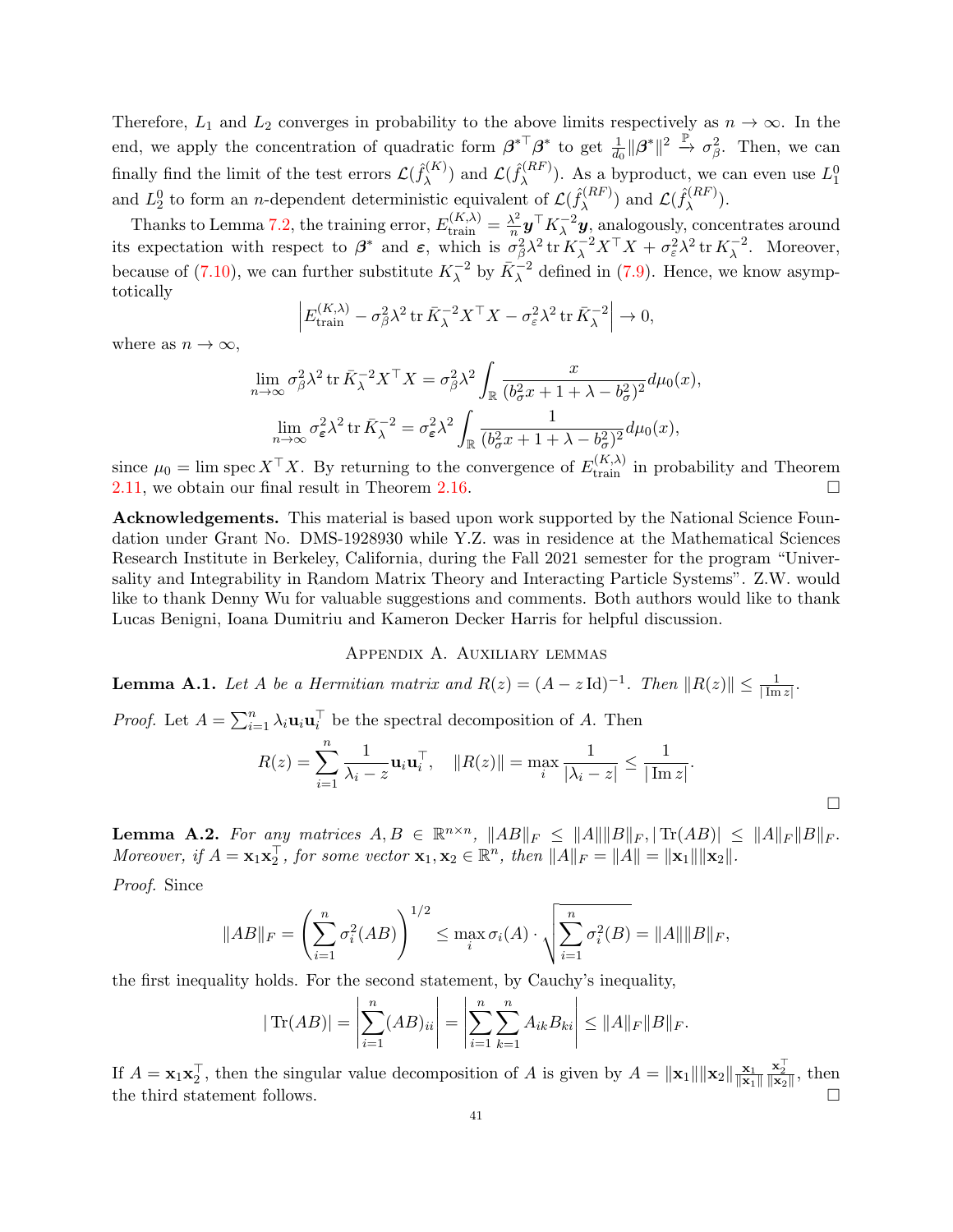<span id="page-41-8"></span>**Lemma A.3.** Let  $A \in \mathbb{R}^{n \times n}$  be a positive definite matrix. Then for any  $\lambda \geq 0$ ,

$$
\|(A + \lambda \operatorname{Id})^{-1}\| \le \frac{1}{\lambda_{\min}(A)},
$$

where  $\lambda_{\min}(A)$  is the smallest eigenvalue of A.

*Proof.* Let  $A = \sum_{i=1}^n \lambda_i \mathbf{u}_i \mathbf{u}_i^\top$  be the spectral decomposition. Then  $(A + \lambda \operatorname{Id})^{-1} = \sum_{i=1}^n \frac{1}{\lambda_i + \lambda_i}$ ral decomposition. Then  $(A + \lambda \operatorname{Id})^{-1} = \sum_{i=1}^{n} \frac{1}{\lambda_i + \lambda} \mathbf{u}_i \mathbf{u}_i^{\top}$ . and  $||(A + \lambda \operatorname{Id})^{-1}|| = \max_i \frac{1}{\lambda_i + \lambda} \leq \frac{1}{\lambda_{\min}}$  $\lambda_{\min}(A)$ 

<span id="page-41-5"></span>**Lemma A.4** (Eq. (3.7.9) in [\[Joh90\]](#page-44-22)). Let A, B be two  $n \times n$  matrices, A is positive semidefinite, and  $A \odot B$  be the Hadamard product. Then

$$
||A \odot B|| \le \max_{i,j} |A_{ij}| \cdot ||B||.
$$

<span id="page-41-1"></span>**Lemma A.5** (Sherman–Morrison formula, [\[Bar51\]](#page-43-25)). Suppose  $A \in \mathbb{R}^{n \times n}$  is an invertible square matrix and  $\mathbf{u}, \mathbf{v} \in \mathbb{R}^n$  are column vectors. Then

(A.2) 
$$
(A + uv^{\top})^{-1} = A^{-1} - \frac{A^{-1}uv^{\top}A^{-1}}{1 + v^{\top}A^{-1}u}.
$$

<span id="page-41-7"></span>**Lemma A.6** (Theorem A.45 in [\[BS10\]](#page-43-24)). Let A, B be two  $n \times n$  Hermitian matrices. Then A and B have the same limiting spectral distribution if  $||A - B|| \to 0$  as  $n \to \infty$ .

<span id="page-41-2"></span>**Lemma A.7** (Theorem B.11 in [\[BS10\]](#page-43-24)). Let  $z = x + iv \in \mathbb{C}, v > 0$  and  $s(z)$  be the Stieltjes transform of a probability measure. Then  $|\text{Re } s(z)| \leq v^{-1/2} \sqrt{\text{Im } s(z)}$ .

<span id="page-41-4"></span>**Lemma A.8** (Lemma D.2 in [\[NM20\]](#page-45-6)). Let  $\mathbf{x}, \mathbf{y} \in \mathbb{R}^d$  such that  $\|\mathbf{x}\| = \|\mathbf{y}\| = 1$  and  $\mathbf{w} \sim \mathcal{N}(0, I_d)$ . Let  $h_j$  be the j-th normalized Hermite polynomial given in  $(1.5)$ . Then

(A.3) 
$$
\mathbb{E}_{\mathbf{w}}[h_j(\langle \mathbf{w}, \mathbf{x} \rangle)h_k(\langle \mathbf{w}, \mathbf{y} \rangle)] = \delta_{jk}\langle \mathbf{x}, \mathbf{y} \rangle^k.
$$

<span id="page-41-3"></span>**Lemma A.9** (Proposition C.2 in [\[FW20\]](#page-43-4)). Suppose  $M = U + iV \in \mathbb{C}^{n \times n}$ , U, V are real symmetric, and V is invertible with  $\sigma_{\min}(V) \ge c_0 > 0$ . Then M is invertible with  $\sigma_{\min}(M) \ge c_0$ .

<span id="page-41-6"></span>**Lemma A.10** (Proposition C.3 in [\[FW20\]](#page-43-4)). Let M,  $\tilde{M}$  be two  $n \times n$  Hermitian matrices satisfying

$$
\frac{1}{n}\|M-\tilde{M}\|_F^2\to 0
$$

as  $n \to \infty$ . Suppose lim spec  $M = \nu$  for a probability distribution  $\nu$  on  $\mathbb{R}$ , then lim spec  $\tilde{M} = \nu$ .

<span id="page-41-10"></span>**Lemma A.11** (Lemma D.3 in [\[FW20\]](#page-43-4)). If X is  $(\varepsilon, B)$ -orthonormal with  $\varepsilon < 1/\lambda_{\sigma}$ , then for a universal constant  $C > 0$ ,  $|\Phi_{\alpha\beta} - b_{\sigma}^2 \mathbf{x}_{\alpha}^{\top} \mathbf{x}_{\beta}| \leq C \lambda_{\sigma}^2 \varepsilon^2$ .

<span id="page-41-9"></span>**Lemma A.12** (Lemma D.4 in [\[FW20\]](#page-43-4)). If X is  $(\varepsilon, B)$ -orthonormal with  $\varepsilon < 1/\lambda_{\sigma}$ , then there exists  $C > 0$  such that  $||K(X, X)|| \leq C \lambda_{\sigma}^2 B^2$ .

# Appendix B. Additional simulations

<span id="page-41-0"></span>Figure [4](#page-42-5)[-5](#page-42-6) provide additional simulations for the eigenvalue distribution described in Theorem [2.1](#page-7-1) with different activation functions and scaling. Here, we compute the eigenvalue distributions of centered CK matrices in histograms and the limiting spectra in terms of self-consistent equations. All the input data X are standard random Gaussian matrices.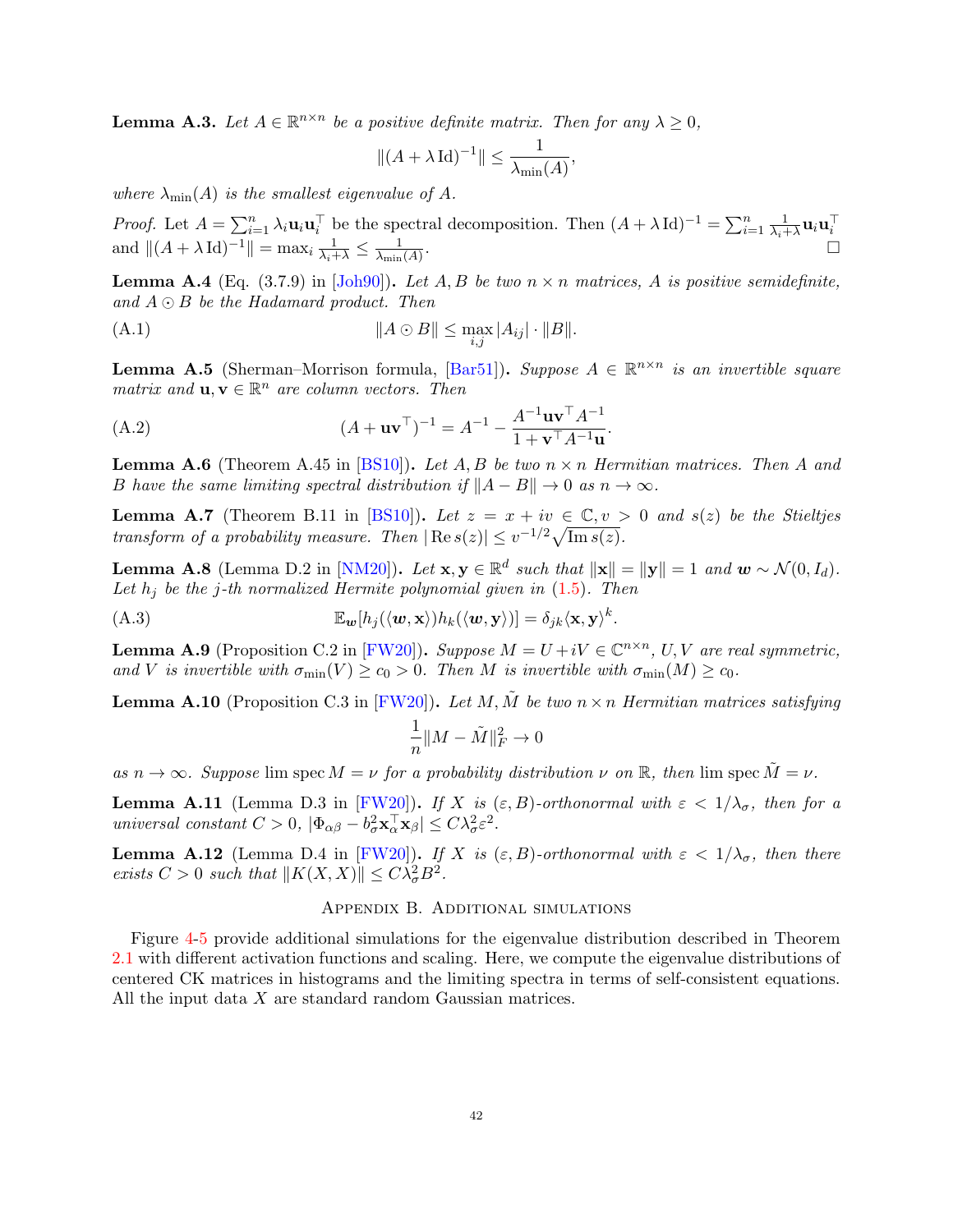

<span id="page-42-5"></span>FIGURE 4. Simulations for empirical eigenvalue distributions of  $(2.3)$  and theoretical predication (red curves) of limiting law  $\mu$  with activation functions  $\sigma(x) \propto$  Sigmoid function (first row) and  $\sigma(x) = x$  linear function (second row) satisfying Assumption [1.2:](#page-5-1)  $n = 10^3$ ,  $d_0 = 10^3$  and  $d_1 = 10^5$  (left);  $n = 10^3$ ,  $d_0 = 1.5 \times 10^3$  and  $d_1 = 10^5$ (middle);  $n = 1.5 \times 10^3$ ,  $d_0 = 10^3$  and  $d_1 = 10^5$  (right).



<span id="page-42-6"></span>FIGURE 5. Simulations for empirical eigenvalue distributions of  $(2.3)$  and theoretical predication (red curves) of limiting law  $\mu$  where activation function  $\sigma(x) \propto \text{Relu}$ function satisfies Assumption [1.2:](#page-5-1)  $n = 10^3$ ,  $d_0 = 10^3$  and  $d_1 = 10^5$  (left);  $n = 10^3$ ,  $d_0 = 800$  and  $d_1 = 10^5$  (middle);  $n = 800$ ,  $d_0 = 10^3$  and  $d_1 = 10^5$  (right).

### **REFERENCES**

- <span id="page-42-4"></span>[Ada15] Radoslaw Adamczak. A note on the Hanson-Wright inequality for random vectors with dependencies. Electronic Communications in Probability, 20, 2015.
- <span id="page-42-3"></span>[ADH<sup>+</sup>19a] Sanjeev Arora, Simon Du, Wei Hu, Zhiyuan Li, and Ruosong Wang. Fine-grained analysis of optimization and generalization for overparameterized two-layer neural networks. In *International Conference on* Machine Learning, pages 322–332. PMLR, 2019.
- <span id="page-42-0"></span>[ADH<sup>+</sup>19b] Sanjeev Arora, Simon S Du, Wei Hu, Zhiyuan Li, Ruslan Salakhutdinov, and Ruosong Wang. On exact computation with an infinitely wide neural net. In Proceedings of the 33rd International Conference on Neural Information Processing Systems, pages 8141–8150, 2019.
- <span id="page-42-1"></span>[AGZ10] Greg W Anderson, Alice Guionnet, and Ofer Zeitouni. An introduction to random matrices. Cambridge university press, 2010.
- <span id="page-42-2"></span>[AKM<sup>+</sup>17] Haim Avron, Michael Kapralov, Cameron Musco, Christopher Musco, Ameya Velingker, and Amir Zandieh. Random fourier features for kernel ridge regression: Approximation bounds and statistical guarantees. In International Conference on Machine Learning, pages 253–262. PMLR, 2017.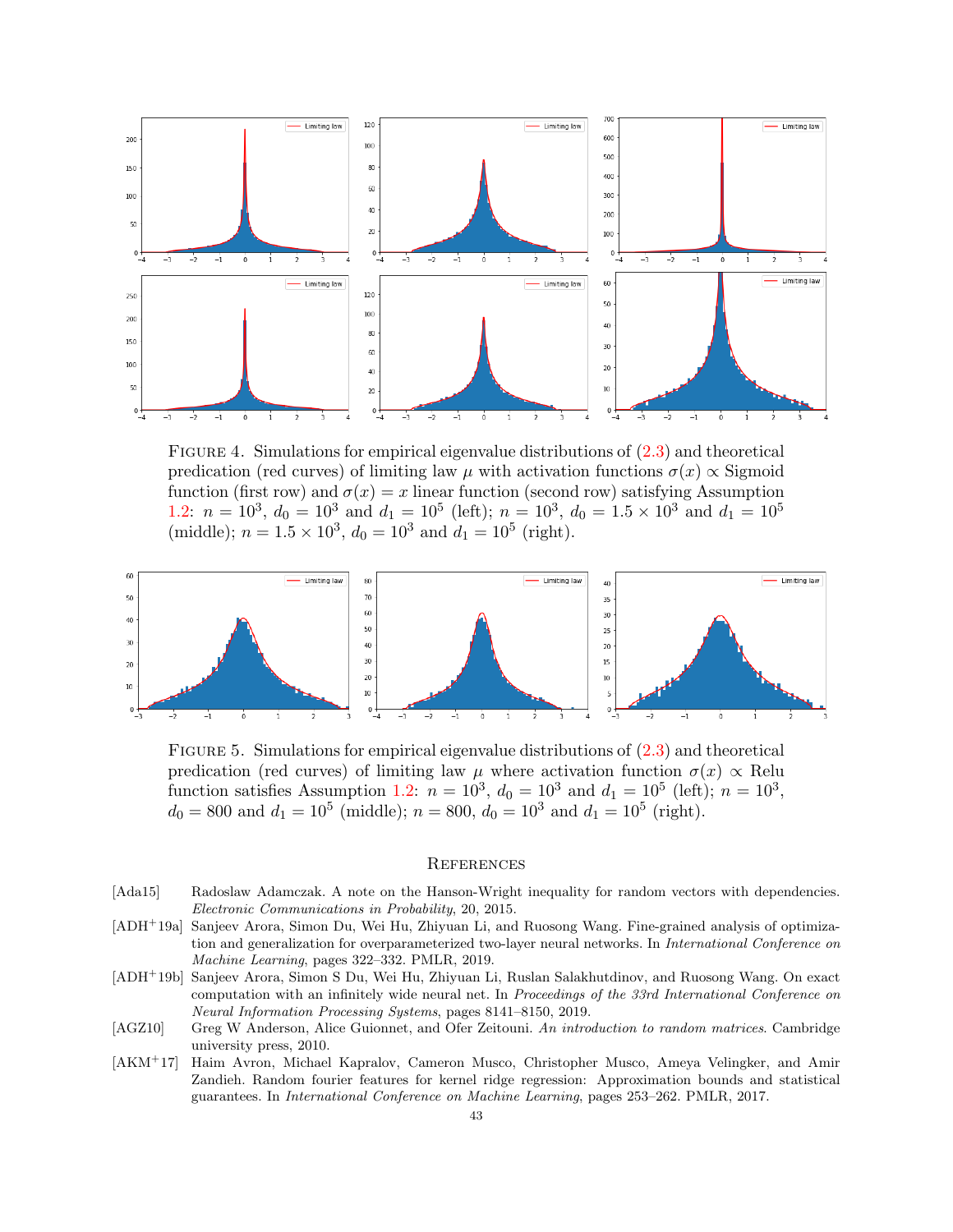- <span id="page-43-6"></span>[ALP19] Ben Adlam, Jake Levinson, and Jeffrey Pennington. A random matrix perspective on mixtures of nonlinearities for deep learning. arXiv preprint arXiv:1912.00827, 2019.
- <span id="page-43-7"></span>[AP20] Ben Adlam and Jeffrey Pennington. The neural tangent kernel in high dimensions: Triple descent and a multi-scale theory of generalization. In International Conference on Machine Learning, pages 74–84. PMLR, 2020.
- <span id="page-43-11"></span>[AS17] Guillaume Aubrun and Stanisław J Szarek. Alice and Bob meet Banach, volume 223. American Mathematical Soc., 2017.
- <span id="page-43-10"></span>[Aub12] Guillaume Aubrun. Partial transposition of random states and non-centered semicircular distributions. Random Matrices: Theory and Applications, 1(02):1250001, 2012.
- <span id="page-43-3"></span>[AZLS19] Zeyuan Allen-Zhu, Yuanzhi Li, and Zhao Song. A convergence theory for deep learning via overparameterization. In International Conference on Machine Learning, pages 242–252, 2019.
- <span id="page-43-20"></span>[Bac13] Francis Bach. Sharp analysis of low-rank kernel matrix approximations. In Conference on Learning Theory, pages 185–209. PMLR, 2013.
- <span id="page-43-21"></span>[Bac17] Francis Bach. On the equivalence between kernel quadrature rules and random feature expansions. The Journal of Machine Learning Research, 18(1):714–751, 2017.
- <span id="page-43-17"></span>[Bao12] Zhigang Bao. Strong convergence of esd for the generalized sample covariance matrices when  $p/n \to 0$ . Statistics & Probability Letters, 82(5):894–901, 2012.
- <span id="page-43-25"></span>[Bar51] Maurice S Bartlett. An inverse matrix adjustment arising in discriminant analysis. The Annals of Mathematical Statistics, 22(1):107–111, 1951.
- <span id="page-43-23"></span>[BLM13] Stéphane Boucheron, Gábor Lugosi, and Pascal Massart. Concentration inequalities: A nonasymptotic theory of independence. Oxford university press, 2013.
- <span id="page-43-22"></span>[BMR21] Peter L Bartlett, Andrea Montanari, and Alexander Rakhlin. Deep learning: a statistical viewpoint. arXiv preprint arXiv:2103.09177, 2021.
- <span id="page-43-5"></span>[BP19] Lucas Benigni and Sandrine Péché. Eigenvalue distribution of nonlinear models of random matrices. arXiv preprint arXiv:1904.03090, 2019.
- <span id="page-43-24"></span>[BS10] Zhidong Bai and Jack W Silverstein. Spectral analysis of large dimensional random matrices, volume 20. Springer, 2010.
- <span id="page-43-9"></span>[BY88] Zhidong Bai and Y. Q. Yin. Convergence to the semicircle law. The Annals of Probability, pages 863–875, 1988.
- <span id="page-43-18"></span>[BZ10] ZD Bai and LX Zhang. The limiting spectral distribution of the product of the Wigner matrix and a nonnegative definite matrix. Journal of Multivariate Analysis, 101(9):1927–1949, 2010.
- <span id="page-43-19"></span>[COB19] Lénaïc Chizat, Edouard Oyallon, and Francis Bach. On lazy training in differentiable programming. Advances in Neural Information Processing Systems, 32:2937–2947, 2019.
- <span id="page-43-13"></span>[CP12] Binbin Chen and Guangming Pan. Convergence of the largest eigenvalue of normalized sample covariance matrices when p and n both tend to infinity with their ratio converging to zero. Bernoulli,  $18(4):1405-$ 1420, 2012.
- <span id="page-43-14"></span>[CP15] Binbin Chen and Guangming Pan. CLT for linear spectral statistics of normalized sample covariance matrices with the dimension much larger than the sample size. Bernoulli, 21(2):1089–1133, 2015.
- <span id="page-43-0"></span>[CS09] Youngmin Cho and Lawrence K Saul. Kernel methods for deep learning. In Advances in Neural Information Processing Systems, pages 342–350, 2009.
- <span id="page-43-12"></span>[CYZ18] Benoît Collins, Zhi Yin, and Ping Zhong. The PPT square conjecture holds generically for some classes of independent states. Journal of Physics A: Mathematical and Theoretical, 51(42):425301, 2018.
- <span id="page-43-1"></span>[DFS16] Amit Daniely, Roy Frostig, and Yoram Singer. Toward deeper understanding of neural networks: The power of initialization and a dual view on expressivity. In Advances In Neural Information Processing Systems, pages 2253–2261, 2016.
- <span id="page-43-2"></span>[DZPS19] Simon S Du, Xiyu Zhai, Barnabas Poczos, and Aarti Singh. Gradient descent provably optimizes overparameterized neural networks. In International Conference on Learning Representations, 2019.
- <span id="page-43-15"></span>[Fel21] Michael J Feldman. Spiked singular values and vectors under extreme aspect ratios. arXiv preprint arXiv:2104.15127, 2021.
- <span id="page-43-4"></span>[FW20] Zhou Fan and Zhichao Wang. Spectra of the conjugate kernel and neural tangent kernel for linear-width neural networks. In Advances in Neural Information Processing Systems, volume 33, pages 7710–7721. Curran Associates, Inc., 2020.
- <span id="page-43-16"></span>[GKZ19] David Gamarnik, Eren C Kızıldağ, and Ilias Zadik. Stationary points of shallow neural networks with quadratic activation function. arXiv preprint arXiv:1912.01599, 2019.
- <span id="page-43-8"></span>[GLBP21] Jungang Ge, Ying-Chang Liang, Zhidong Bai, and Guangming Pan. Large-dimensional random matrix theory and its applications in deep learning and wireless communications. Random Matrices: Theory and Applications, page 2230001, 2021.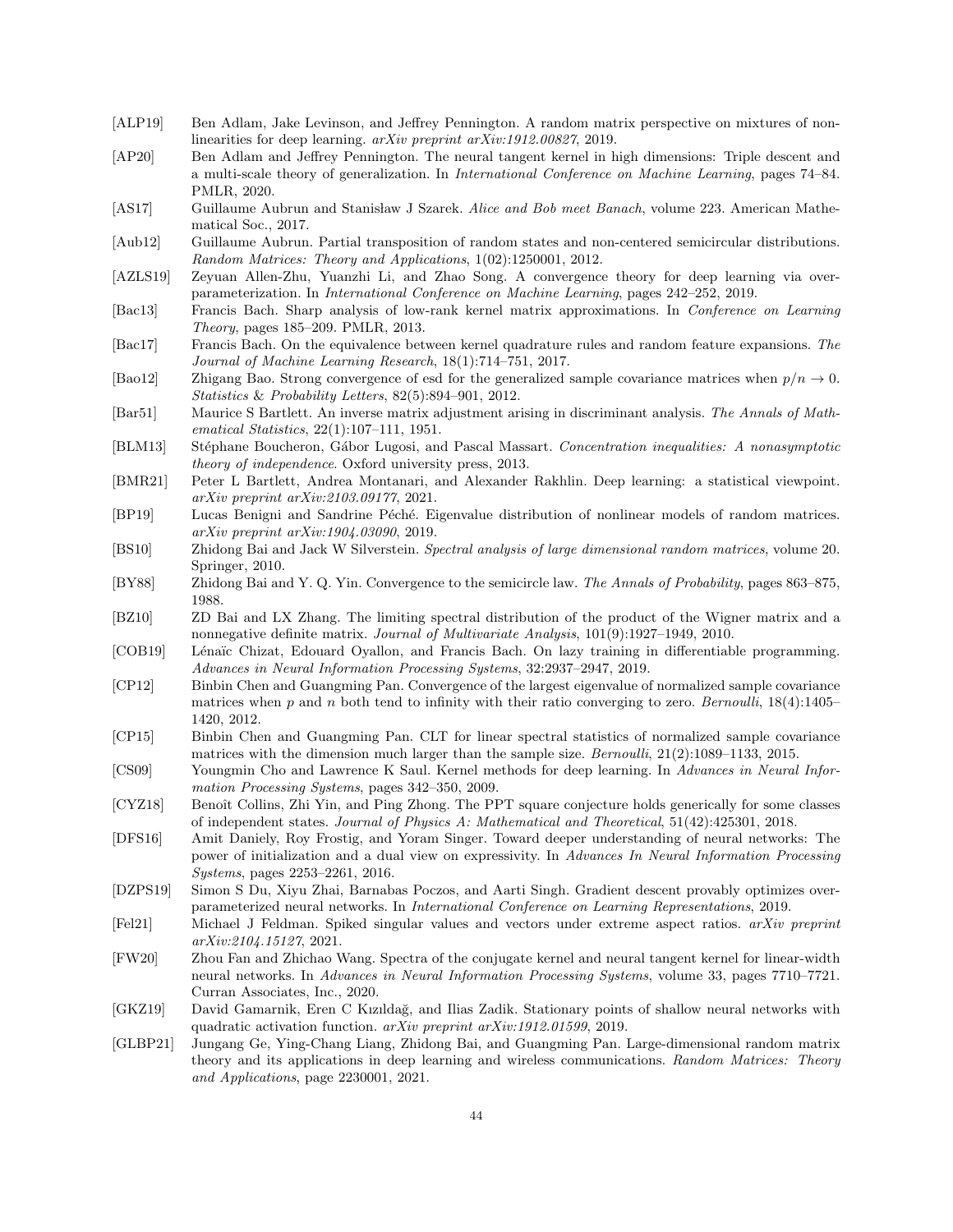- <span id="page-44-12"></span> $[GLK^+20]$  Federica Gerace, Bruno Loureiro, Florent Krzakala, Marc Mézard, and Lenka Zdeborová. Generalisation error in learning with random features and the hidden manifold model. In International Conference on Machine Learning, pages 3452–3462. PMLR, 2020.
- <span id="page-44-21"></span>[GMMM19] Behrooz Ghorbani, Song Mei, Theodor Misiakiewicz, and Andrea Montanari. Limitations of lazy training of two-layers neural networks. In Proceedings of the 33rd International Conference on Neural Information Processing Systems, pages 9111–9121, 2019.
- <span id="page-44-7"></span>[GZR20] Diego Granziol, Stefan Zohren, and Stephen Roberts. Learning rates as a function of batch size: A random matrix theory approach to neural network training. *arXiv preprint arXiv:2006.09092*, 2020.
- <span id="page-44-13"></span>[HL20] Hong Hu and Yue M Lu. Universality laws for high-dimensional learning with random features. arXiv preprint arXiv:2009.07669, 2020.
- <span id="page-44-10"></span>[HXAP20] Wei Hu, Lechao Xiao, Ben Adlam, and Jeffrey Pennington. The surprising simplicity of the early-time learning dynamics of neural networks. In Advances in Neural Information Processing Systems, volume 33, pages 17116–17128. Curran Associates, Inc., 2020.
- <span id="page-44-2"></span>[JGH18] Arthur Jacot, Franck Gabriel, and Clément Hongler. Neural tangent kernel: convergence and generalization in neural networks. In Proceedings of the 32nd International Conference on Neural Information Processing Systems, pages 8580–8589, 2018.
- <span id="page-44-6"></span>[Jia04] Tiefeng Jiang. The limiting distributions of eigenvalues of sample correlation matrices. Sankhyā: The Indian Journal of Statistics, pages 35–48, 2004.
- <span id="page-44-22"></span>[Joh90] C.R. Johnson. Matrix Theory and Applications. AMS Short Course Lecture Notes. American Mathematical Society, 1990.
- <span id="page-44-17"></span>[JSS<sup>+</sup>20] Arthur Jacot, Berfin Simsek, Francesco Spadaro, Clément Hongler, and Franck Gabriel. Implicit regularization of random feature models. In International Conference on Machine Learning, pages 4631–4640. PMLR, 2020.
- <span id="page-44-0"></span>[LBN<sup>+</sup>18] Jaehoon Lee, Yasaman Bahri, Roman Novak, Samuel S Schoenholz, Jeffrey Pennington, and Jascha Sohl-Dickstein. Deep neural networks as Gaussian processes. In International Conference on Learning Representations, 2018.
- <span id="page-44-20"></span>[LC18] Zhenyu Liao and Romain Couillet. On the spectrum of random features maps of high dimensional data. In International Conference on Machine Learning, pages 3063–3071. PMLR, 2018.
- <span id="page-44-4"></span>[LCM20] Zhenyu Liao, Romain Couillet, and Michael W. Mahoney. A random matrix analysis of random fourier features: beyond the gaussian kernel, a precise phase transition, and the corresponding double descent. In 34th Conference on Neural Information Processing Systems, 2020.
- <span id="page-44-14"></span>[LD21] Licong Lin and Edgar Dobriban. What causes the test error? going beyond bias-variance via anova. Journal of Machine Learning Research, 22(155):1–82, 2021.
- <span id="page-44-16"></span>[LGC<sup>+</sup>21] Bruno Loureiro, Cédric Gerbelot, Hugo Cui, Sebastian Goldt, Florent Krzakala, Marc Mézard, and Lenka Zdeborová. Capturing the learning curves of generic features maps for realistic data sets with a teacher-student model. arXiv preprint arXiv:2102.08127, 2021.
- <span id="page-44-3"></span>[LLC18] Cosme Louart, Zhenyu Liao, and Romain Couillet. A random matrix approach to neural networks. The Annals of Applied Probability, 28(2):1190–1248, 2018.
- <span id="page-44-19"></span>[LLS21] Fanghui Liu, Zhenyu Liao, and Johan Suykens. Kernel regression in high dimensions: Refined analysis beyond double descent. In International Conference on Artificial Intelligence and Statistics, pages 649– 657. PMLR, 2021.
- <span id="page-44-18"></span>[LR20] Tengyuan Liang and Alexander Rakhlin. Just interpolate: Kernel "ridgeless" regression can generalize. The Annals of Statistics, 48(3):1329–1347, 2020.
- <span id="page-44-8"></span>[LRZ20] Tengyuan Liang, Alexander Rakhlin, and Xiyu Zhai. On the multiple descent of minimum-norm interpolants and restricted lower isometry of kernels. In Conference on Learning Theory, pages 2683–2711. PMLR, 2020.
- <span id="page-44-5"></span>[LY16] Zeng Li and Jianfeng Yao. Testing the sphericity of a covariance matrix when the dimension is much larger than the sample size. Electronic Journal of Statistics, 10(2):2973–3010, 2016.
- <span id="page-44-1"></span>[MHR<sup>+</sup>18] Alexander G de G Matthews, Jiri Hron, Mark Rowland, Richard E Turner, and Zoubin Ghahramani. Gaussian process behaviour in wide deep neural networks. In International Conference on Learning Representations, 2018.
- <span id="page-44-11"></span>[MM19] Song Mei and Andrea Montanari. The generalization error of random features regression: Precise asymptotics and the double descent curve. Communications on Pure and Applied Mathematics, 2019.
- <span id="page-44-15"></span>[MMM21] Song Mei, Theodor Misiakiewicz, and Andrea Montanari. Generalization error of random features and kernel methods: hypercontractivity and kernel matrix concentration. arXiv preprint arXiv:2101.10588, 2021.
- <span id="page-44-9"></span>[MZ20] Andrea Montanari and Yiqiao Zhong. The interpolation phase transition in neural networks: Memorization and generalization under lazy training. arXiv preprint arXiv:2007.12826, 2020.